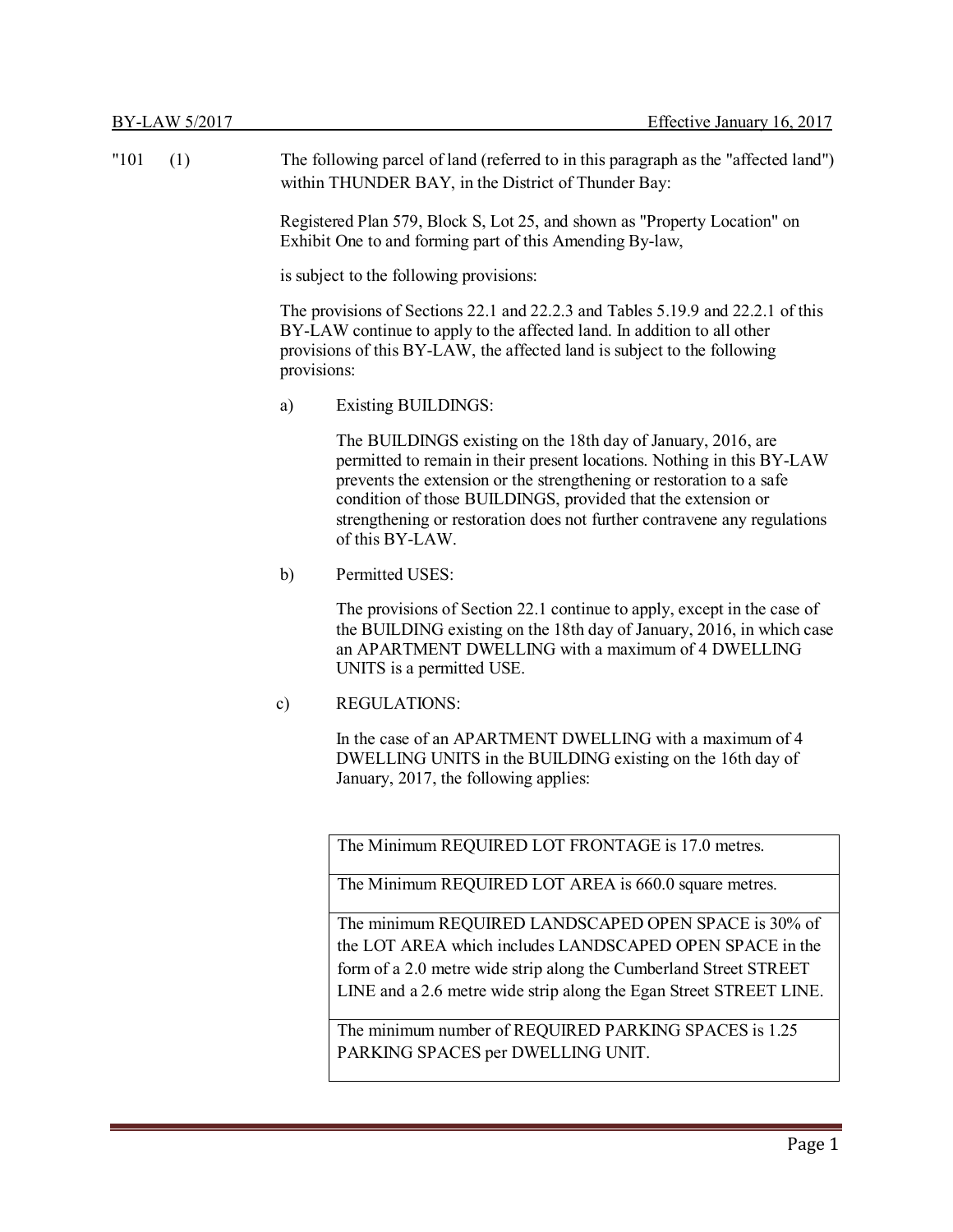"102 (1) The following parcel of land (referred to in this paragraph as the "affected land") within THUNDER BAY, in the District of Thunder Bay:

> Registered Plan 466, part of Lot 17, described as Part 1 on Reference Plan 55R-10115, and shown as "Property Location" on Exhibit One to and forming part of this Amending By-law,

is subject to the following provisions:

The provisions of Table 7.2.1 of this BY-LAW continues to apply to the affected land. In addition to all other provisions of this BY-LAW, the affected land is subject to the following provisions:

- a) REGULATIONS:
	- i. The Minimum REQUIRED LOT AREA is 8,000 m² for one lot created from the lands as they exist on December 14, 2015.

| <b>BY-LAW 5-2016</b> |     |      | Effective January 18, 2016                                                                                                                                                                                                                                                    |
|----------------------|-----|------|-------------------------------------------------------------------------------------------------------------------------------------------------------------------------------------------------------------------------------------------------------------------------------|
| "103                 | (1) | Bay: | The following parcel of land (referred to in this paragraph as the<br>"affected land") within THUNDER BAY, in the District of Thunder                                                                                                                                         |
|                      |     |      | Portion, Section 52, Portion Plan M46, Portion, being Part 1 on 55R-5228,<br>Parts 1-4, 6-7, 14-17, 19 on 55R-4606, Parts 1-11, on 55R5500, 55R4671,<br>55R9807 and shown as "PROPERTY LOCATION 1" on EXHIBIT ONE                                                             |
|                      |     |      | to and forming part of this Amending By-                                                                                                                                                                                                                                      |
|                      |     |      | law, is subject to the following provision                                                                                                                                                                                                                                    |
|                      |     | a)   | Permitted USES:                                                                                                                                                                                                                                                               |
|                      |     |      | The provisions of Section 24.1 and Table 24.2.4 continue to<br>apply, except in the case of the BUILDING existing on the 18th<br>day of January, 2016, in which case a COMMERCIAL<br>SCHOOL is a permitted USE on the 2nd floor of the lands<br>shown as PROPERTY LOCATION 1. |
|                      |     | b)   | Maximum GROSS FLOOR AREA:                                                                                                                                                                                                                                                     |
|                      |     |      | In the case of a COMMERCIAL SCHOOL in the BUILDING<br>existing on the 18th day of January, 2016, the maximum<br>GROSS FLOOR AREA is 200 square metres "                                                                                                                       |
| BY-LAW 8-2016        |     |      | Effective January 18, 2016                                                                                                                                                                                                                                                    |
| "104"                | (1) |      | The following parcel of land (referred to in this paragraph as the "affected land")<br>within THUNDER BAY, in the District of Thunder Bay:                                                                                                                                    |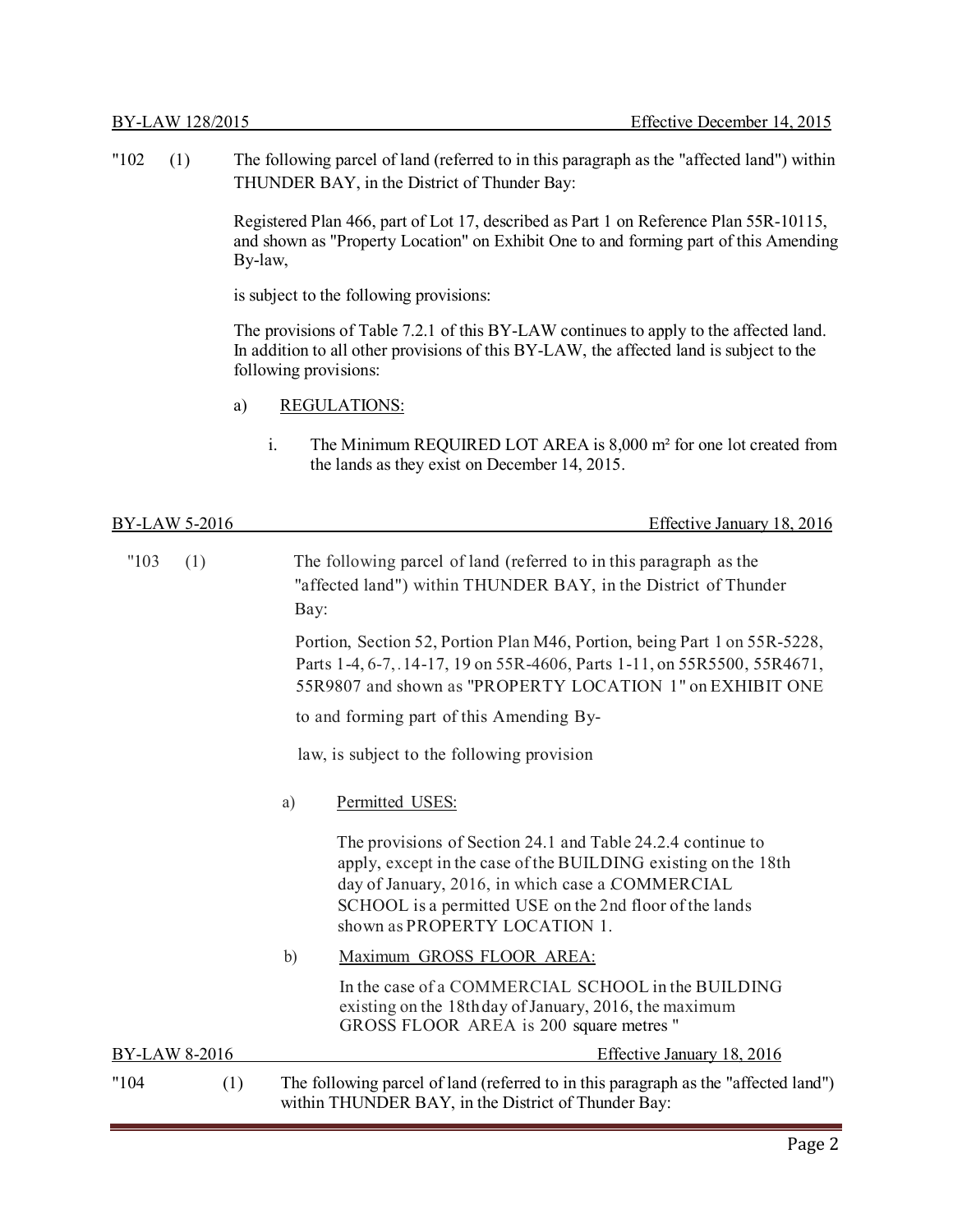Lots 349 to 354 (inclusive), Part of Shanly Street, Part of Avenue, All of Lane, Registered Plan 447, being Parts 1 to 8 (inclusive) on Reference Plan 55R-13977, Parcel 23077, Thunder Bay Freehold, a Portion of the North Half of the North East Quarter of Section 52, McIntyre as in TBF 9455, and Lots 277 to 292 (inclusive), Portions of Burbidge Street (closed) and Diamond Street (closed), Registered Plan 447, and shown as "Property Location" on Exhibit One to and forming part of this Amending By-law,

is removed from the "IN3" – Heavy Industrial ZONE, as shown on Map 7O of Schedule "A", and is instead designated as part of the "C2" – Urban Centre ZONE.

- (2) The provisions of Section 20.1 and Table 20.2.1of this BY-LAW continue to apply to the affected land. In addition to all other provisions of this BY-LAW, the affected land is subject to the following provisions:
	- a) Existing BUILDING:

The BUILDING existing on the  $18<sup>th</sup>$  day of January, 2016, is permitted to remain in its present location. Nothing in this BY-LAW prevents the extension or the strengthening or restoration to a safe condition of that BUILDING, provided that the extension or strengthening or restoration does not further contravene any regulations of this BY-LAW.

- b) Permitted USES:
	- (i) An OFFICE is not a permitted USE under Section 20.1.
	- $(ii)$  In addition to the USES permitted in Section 20.1 of this BY-LAW, a SERVICE SHOP, LIGHT INDUSTRIAL USE, INDUSTRIAL CENTRE, TECHNICAL OFFICE, FINANCIAL OFFICE, and MEDICAL OFFICE are permitted USES under Section 20.1.

### c) REGULATIONS:

- (i) The maximum GROSS FLOOR AREA of a FINANCIAL OFFICE is 200 square metres.
- (ii) The maximum GROSS FLOOR AREA of a MEDICAL OFFICE is 500 square metres."

| BY-LAW 31-2016 | Effective March 14, 2016                                                                                                                                                                                                                                                                                          |
|----------------|-------------------------------------------------------------------------------------------------------------------------------------------------------------------------------------------------------------------------------------------------------------------------------------------------------------------|
| $"107$ (1)     | The following parcel of land (referred to in this paragraph as the "affected land")<br>within THUNDER BAY, in the District of Thunder Bay:                                                                                                                                                                        |
|                | Plan 572 Part Lots 209 and 211, Plan M88 Part Lot 661, Reference Plan 55R-<br>9634, Parts 1 & 2, and Plan 572 Part Lots 209 and 211, Plan M88 Part Lots 660<br>and 661, Plan 147 Block 27, Part Lots 7 and 8, Portion of Lane, Reference Plan<br>55R-9634, Parts 3 to 5, Reference Plan 56R-758, Parts 1, 3 and 5 |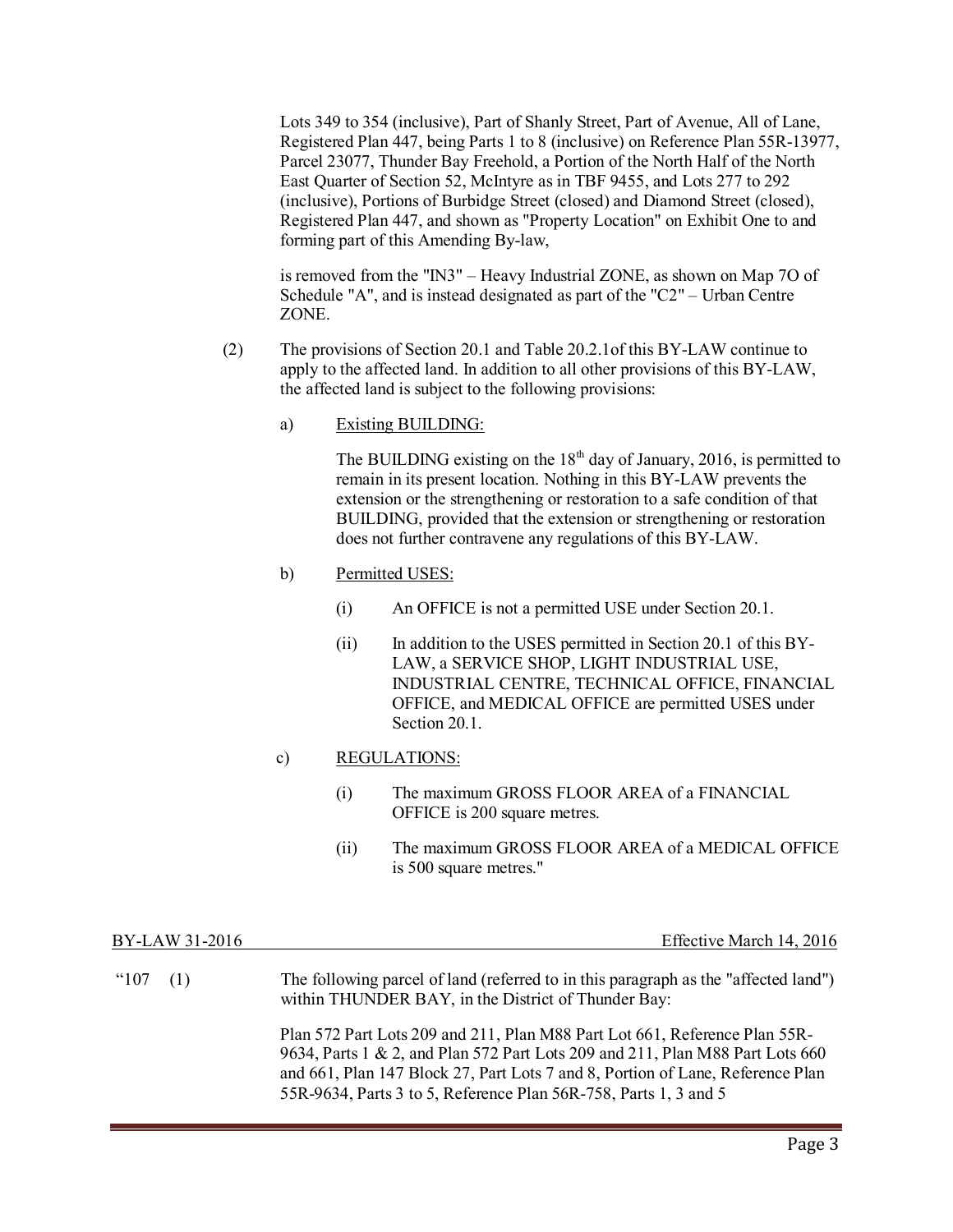and shown as "Property Location" on Exhibit One to and forming part of this Amending By-law,

is subject to the following provisions:

The provisions of Section 22.1 and Table 22.2.1 of this BY-LAW continue to apply to the affected land. In addition to all other provisions of this BY-LAW, the affected land is subject to the following provisions:

a) Existing BUILDING:

The BUILDING existing on the  $14<sup>th</sup>$  day of March, 2016, is permitted to remain in its present location. Nothing in this BY-LAW prevents the extension or the strengthening or restoration to a safe condition of that BUILDING, provided that the extension or strengthening or restoration does not further contravene any regulations of this BY-LAW.

### b) Permitted USES:

The provisions of Section 22.1 continue to apply, except in the case of the 2-storey BUILDING existing on the  $14<sup>th</sup>$  day March, 2016, in which case an OFFICE is a permitted USE on the lands shown as PROPERTY LOCATION.

### c) REGULATIONS:

In the case of an OFFICE in the 2-storey BUILDING existing on the  $14<sup>th</sup>$ day of March, 2016, the following applies:

The minimum number of REQUIRED PARKING SPACES is 29."

| BY-LAW 49-2016 | Effective August 29, 2016 |
|----------------|---------------------------|
|                |                           |

| "110" | (1) | The following parcel of land (referred to in this subparagraph $"110(1)"$ as the<br>"affected land") within THUNDER BAY, in the District of Thunder Bay:                                                                                                                                                                                                                          |  |  |
|-------|-----|-----------------------------------------------------------------------------------------------------------------------------------------------------------------------------------------------------------------------------------------------------------------------------------------------------------------------------------------------------------------------------------|--|--|
|       |     | Registered Plan W54, Block 36, Lots 4-7, and shown as "Property Location 1" on<br>Exhibit One, to and forming part of this Amending By-law and portions of the<br>abutting STREET ALLOWANCES, is removed from the "NC3" -<br>Neighbourhood Commercial Three ZONE, as shown on Maps 8O of Schedule<br>"A" and is instead designated as part of the "R2" Residential $Two - ZONE$ . |  |  |
|       | (2) | The provisions of Section 9.1 a) and Table 9.2.1 of this BY-LAW continue to<br>apply to the lands shown as "Property Location 1" on Exhibit One. In addition to<br>all other provisions of this BY-LAW, the affected land is subject to the following<br>provisions:                                                                                                              |  |  |
|       |     | <b>Existing BUILDING</b><br>a)                                                                                                                                                                                                                                                                                                                                                    |  |  |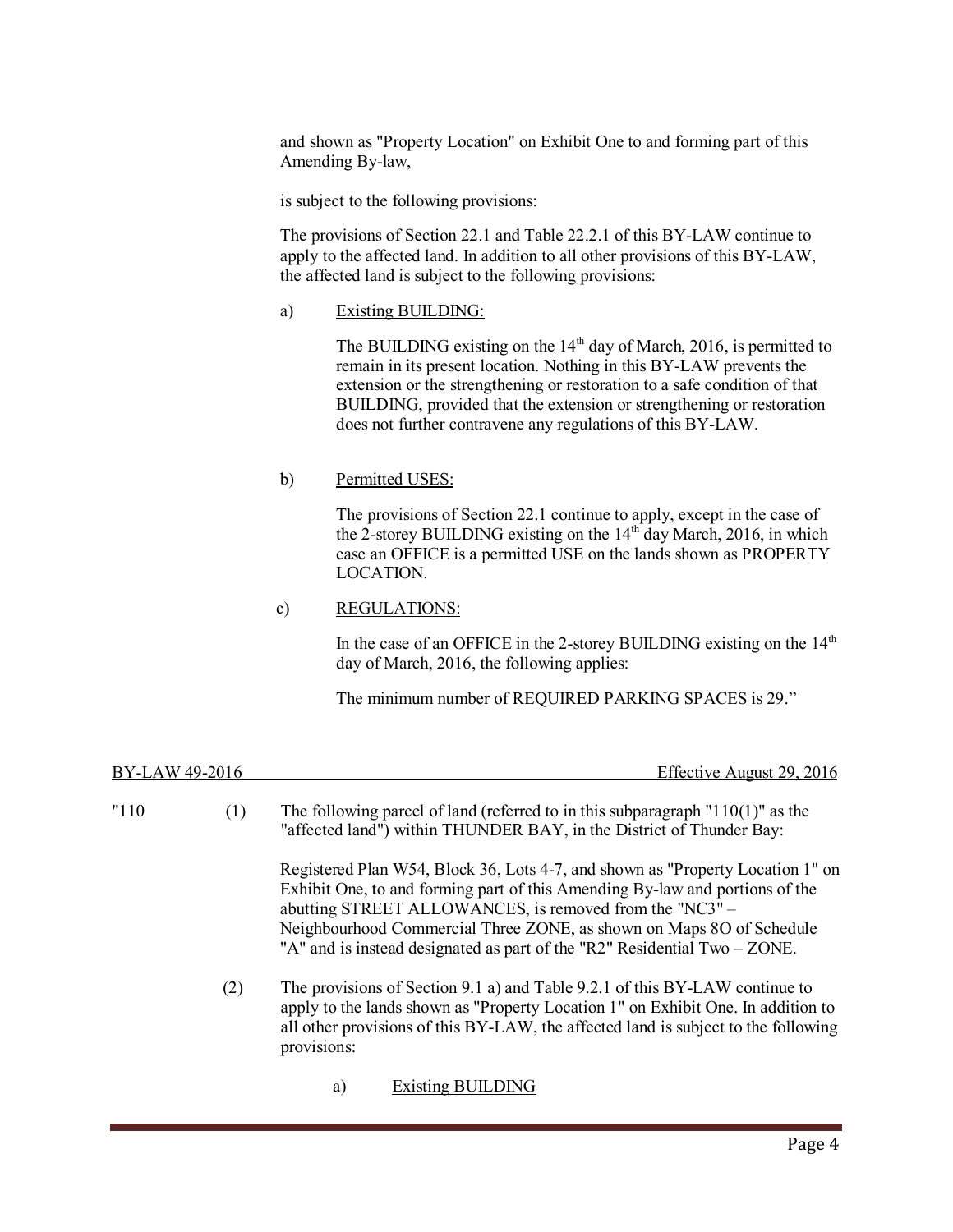The BUILDINGS existing on the  $18<sup>th</sup>$  day of April, 2016 is permitted to remain in its present location. Nothing in this BY-LAW prevents the extension or the strengthening or restoration of that BUILDING, provided that the extension or strengthening or restoration does not further contravene any regulations of this BY-LAW.

- b) Permitted USES:
	- i) In addition to the USES permitted in Section 9.1 a) of this BY-LAW, an "APARTMENT DWELLING with a maximum of three DWELLING UNITS", "PERSONAL SERVICES ESTABLISHMENT", "DAY CARE FACILITY", and "MIXED USE BUILDING with a maximum of three DWELLING UNITS" are permitted USES under Section 9.1 on the portion of lands described as Registered Plan W54, Block 36, Lots 5, 6 and 7.
	- ii) Despite the USES permitted in Section 9.1 a) of this BY-LAW, a PARKING LOT in association with the USES established on lands described as Registered Plan W54, Block 36, Lots 6 and 7 is the only permitted USE on lands described as Registered Plan W54, Block 36, Lot 4.
	- iii) Despite any provisions in this BY-LAW, the cultivation of plants intended for human consumption is not permitted on lands described as Registered Plan W54, Block 36, Lot 4.
- (3) The following parcel of land (referred to in this subparagraph "110(3)" as the "affected land" within THUNDER BAY, in the District of Thunder Bay:

Registered Plan W54, Block 36, Lots 7-8 and shown as "Property Location 2" on Exhibit One, to and forming part of this Amending By-law and portions of the abutting STREET ALLOWANCES, is removed from the "NC3" – Neighbourhood Commercial Three ZONE, as shown on Maps 8O of Schedule "A" and is instead designated as part of the "R2-H" Residential Two – ZONE, subject to a holding designation.

- (4) Until the "H" holding symbol ZONE label is removed from the lands shown as "Property Location 2", in accordance with Section 36 of the Act, the following provision shall apply:
	- a) No new BUILDINGS or structures are permitted. "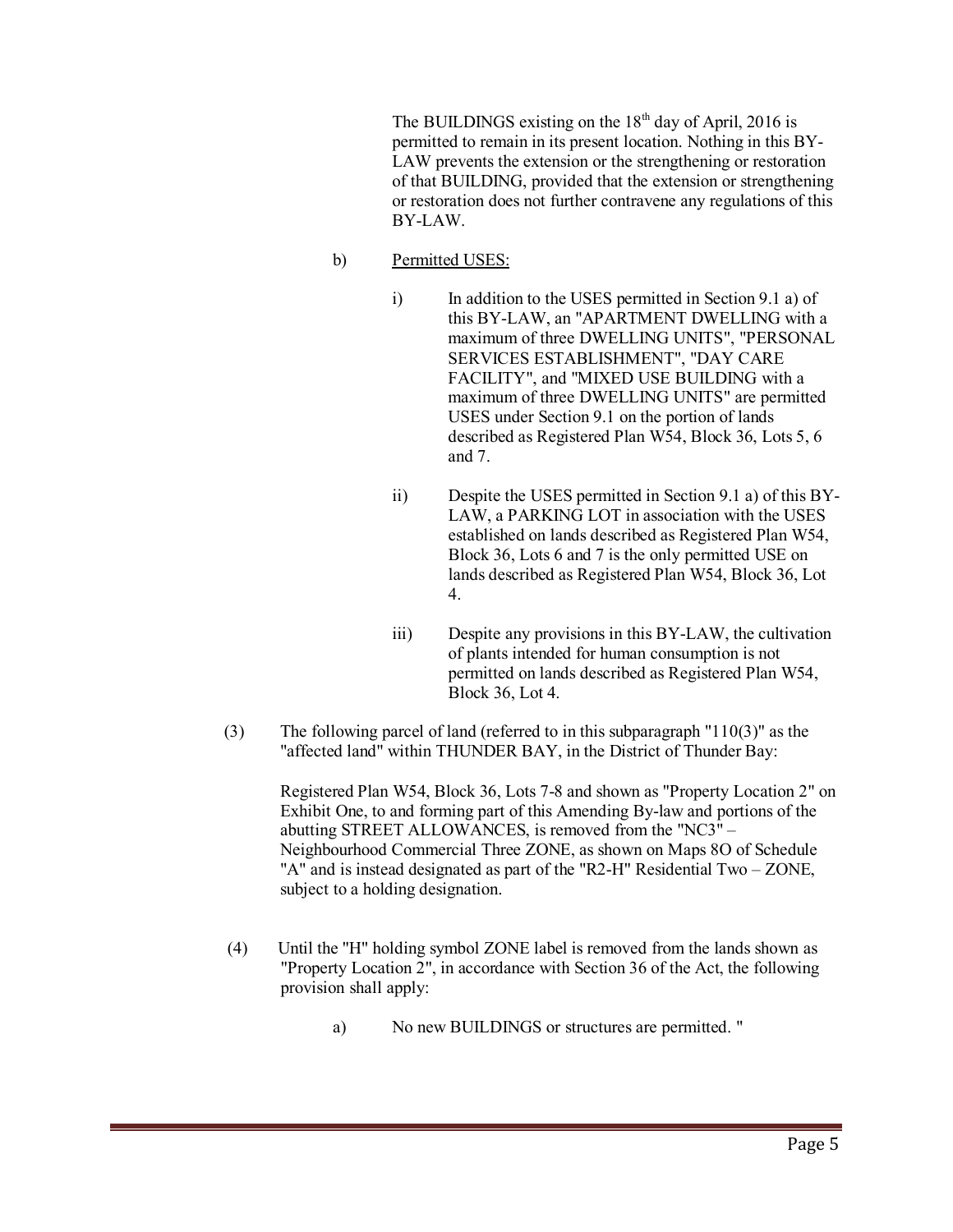1. Table 2.1.1 of By-law 100-2010, as amended, is amended by deleting the number "449" in its entirety.

2.

| "112"<br>(1)   |     | The following parcel of land (referred to in this paragraph as the "affected land")<br>within THUNDER BAY, in the District of Thunder Bay:                                                                               |
|----------------|-----|--------------------------------------------------------------------------------------------------------------------------------------------------------------------------------------------------------------------------|
|                |     | Registered Plan 55M-626, Block 44, and shown as "Property Location" on<br>Exhibit One and portions of the abutting STREET ALLOWANCES to and<br>forming part of this Amending By-law,                                     |
|                |     | is removed from the "MU2" - Mixed Use ZONE 2, as shown on Map 4M of Schedule "A", and is                                                                                                                                 |
|                |     | instead designated as part of the "R1" – Residential ZONE 1."                                                                                                                                                            |
| BY-LAW 61-2016 |     | Effective May 16, 2016                                                                                                                                                                                                   |
| "113"          | (1) | The following parcel of land (referred to in this paragraph as the "affected land")<br>within THUNDER BAY, in the District of Thunder Bay:                                                                               |
|                |     | Registered Plan 180, Block 23, Lots 17 to 19, PIN 620190152 and shown as<br>"Property Location" on Exhibit One and portions of the abutting STREET<br>ALLOWANCES to and forming part of this Amending By-law,            |
|                |     | is removed from the "R1-N" – RESIDENTIAL ZONE ONE – NOISE, as shown<br>on Map 9J of Schedule "A", and is instead designated as part of the "R2-N"<br>RESIDENTIAL ZONE TWO - NOISE.                                       |
|                | (2) | The provisions of Section 9.1 and Table 9.2.1 of this By-law continue to apply to<br>the affected land. In addition to all other provisions of this By-law, the affected<br>land is subject to the following provisions: |
|                |     | <b>REGULATIONS:</b><br>a)                                                                                                                                                                                                |
|                |     | i) The minimum REQUIRED LOT DEPTH is 28.5 metres.                                                                                                                                                                        |
|                |     | ii) A PRIVACY SCREEN in the form of a solid fence is required along<br>the REAR LOT LINE. The fence must have a minimum HEIGHT of 1.8<br>metres."                                                                        |
| BY-LAW 72-2016 |     | Effective June 20, 2016                                                                                                                                                                                                  |
| "114"<br>(1)   |     | The following parcels of land (referred to in this paragraph as the "affected"<br>land") within THUNDER BAY, in the District of Thunder Bay:                                                                             |
|                |     | A portion of Block 1, Registered Plan 55M-571 and portions of the<br>$\ddot{i}$<br>abutting STREET ALLOWANCES, and shown as "Property Location 1"                                                                        |

on Exhibit One to and forming part of this Amending By-law,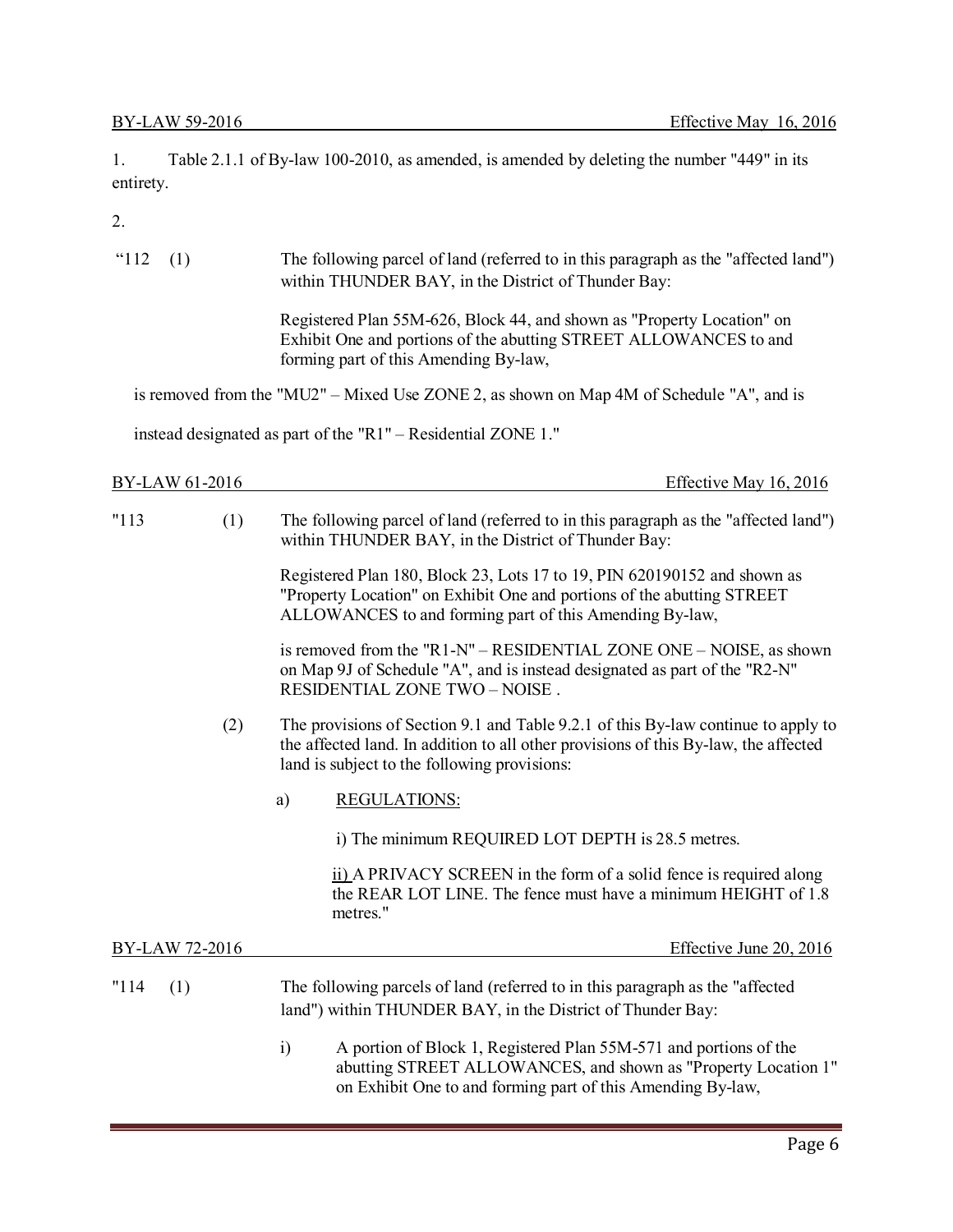|                |     |                             | is removed from the "C2-H" – URBAN CENTRE ZONE – Holding and<br>"MI-H" – MAJOR INSTITUTIONAL ZONE - Holding, as shown on<br>Maps 8I, 8J, 9I, and 9J of Schedule "A", and is instead designated as part<br>of the "MU2" - MIXED USE ZONE TWO; and                                                                                                                     |
|----------------|-----|-----------------------------|----------------------------------------------------------------------------------------------------------------------------------------------------------------------------------------------------------------------------------------------------------------------------------------------------------------------------------------------------------------------|
|                |     | $\overline{11}$             | A portion of Block 1, Registered Plan 55M-571 and portions of the<br>abutting STREET ALLOWANCES, and shown as "Property Location 2"<br>on Exhibit One to and forming part of this Amending By-law,                                                                                                                                                                   |
|                |     |                             | is removed from the "C2-H" – URBAN CENTRE ZONE – Holding and<br>"MI-H" - MAJOR INSTITUTIONAL ZONE - Holding, as shown on<br>Maps 8I, 8J, 9I, and 9J of Schedule "A", and is instead designated as part<br>of the "R1" - RESIDENTIAL ZONE ONE.                                                                                                                        |
| (2)            |     | to the following provision: | In addition to all other provisions of this BY-LAW, the "affected land" is subject                                                                                                                                                                                                                                                                                   |
|                |     | a)                          | <b>Survival of Provisions Relating to Public Processes:</b><br>Table 2.1.1a) of this BY-LAW does not apply to Paragraph "406" of<br>Schedule "B" of By-law Number 177-1983, as amended."                                                                                                                                                                             |
| BY-LAW 80-2016 |     |                             | Effective August 29, 2016                                                                                                                                                                                                                                                                                                                                            |
| "115"          | (1) |                             | The following parcel of land (referred to in this paragraph as the "affected land")<br>within THUNDER BAY, in the District of Thunder Bay:<br>Registered Plan 157, East Side of Pine Street, Lot 15, PIN 621570279 and shown<br>as "Property Location" on Exhibit One and portions of the abutting STREET<br>ALLOWANCES to and forming part of this Amending By-law, |
|                |     |                             | is removed from the "R3" - RESIDENTIAL ZONE THREE, as shown on Map<br>5O of Schedule "A", and is instead designated as part of the "NC3" -<br>NEIGHBOURHOOD COMMERCIAL ZONE THREE.                                                                                                                                                                                   |
|                | (2) |                             | The provisions of Section 18.1 and Table 18.1.2 of this By-law continue to apply<br>to the affected land. In addition to all other provisions of this By-law, the affected<br>land is subject to the following provisions:                                                                                                                                           |
|                |     | a)                          | Permitted USES:                                                                                                                                                                                                                                                                                                                                                      |
|                |     | (i)                         | In addition to the USES permitted in Section $18.1(a)$ of this BY-<br>LAW, a DAY CARE FACILITY and APARTMENT<br>DWELLING with a maximum of four (4) DWELLING UNITS                                                                                                                                                                                                   |

(ii) Section 18.1 (b) of Zoning By-law 100-2010, as amended does not apply to the "affected land".

are permitted USES under Section 18.1 (a).

b) REGULATIONS: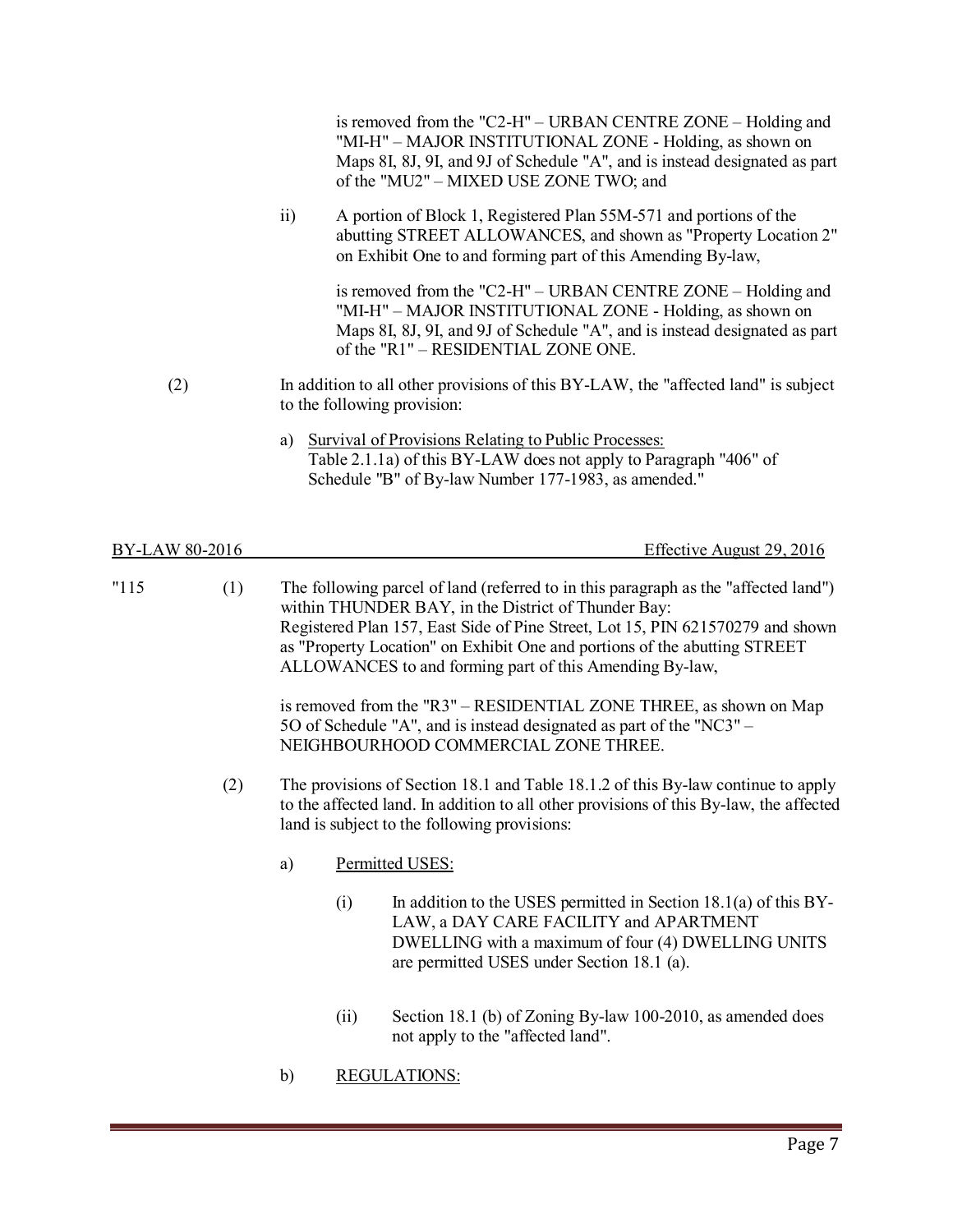- (i) Except in the case of SINGLE DETACHED DWELLING, SEMI-DETACHED DWELLING, DUPLEX DWELLING and EDUCATIONAL INSTITUTION USES, a PRIVACY SCREEN is required along the REAR and Northerly INTERIOR SIDE LOT LINES. The PRIVACY SCREEN must have a minimum HEIGHT of 1.8 metres.
- (ii) The required 3.0 metre wide LANDSCAPED OPEN SPACE strip along the FRONT LOT LINE shall be used predominantly for the growth and maintenance of a combination of plant material including trees and shrubs."

Effective July 25, 2016

"116 (1) The following parcel of land (referred to in this paragraph as the "affected land") within THUNDER BAY, in the District of Thunder Bay:

> Town Plot of Prince Arthur's Landing, north part of Lot 6 and part of Lot 7 North Water Street, being Part 1 on Reference Plan 55R-5025, Part 1 on Reference Plan 55R-1773, and Part 4 on Reference Plan 55R-1773 except Part 2 on Reference Plan 55R-5025 and Part 1 on Reference Plan 55R-1773, PIN 621500097, and shown as "Property Location" on Exhibit One to and forming part of this Amending By-law,

is subject to the following provisions:

 The provisions of Section 5.7.4 and Table 23.2.1 of this By-law shall continue to apply to the affected land. In addition to all other provisions of this By-law, the affected land is subject to the following provisions:

- a) REGULATIONS:
	- i) The maximum HEIGHT is 24 metres; and
	- ii) LANDSCAPED OPEN SPACE in the form of 1.5 metre wide continuous strips along Cumberland Street North and Villa Street is required.

| BY-LAW 109-2016 | Effective August 29, 2016                                                                                                                                     |
|-----------------|---------------------------------------------------------------------------------------------------------------------------------------------------------------|
| "117<br>(1)     | The following parcel of land (referred to in this paragraph as the "affected land")<br>within THUNDER BAY, in the District of Thunder Bay:                    |
|                 | Part of Mining Location R3, and shown as "Property Location" on Exhibit One to<br>and forming part of this Amending By-law,                                   |
|                 | is subject to the following provisions:                                                                                                                       |
|                 | The provisions of Section 22.1 and Table 22.2.1 of this BY-LAW continue to<br>apply to the affected land. In addition to all other provisions of this BY-LAW, |

the affected land is subject to the following provisions:

Page 8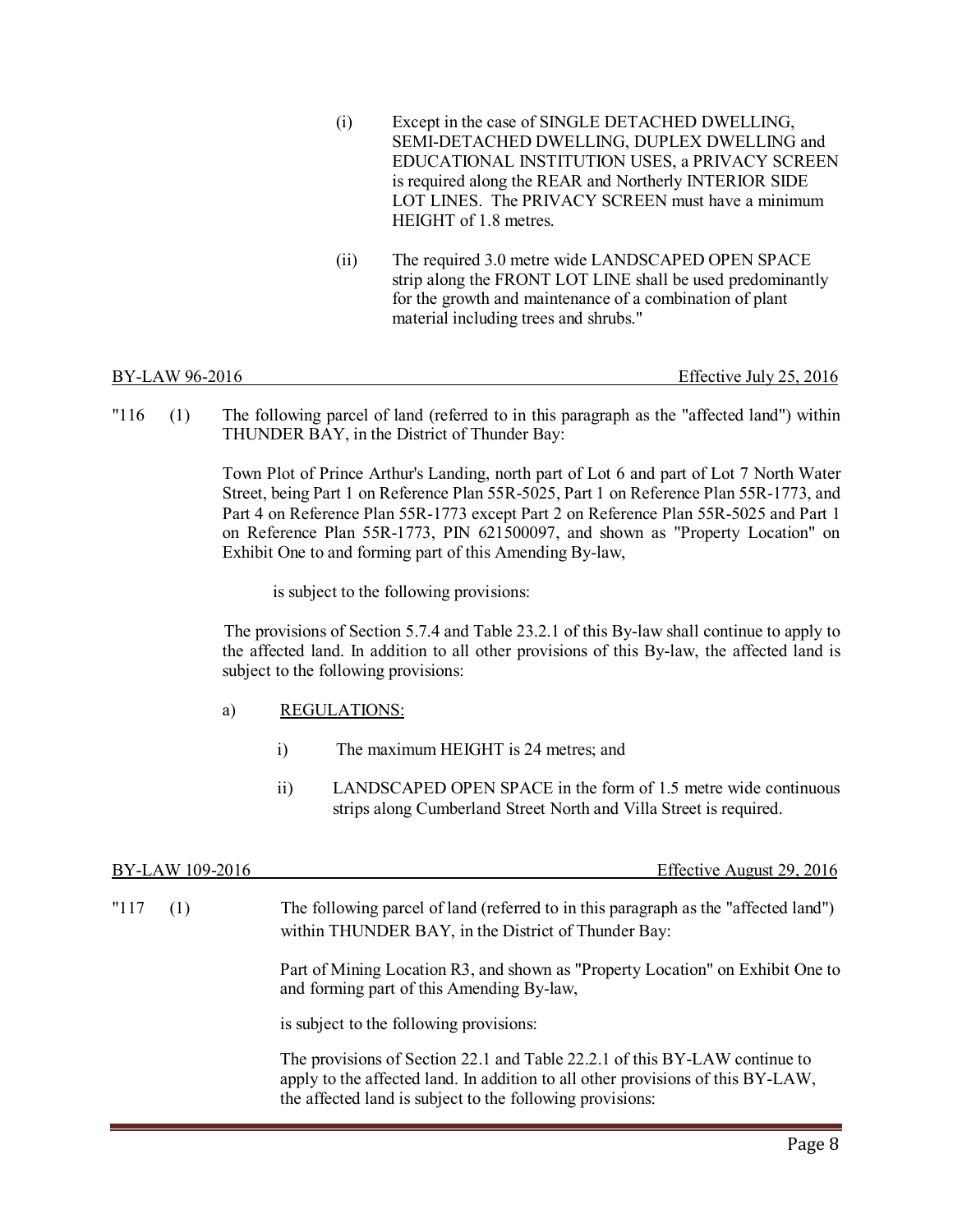### a) DEFINITIONS:

A "SERVICE DEPOT" is a PLACE where off site repair, maintenance, and servicing is co-ordinated and dispatched for home and business articles, goods, equipment or facilities (such as furnaces, business machines, pools, saunas, hot tubs) and where service vehicles are parked overnight.

### b) Permitted USES:

In addition to the USES permitted in Section 22.1 of this BY-LAW, a "SERVICE DEPOT" is a permitted USE under Section 22.1.

### c) REGULATIONS:

In the case of a "SERVICE DEPOT", a parking ratio of 1 parking space per 45 square metres of gross floor area shall be provided and maintained."

| BY-LAW 111-2016 | $\Gamma$ $\alpha$<br>2016<br>29.7<br>Effective August 2. |
|-----------------|----------------------------------------------------------|
|                 |                                                          |

"118 (1) The following parcel of land (referred to in this paragraph as the "affected land") within THUNDER BAY, in the District of Thunder Bay:

> Registered Plan W295, part of Lots 127 – 131 and Lots 161 - 168 described as Parts 1, 2, 4, 5, 7, 8 on Reference Plan 55R-3824, and shown as "Property Location" on Exhibit One to and forming part of this Amending By-law,

is subject to the following provisions:

The provisions of Section 21.1a) and Table 21.2.1 of this BY-LAW continue to apply to the affected land. In addition to all other provisions of this BY-LAW, the affected land is subject to the following provisions:

a) Existing BUILDING:

The BUILDING existing on the 29th of August, 2016, is permitted to remain in its present location. Nothing in this BY-LAW prevents the extension or the strengthening or restoration to a safe condition of that BUILDING, provided that the extension or strengthening or restoration does not further contravene any regulations of this BY-LAW.

b) Permitted USES:

In addition to the USES permitted in Section 21.1a) of this BY-LAW, a "MEDICAL OFFICE that does not include services related to the administering of methadone, or involving primary or immediate addiction care, treatment or handling" is a permitted USE under Section 21.1a)."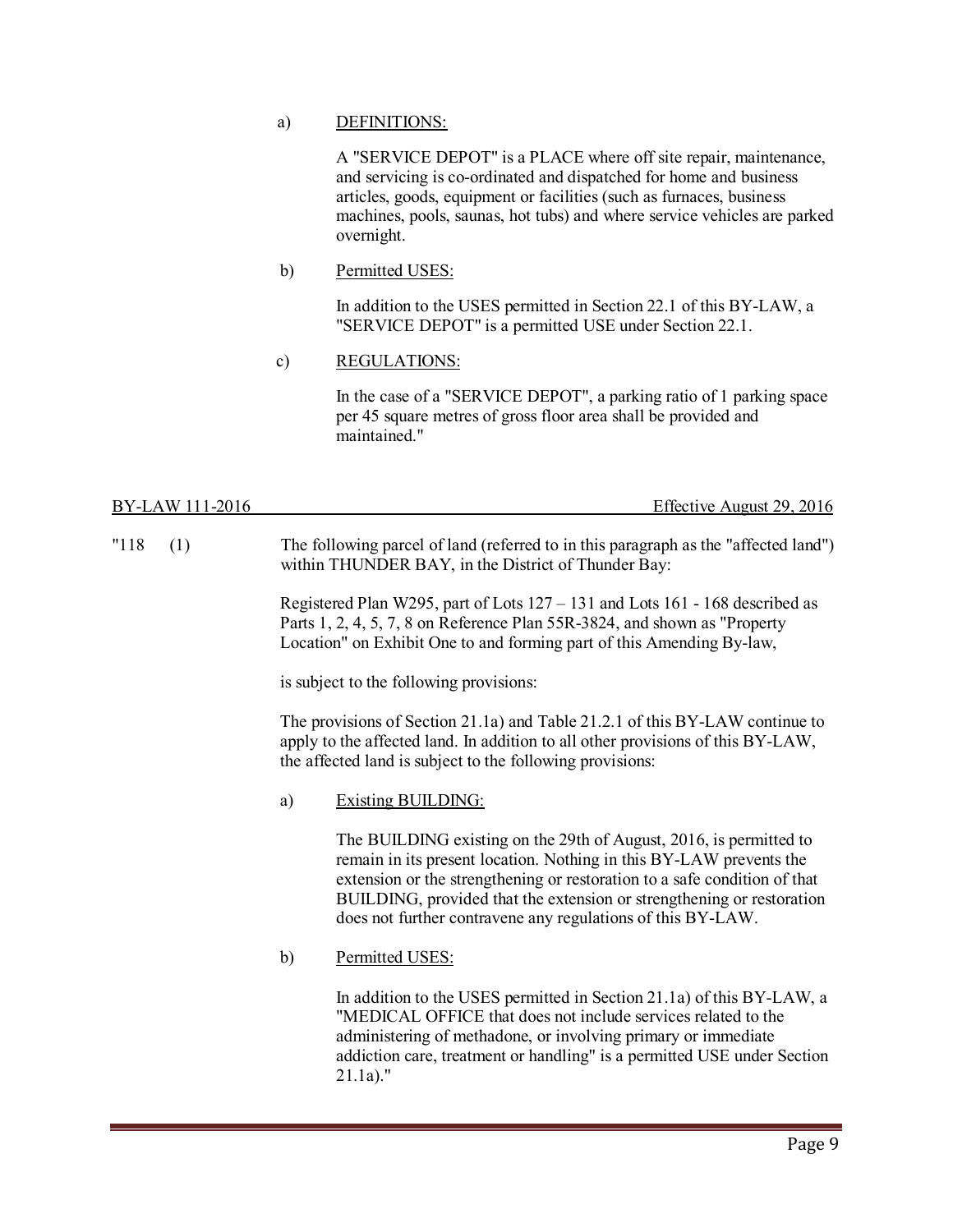"119 (1) The following parcel of land (referred to in this paragraph as the "affected land") within THUNDER BAY, in the District of Thunder Bay:

> Registered Plan 196, Block Q, Lot 16 and east part of Lot 17, and shown as "Property Location" on Exhibit One to and forming part of this Amending By-law,

is subject to the following provisions:

The provisions of Sections 5.15.2a) and 18.1a) and Tables 5.15.2, 5.15.9, and 18.2.1 of this BY-LAW continue to apply to the affected land. In addition to all other provisions of this BY-LAW, the affected land is subject to the following provisions:

a) Existing BUILDING:

The BUILDING existing on the  $18<sup>th</sup>$  day of January, 2016, is permitted to remain in its present location. Nothing in this BY-LAW prevents the extension or the strengthening or restoration to a safe condition of that BUILDING, provided that the extension or strengthening or restoration does not further contravene any regulations of this BY-LAW.

b) Permitted USES:

The provisions of Section 18.1a) continue to apply, except in the case of the BUILDING existing on the  $18<sup>th</sup>$  day of January, 2016, in which case an APARTMENT DWELLING containing a maximum of 4 DWELLING UNITS is a permitted USE under Section 18.1a).

### c) REGULATIONS:

In the case of an APARTMENT DWELLING containing a maximum of 4 DWELLING UNITS in the BUILDING existing on the  $18<sup>th</sup>$  day of January, 2016, the following applies:

- i) The Minimum REQUIRED LOT FRONTAGE is 13.4 m;
- ii) The Minimum REQUIRED LOT AREA is 462m²;
- iii) The minimum number of REQUIRED PARKING SPACES is 1.0 PARKING SPACES per DWELLING UNIT;
- iv) The minimum PARKING AISLE width where the angle of the PARKING SPACE is over 80° and up to and including 90° is 6.0 metres for the PARKING SPACES located in the REAR YARD; and
- v) The maximum DRIVEWAY width along the rear LANE is 11.2 metres"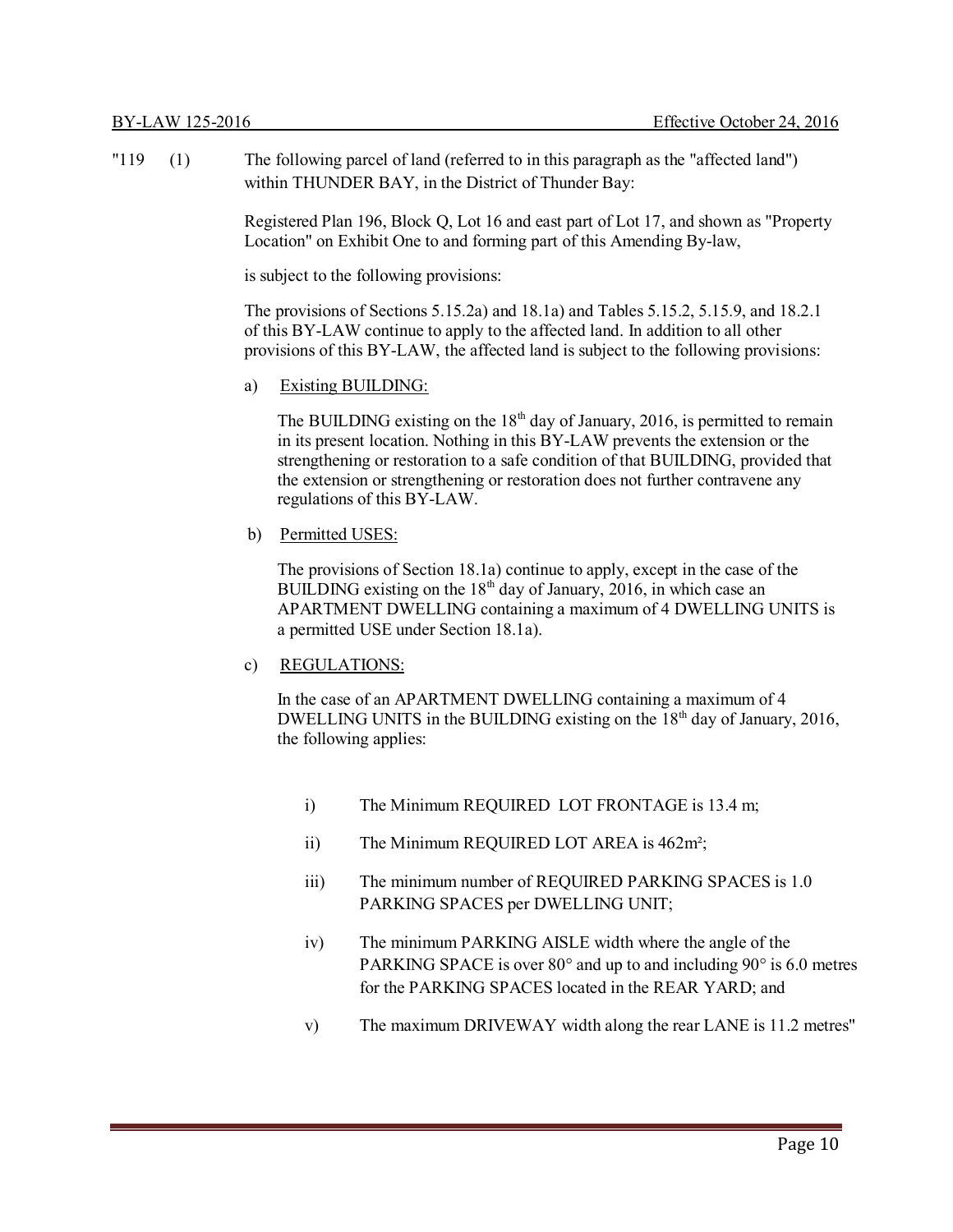| "120" | (1) |                                         | The following parcel of land (referred to in this paragraph as the "affected land")<br>within THUNDER BAY, in the District of Thunder Bay:                                                                                                                                                                                                                                          |  |
|-------|-----|-----------------------------------------|-------------------------------------------------------------------------------------------------------------------------------------------------------------------------------------------------------------------------------------------------------------------------------------------------------------------------------------------------------------------------------------|--|
|       |     |                                         | Registered Plan W179, Block 13, Lots 35 to 38 & Part of Lots 2 to 4, Registered<br>Plan W179, Part Lane Stopped & Closed by By-law OFW53694, and Registered<br>Plan W780, Lots 15 to 17, and shown as "Property Location" on Exhibit One to<br>and forming part of this Amending By-law,                                                                                            |  |
|       |     | is subject to the following provisions: |                                                                                                                                                                                                                                                                                                                                                                                     |  |
|       |     | provisions:                             | The provisions of Sections 5.3.4(a), $5.15.2(a)$ , $27.1(a)$ and Table 27.2.1 of this<br>BY-LAW continue to apply to the affected land. In addition to all other<br>provisions of this BY-LAW, the affected land is subject to the following                                                                                                                                        |  |
|       |     | a)                                      | <b>Existing BUILDINGS:</b>                                                                                                                                                                                                                                                                                                                                                          |  |
|       |     |                                         | The BUILDINGS existing on the $24th$ day of October, 2016, are<br>permitted to remain in their present locations. Nothing in this BY-LAW<br>prevents the extension or the strengthening or restoration to a safe<br>condition of those BUILDINGS, provided that the extension or<br>strengthening or restoration does not further contravene any regulations<br>of this BY-LAW.     |  |
|       |     | b)                                      | DEFINITIONS:                                                                                                                                                                                                                                                                                                                                                                        |  |
|       |     |                                         | An "ATHLETIC EQUIPMENT SALES AND SERVICES<br>ESTABLISHMENT" is a PLACE where athletic equipment (and related<br>goods, wares, merchandise, substances, or articles) is sold directly to the<br>public and where such equipment is serviced and repaired, and where<br>social, instructional and training facilities are provided relating to the use<br>of such athletic equipment. |  |
|       |     | $\mathbf{c})$                           | Permitted USES:                                                                                                                                                                                                                                                                                                                                                                     |  |
|       |     |                                         | In addition to the USES permitted in Section 27.1(a) of this BY-LAW,<br>an "ATHLETIC EQUIPMENT SALES AND SERVICES<br>ESTABLISHMENT" is a permitted USE under Section 27.1(a).                                                                                                                                                                                                       |  |

### d) REGULATIONS:

(i) Minimum LANDSCAPED OPEN SPACE

In the case of the MAIN BUILDING existing on the 24<sup>th</sup> day of October, 2016, the LANDSCAPED OPEN SPACE shall be in the form of a 3.0 metre wide strip along all LOT LINES abutting a STREET LINE, except for the westernmost building face of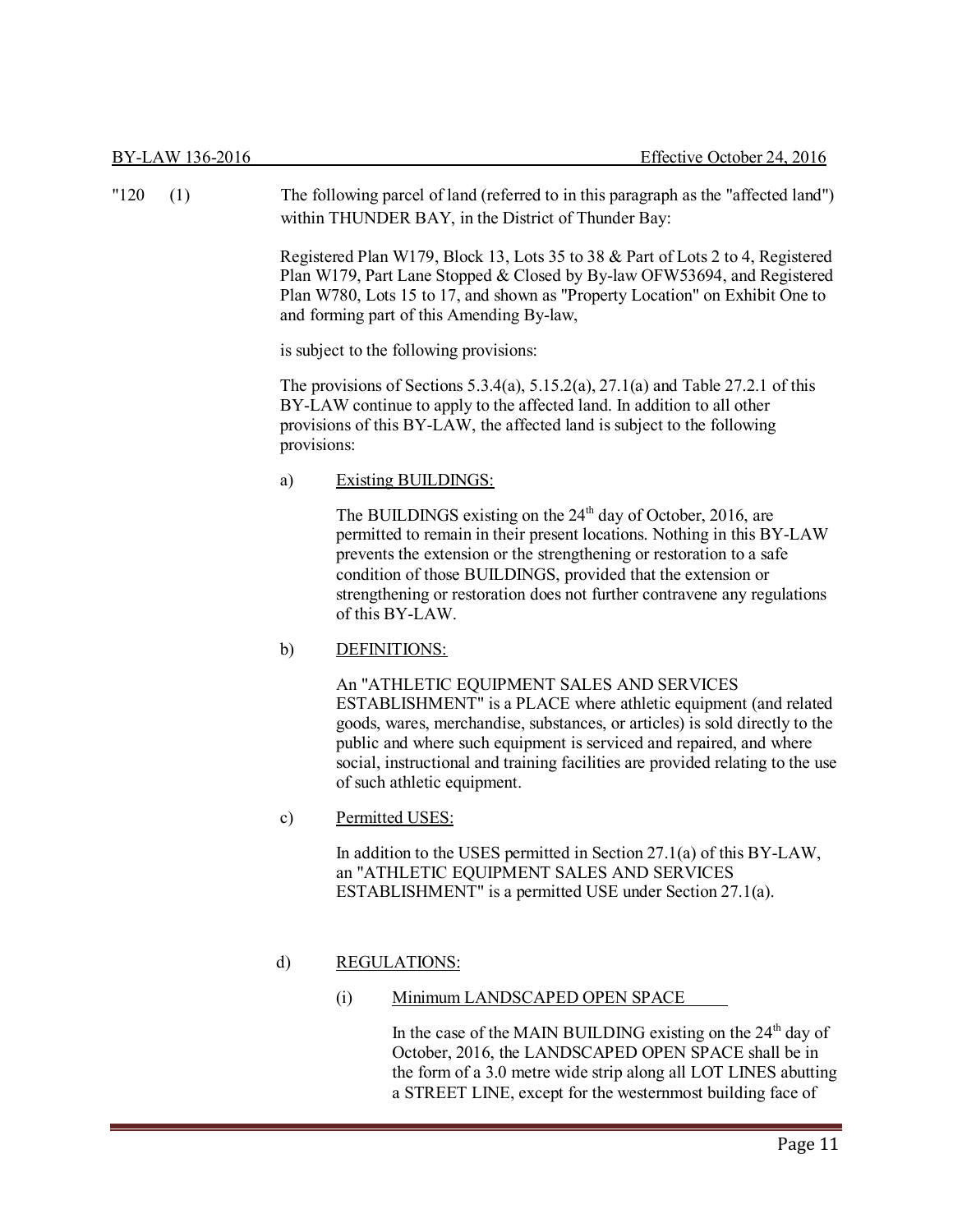the MAIN BUILDING abutting a STREET LINE in which case the LANDSCAPED OPEN SPACE shall be in the form of a 2.0 metre wide strip.

(ii) PARKING SPACES Required

In the case of an "ATHLETIC EQUIPMENT SALES AND SERVICES ESTABLISHMENT", a parking ratio of 1 parking space per 40 square metres of gross floor area is required.

(iii) Access to PARKING LOTS and PARKING SPACES

The DRIVEWAY entrance located at the south west LOT LINE of the affected land shall not exceed 11.0 metres in width.

(iv) Required PRIVACY SCREEN

All OUTDOOR STORAGE on the affected land requires a PRIVACY SCREEN in the form of a fence or similar construction to screen from adjacent STREETS. All screening must be a minimum HEIGHT that is equivalent to the HEIGHT of the OUTDOOR STORAGE. The PRIVACY SCREEN may include a gate, constructed in a similar manner as the PRIVACY SCREEN, and located in front of an unobstructed access aisle."

| BY-LAW 139-2016 | Effective October 24, 2016                                                                                                                 |
|-----------------|--------------------------------------------------------------------------------------------------------------------------------------------|
| $"121$ (1)      | The following parcel of land (referred to in this paragraph as the "affected land")<br>within THUNDER BAY, in the District of Thunder Bay: |

A portion of Lot 3, Registered Plan 760, and shown as "Property Location" on Exhibit One to and forming part of this Amending By-law,

is subject to the following provisions:

The provisions of Sections 5.3 and 18.1, and Table 18.2.1 of this BY-LAW continue to apply to the affected land. In addition to all other provisions of this BY-LAW, the affected land is subject to the following provisions:

a) Existing BUILDINGS:

The BUILDINGS existing on the  $24<sup>th</sup>$  day of October, 2016, are permitted to remain in their present location. Nothing in this BY-LAW prevents the extension or the strengthening or restoration to a safe condition of those BUILDINGS, provided that the extension or strengthening or restoration does not further contravene any regulations of this BY-LAW.

b) Permitted USES: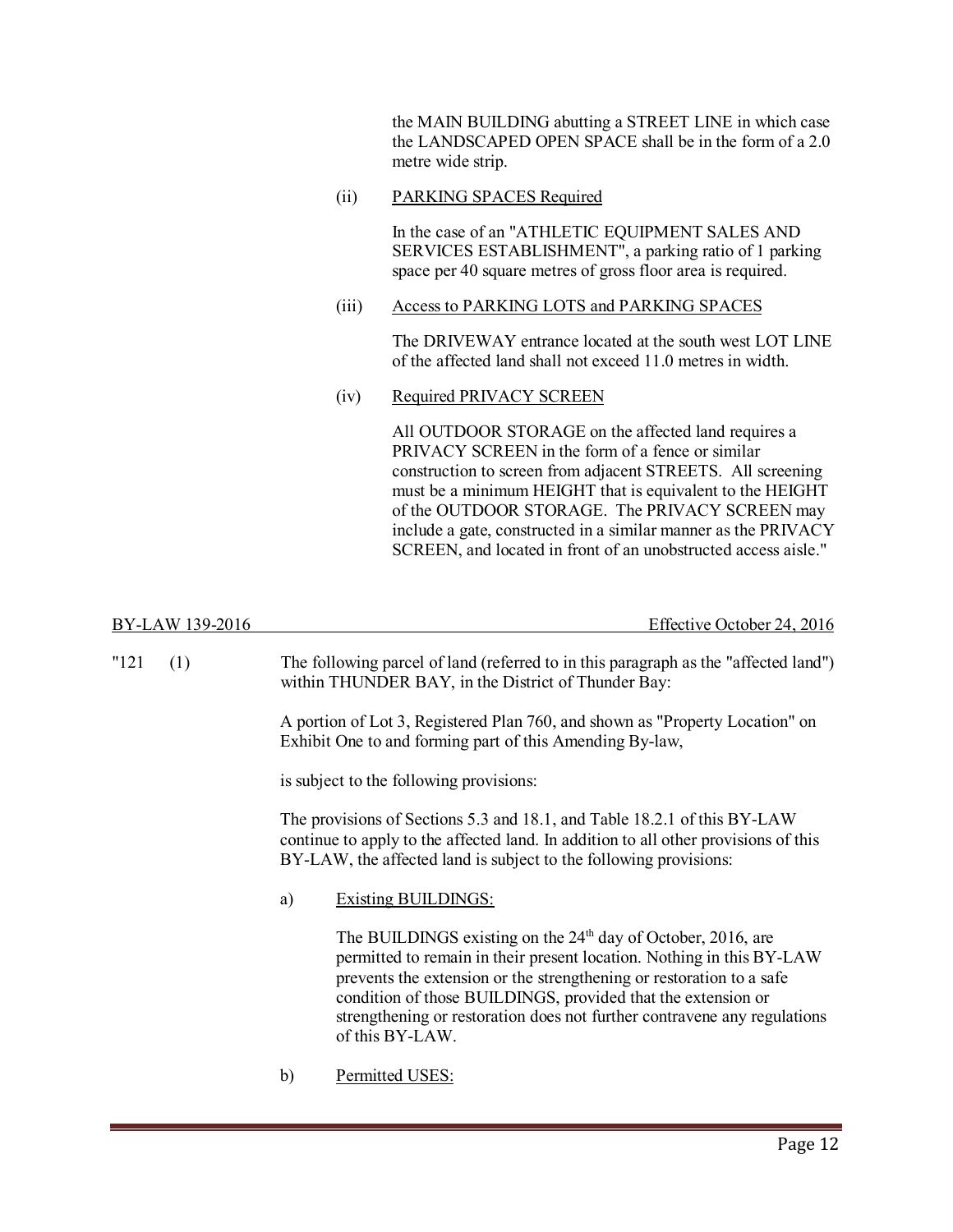- i) In addition to the USES permitted in Section 18.1 of this BY-LAW, a hotel and motel are permitted USES under Section 18.1.
- ii) The provisions of Section 18.1 continue to apply, except that a SINGLE DETACHED DWELLING, DUPLEX DWELLING, and SEMI-DETACHED DWELLING are not permitted uses under Section 18.1.
- iii) The provisions of Section 18.1 continue to apply, except in the case of the BUILDING existing on the  $24<sup>th</sup>$  day of October, 2016, in which case a SINGLE DETACHED DWELLING is a permitted USE.

### c) REGULATIONS:

In the case of a hotel, the Maximum HEIGHT is 20.0 metres.

| BY-LAW 159-2016 | Effective December 12, 2016 |
|-----------------|-----------------------------|
|                 |                             |

- "122 (1) Section 2.1.1 (b) of this BY-LAW does not apply to By-law 403-2005 of Schedule "B" of By-law Number 177-1983, as amended for the affected land.
	- (2) The following parcel of land (referred to in this paragraph as the "affected land") within THUNDER BAY, in the District of Thunder Bay: Part of Northeast Quarter of Section 54, described as Parts 1,2 and 3 on Reference 55R-12453 and portions of the abutting STREET ALLOWANCES, and shown as "Property Location" on Exhibit One to and forming part of this Amending By-law,

is subject to the following provisions:

- (a) Until the "H" holding symbol label is removed from the affected land, in accordance with Section 36 of the Act, the following provisions shall apply:
	- i) Only USES, BUILDINGS, and structures lawfully existing on the  $12<sup>th</sup>$ day of December, 2016 are permitted.
	- ii) Nothing in this BY-LAW prevents the strengthening or restoration to a safe condition of those BUILDINGS and structures, provided that such strengthening or restoration does not increase the height, size, or volume of them.
	- iii) No new BUILDINGS or structures are permitted.
- (b) The provisions of Section 31.1 and Table 31.2.1 of this BY-LAW continue to apply to the affected land. In addition to all other provisions of this BY-LAW, the affected land is subject to the following provisions:
	- i) Permitted USES: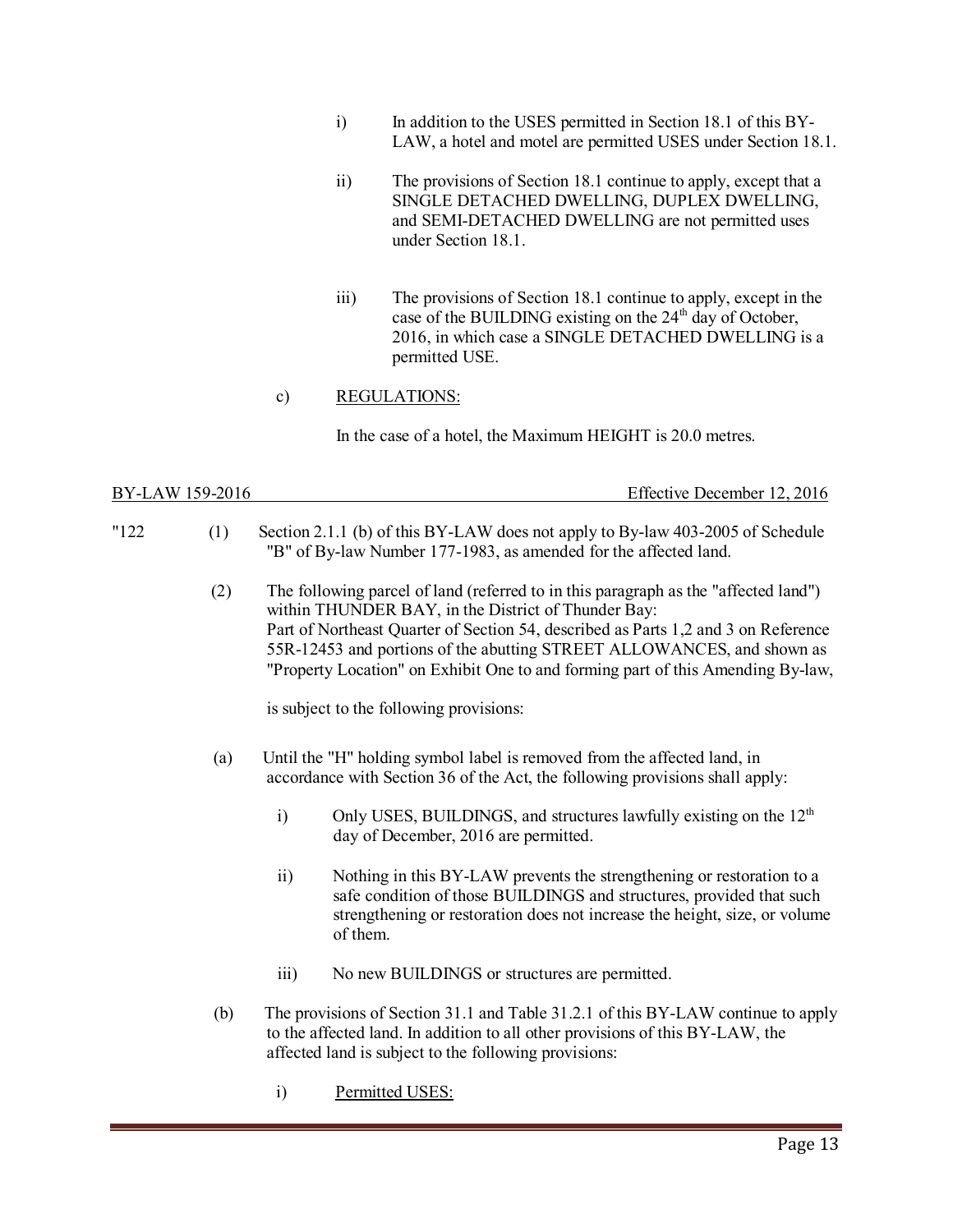In addition to the USES permitted in Section 31.1 of this BY-LAW, a MOTOR VEHICLE SALES OR RENTAL ESTABLISHMENT is included as a permitted USE under Section 31.1a).

ii) REGULATIONS:

The following applies:

The Minimum REQUIRED FRONT YARD is 6.0 m

The Maximum REQUIRED FRONT YARD is 18.5 m

The Minimum REQUIRED east INTERIOR SIDE YARD is 6.0 m

The Maximum REQUIRED east INTERIOR SIDE YARD is 18.5 m

The Minimum HEIGHT is 8.0 m.

The minimum REQUIRED LANDSCAPED OPEN SPACE is 15% of the LOT AREA which includes LANDSCAPED OPEN SPACE in the form of a 4.5 m wide strip along the FRONT LOT LINE and a 3.0 m wide strip along the east INTERIOR SIDE LOT LINE.

OUTDOOR DISPLAY for a MOTOR VEHICLE SALES ESTABLISHMENT is not permitted in any REQUIRED YARD nor on any LANDSCAPED OPEN SPACE

BY-LAW 7/2017 Effective January 23, 2017

- "123 (1) The following parcel of land (referred to in this paragraph as the "affected land") within THUNDER BAY, in the District of Thunder Bay:
	- a) Registered Plan M18 Lot 150, 152 & 154 Part of Hanley Street Closed by By-law 117-94 described as Part 2 on Registered Plan 55R9677 Parcel 25406 TBF, PINs 621970064 and 621970065, and shown as "Property Location One" on Exhibit One and portions of the abutting STREET ALLOWANCES to and forming part of this Amending By-law, is removed from the "NC3" - Neighbourhood Centre Three ZONE, as shown on Map 5P of Schedule "A", and is instead designated as part of the "NC3-H" - Neighbourhood Centre Three ZONE, subject to a holding designation.
	- b) Registered Plan M18, Part of Lot 150, PIN 621970066, and shown as "Property Location Two" on Exhibit One and portions of the abutting STREET ALLOWANCES to and forming part of this Amending By-law, is removed from the "R2" – Residential Two ZONE, and shown as "on Map 5P of Schedule "A", and is instead designated as part of the "NC3-H" - Neighbourhood Centre Three ZONE, subject to a holding designation.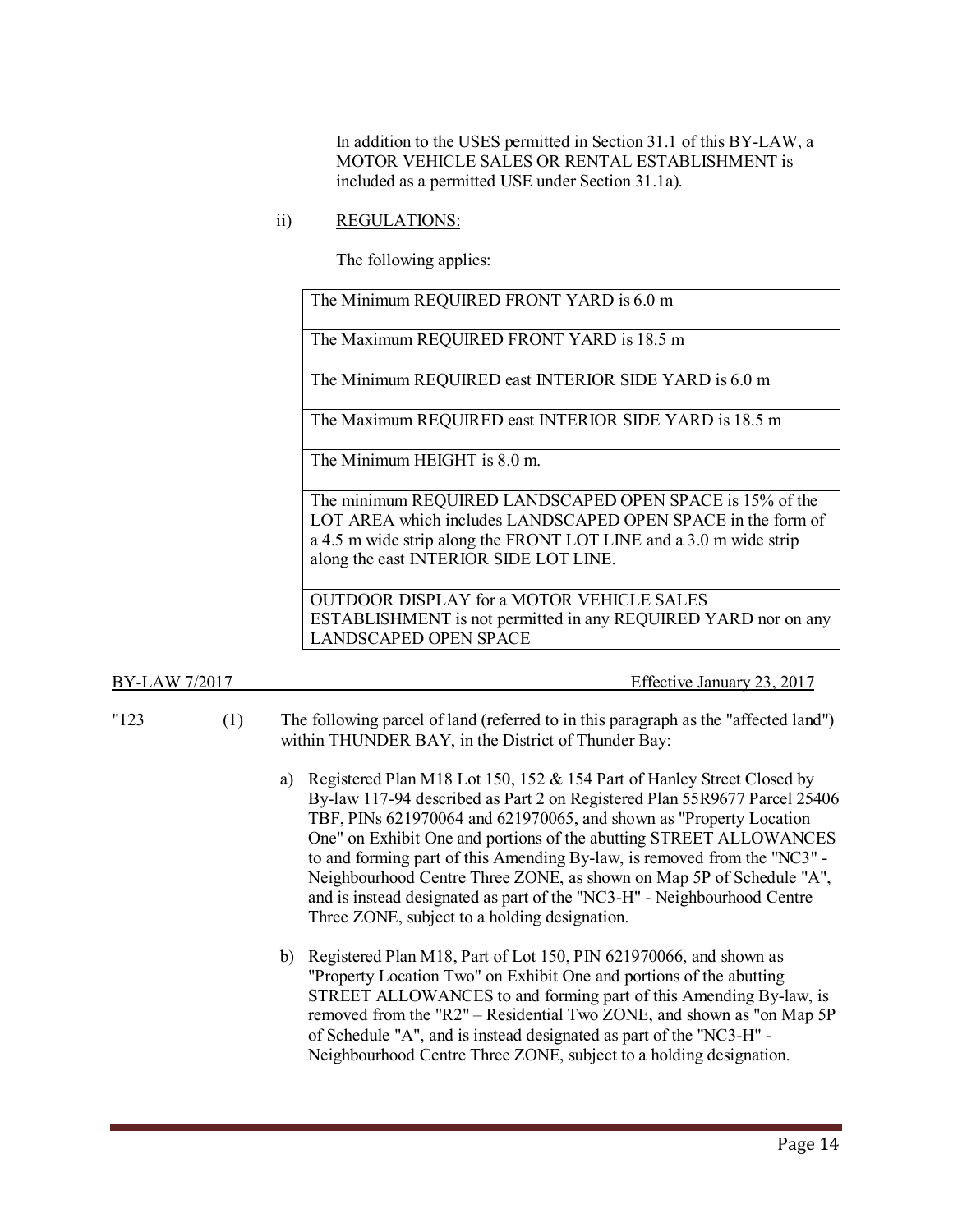(2) Until the "H" holding symbol ZONE label is removed from the affected land, in accordance with Section 36 of the Act, the following provisions shall apply:

> a) Only USES, BUILDINGS, and structures lawfully existing on the 23rd day of January, 2017 are permitted.

b) Nothing in this BY-LAW prevents the strengthening or restoration to a safe condition of those BUILDINGS and structures, provided that such strengthening or restoration does not increase the height, size, or volume of them.

- c) No new BUILDINGS or structures are permitted.
- (3) The provisions of Sections 18.1, 18.2 and Table 18.2.1 of this BY-LAW continue to apply to the affected land. In addition to all other provisions of this BY-LAW, the affected land is subject to the following provisions:
	- a) Existing BUILDING:

The BUILDING existing on the 23 day of January, 2017, is permitted to remain in its present location. Nothing in this BY-LAW prevents the extension or the strengthening or restoration to a safe condition of that BUILDING, provided that the extension or strengthening or restoration does not further contravene any regulations of this BY-LAW.

b) Permitted USES:

In addition to the USES permitted in Section 18.1 (a) of this BY-LAW, a "MIXED USE BUILDING comprised of a RELIGIOUS INSTITUTION and up to two DWELLING UNITS" is a permitted USE under Section 18.1 (a).

c) Despite the USES prohibited in Section 5.1.2 (b) of this BY-LAW, up to two DWELLING UNITS are permitted in the BASEMENT of the building existing on the  $23<sup>rd</sup>$  day of January, 2017, as part of a MIXED USE BUILDING permitted in sub paragraph "123(3) b)". BY-LAW 28/2017 **Effective March 20, 2017** 

# "124 (1) The following parcel of land (referred to in this paragraph as the "affected land") within THUNDER BAY, in the District of Thunder Bay:

a) Registered Plan M25 Block 54 Part of Lots 19 to 21 on Reference Plan 55R3942 Part 4 To 6 Parcel 19404, PIN 621910400 and shown as "Property Location One" on Exhibit One and portions of the abutting STREET ALLOWANCES to and forming part of this Amending Bylaw, is removed from the "R3" – RESIDENTIAL ZONE THREE, as shown on Map 4O of Schedule "A", and is instead designated as part of the "MU2" - MIXED USE ZONE TWO; and,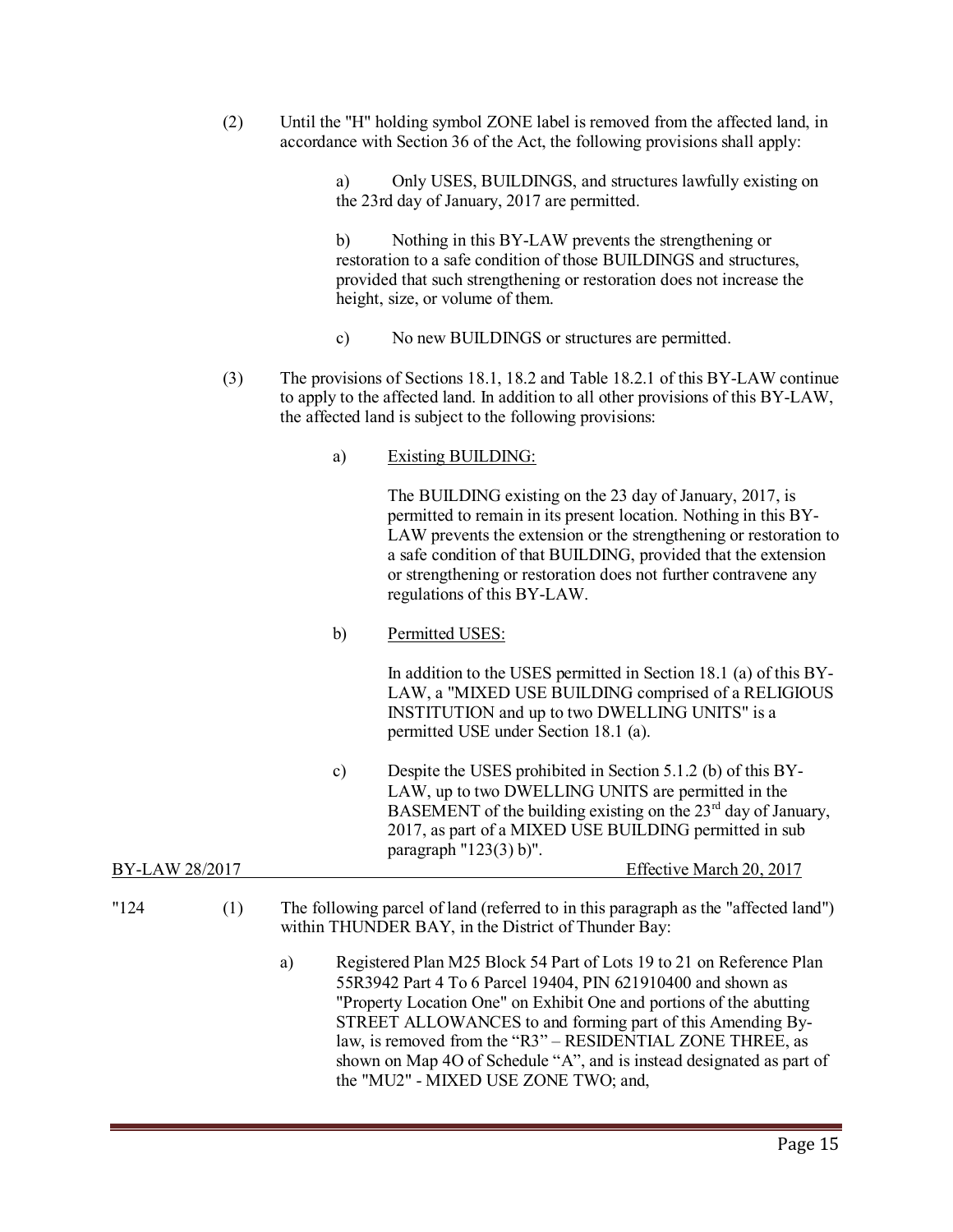b) Registered Plan M25 Block 54 Lots 22 to 34, PINs 621910402, 621910403, and 621910405, and shown as "Property Location Two" on Exhibit One and portions of the abutting STREET ALLOWANCES to and forming part of this Amending By-law, is removed from the "R5" – RESIDENTIAL FUTURE ZONE, and shown as "on Map 4O of Schedule "A", and is instead designated as part of the "MU2" - MIXED USE ZONE TWO.

### (2) Permitted USES:

a) Notwithstanding the USES permitted in Section 14, the USES permitted under Sections 14.1 b) and 14.1 c) of this By-law are not permitted on the affected land.

### (3) REGULATIONS:

- a) DRIVEWAY access on the affected land is limited to:
	- i. One access point on County Boulevard; and
	- ii. One access point on Wardrope Avenue.
- b) The maximum HEIGHT for an APARTMENT DWELLING is 3 stories and 12.8 metres.

BY-LAW 37-2017 Effective April 24, 2017

| "125"<br>(1)   | The following parcel of land within THUNDER BAY, in the District of Thunder<br>Bay:                                                                                                                                                                                                                                                                                              |  |  |  |
|----------------|----------------------------------------------------------------------------------------------------------------------------------------------------------------------------------------------------------------------------------------------------------------------------------------------------------------------------------------------------------------------------------|--|--|--|
|                | Plan 704 Lot 4 $\&$ 5, and shown as "Property Location 1" on Exhibit One and<br>a)<br>portions of the abutting STREET ALLOWANCES to and forming part of<br>this Amending By-law, is removed from the "OS-N" – OPEN SPACE<br>ZONE, as shown on Map 10F of Schedule "A", and is instead designated as<br>part of the "R1-N" – RESIDENTIAL ZONE ONE, subject to noise<br>provisions |  |  |  |
|                | Plan 704 Lot 4 & 5, and shown as "Property Location 2" on Exhibit One and<br>b)<br>portions of the abutting STREET ALLOWANCES to and forming part of<br>this Amending By-law, is removed from the "OS" – OPEN SPACE ZONE,<br>as shown on Map 10F of Schedule "A", and is instead designated as part of<br>the "R1-N" – RESIDENTIAL ZONE ONE, subject to noise provisions."       |  |  |  |
| BY-LAW 40-2017 | <u>Effective April 24, 2017</u>                                                                                                                                                                                                                                                                                                                                                  |  |  |  |
| " $126$<br>(1) | The following parcel of land (referred to in this paragraph as the "affected land")<br>within THUNDER BAY, in the District of Thunder Bay:                                                                                                                                                                                                                                       |  |  |  |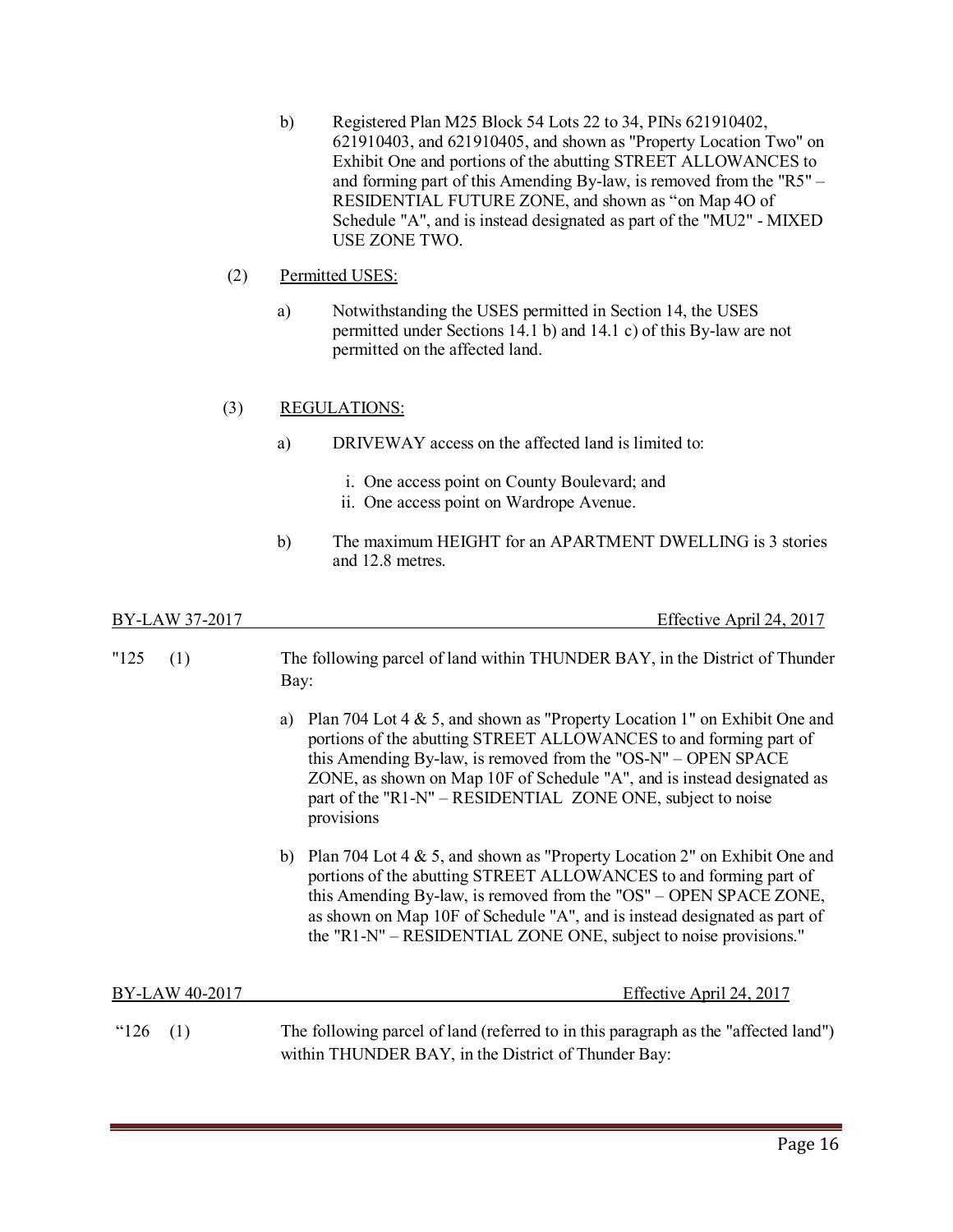Registered Plan 129, Part of Lots 7 and 8, PIN 620430033, and shown as "Property Location" on Exhibit One to and forming part of this Amending Bylaw,

is subject to the following provisions:

The provisions of Section 35.1 b) and Table 35.2.1 of this BY-LAW continue to apply to the affected land. In addition to all other provisions of this BY-LAW, the affected land is subject to the following provisions:

a) Permitted USES:

The provisions of Section 35.1.b continue to apply, except in the case of the BUILDING existing on the  $24<sup>th</sup>$  day of April, 2017 in which case a 26-unit APARTMENT DWELLING is a permitted USE.

### b) REGULATIONS:

In the case of a 26-unit APARTMENT DWELLING in the BUILDING existing on the  $24<sup>th</sup>$  day of April, 2017, the following applies:

i. The minimum number of REQUIRED PARKING SPACES is 1 per dwelling unit.

BY-LAW 47-2017 Effective May 15, 2017

"127 (1) The following parcel of land (referred to in this paragraph as the "affected land") within THUNDER BAY, in the District of Thunder Bay:

> McIntyre Part Mining Location D shown as Parts 1 to 3 on Reference Plan 55R-2996, PIN 622670252, and shown as "Property Location" on Exhibit One to and forming part of this Amending By-law,

is subject to the following provisions:

The provisions of Section 4.1, Section 36.1, and Table 36.2.1 of this BY-LAW continue to apply to the affected land. In addition to all other provisions of this BY-LAW, the affected land is subject to the following provisions:

### a) DEFINITIONS:

- i. For the purpose of determining required YARDS, the North LOT LINE is deemed to be the FRONT LOT LINE.
- ii. For the purpose of determining the required STREET FRONTAGE, the City-Owned land abutting the North LOT LINE that contains a City maintained road, is deemed to be a STREET.
- b) Permitted USES: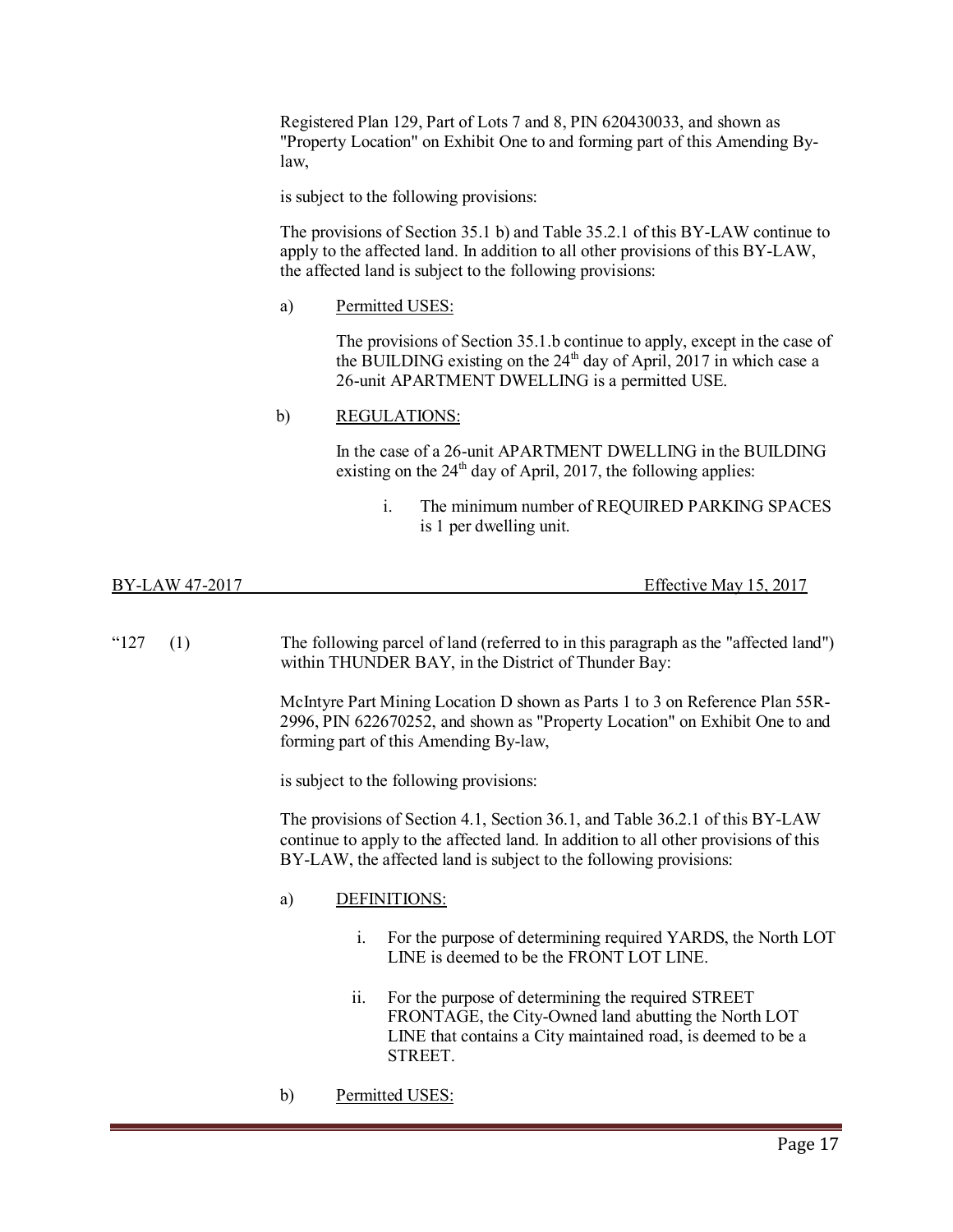In addition to the USES permitted in Section 36.1 of this BY-LAW, a SINGLE DETACHED DWELLING is a permitted USE under Section 36.1.

c) Regulations:

The provisions of Table 36.2.1 of this BY-LAW continue to apply to the affected land. In addition to all other provisions of this BY-LAW, the affected land is subject to the following provisions:

- i. No BUILDINGS or structures are permitted beyond 80 metres from the FRONT LOT LINE as defined in subparagraph "127 a) i)" of this BY-LAW.
- ii. The Minimum REQUIRED INTERIOR SIDE YARD is 3.0 m

- BY-LAW 49-2017 **Effective:** May 15, 2017
- "128 (1) The following parcel of land (referred to in this paragraph as the "affected land") within THUNDER BAY, in the District of Thunder Bay:

Registered Plan 196 Block Q Lot 23, PIN 620240176, and shown as "Property Location" on Exhibit One to and forming part of this Amending By-law,

is subject to the following provisions:

The provisions of Section 18.1 a) and Tables 18.2.1 and 18.2.5 of this BY-LAW continue to apply to the affected land. In addition to all other provisions of this BY-LAW, the affected land is subject to the following provisions:

a) Permitted USES:

In addition to the USES permitted in Section 18.1.a) of this BY-LAW, a PERSONAL SERVICES ESTABLISHMENT and a MIXED USE BUILDING in the BUILDING existing on the  $15<sup>th</sup>$  day of May, 2017 are permitted USES under Section 18.1 a).

b) REGULATIONS:

In the case of a MIXED USE BUILDING with a PERSONAL SERVICES ESTABLISHMENT that provides professional photography, wedding planning, event planning services and a DWELLING UNIT in the BUILDING existing on the  $15<sup>th</sup>$  day of May, 2017, the following applies:

i) The maximum GFA for a PERSONAL SERVICES ESTABLISHMENT is  $145 \text{ m}^2$ .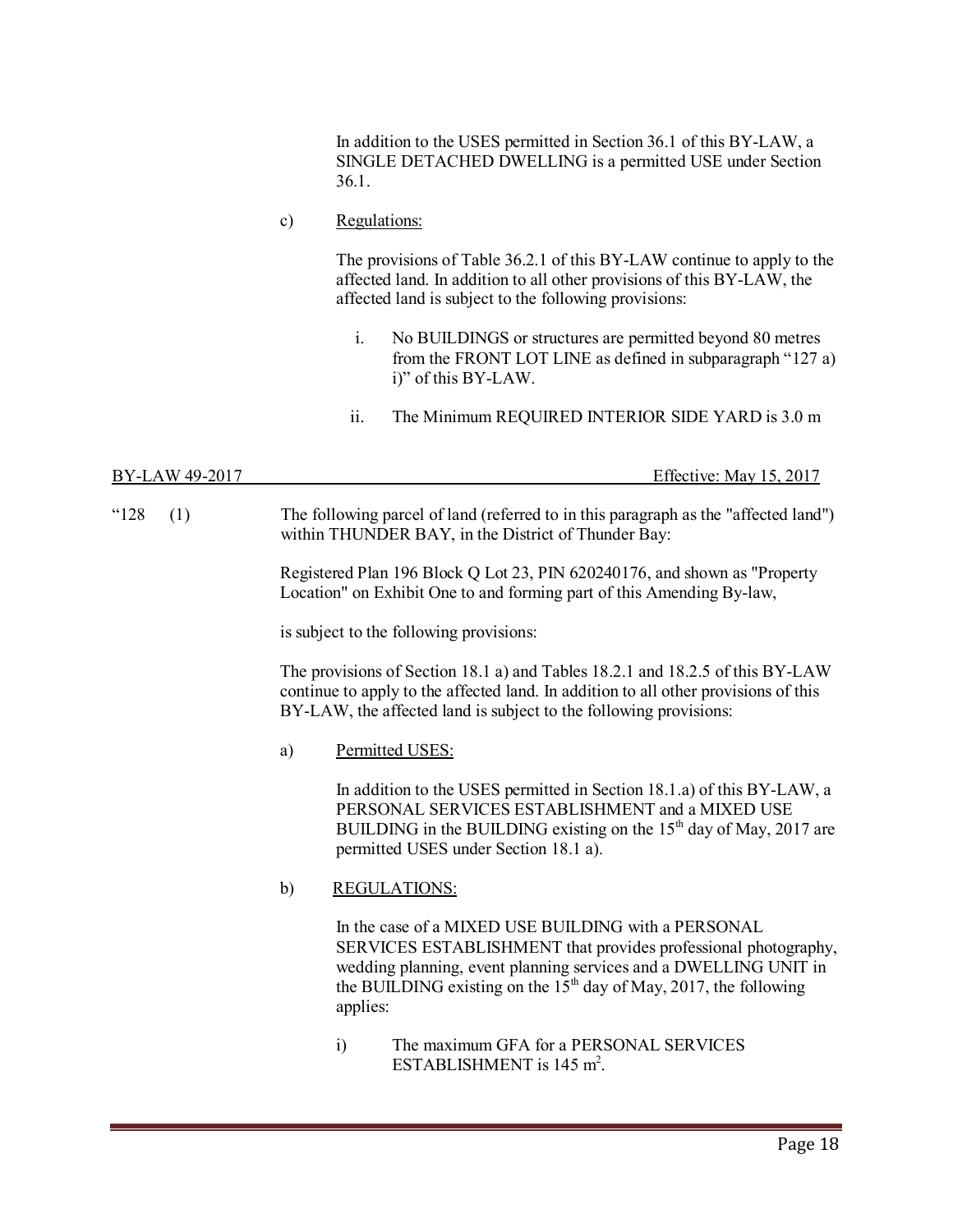ii) The minimum number of REQUIRED PARKING SPACES is 2 spaces.

MIXED USE BUILDING is not permitted on the affected land.

| "129" | (1) | Bay:        | The following parcel of land within THUNDER BAY, in the District of Thunder                                                                                                                                                                                                                                                                                                                                                                                                                                                                                                                                                                                                   |
|-------|-----|-------------|-------------------------------------------------------------------------------------------------------------------------------------------------------------------------------------------------------------------------------------------------------------------------------------------------------------------------------------------------------------------------------------------------------------------------------------------------------------------------------------------------------------------------------------------------------------------------------------------------------------------------------------------------------------------------------|
|       |     |             | Registered Plan M57, Part of Lots 3075 and 3078, part of Lane and part of Field<br>Street closed and Registered Plan 447, Lot 333, part of Shanley Street closed, and<br>part of Mooney Avenue closed, including Parts 25, 26, 28-30, 32, 34, 36, 39-42,<br>45-56 on Reference Plan 55R-14119, and shown as "Property Location 1" on<br>Exhibit One and portions of the abutting STREET ALLOWANCES to and<br>forming part of this Amending By-law,                                                                                                                                                                                                                            |
|       |     |             | is removed from the "IN3" - Heavy Industrial ZONE, as shown on Maps 8N, 8O,<br>7N, and 7O of Schedule "A", and is instead designated as part of the " $C2$ " –<br>Urban Centre ZONE.                                                                                                                                                                                                                                                                                                                                                                                                                                                                                          |
|       | (2) |             | The following parcel of land (referred to in this paragraph as the "affected land")<br>within THUNDER BAY, in the District of Thunder Bay:                                                                                                                                                                                                                                                                                                                                                                                                                                                                                                                                    |
|       |     | provisions: | Registered Plan M57, Part of Lots 3075 and 3078, part of Lane, and part of Field<br>Street closed and Registered Plan 447, Lot 333, part of Shanley Street closed, and<br>part of Mooney Avenue closed, including Parts 25, 26, 28-30, 32, 34, 36, 39-42,<br>45-56 on Reference Plan 55R-14119, and Registered Plan M57, Lots 2682 to<br>2686, 2703 to 2707, 3071 to 3074, part of lane closed, part of 15th Avenue closed<br>& part of Eira Street closed, including Parts 2, 3, and 4 on Reference Plan 55R-<br>765 and shown as "Property Location 1" and "Property Location 2", on Exhibit<br>One to and forming part of this Amending By-law is subject to the following |
|       |     |             | The provisions of Sections 4.1, $5.15.2(c)$ , and $20.1$ and Table 20.2.1 of this BY-<br>LAW continue to apply to the affected land. In addition to all other provisions of<br>this BY-LAW, the affected land is subject to the following provisions                                                                                                                                                                                                                                                                                                                                                                                                                          |
|       |     | a)          | Definitions:                                                                                                                                                                                                                                                                                                                                                                                                                                                                                                                                                                                                                                                                  |
|       |     |             | The FRONT LOT LINE is the defined as the LOT LINE abutting 16 <sup>th</sup><br>Avenue                                                                                                                                                                                                                                                                                                                                                                                                                                                                                                                                                                                         |
|       |     | b)          | Permitted USES:                                                                                                                                                                                                                                                                                                                                                                                                                                                                                                                                                                                                                                                               |
|       |     |             | In addition to the USES permitted in Section 20.1 of this BY-<br>$\overline{1}$<br>LAW, an OFFICE is included as a permitted USE under Section<br>20.1.                                                                                                                                                                                                                                                                                                                                                                                                                                                                                                                       |
|       |     |             | Despite the USES permitted in Section 20.1 of this BY-LAW, a<br>$\overline{11})$                                                                                                                                                                                                                                                                                                                                                                                                                                                                                                                                                                                              |

BY-LAW 50-2017 Effective: May 15, 2017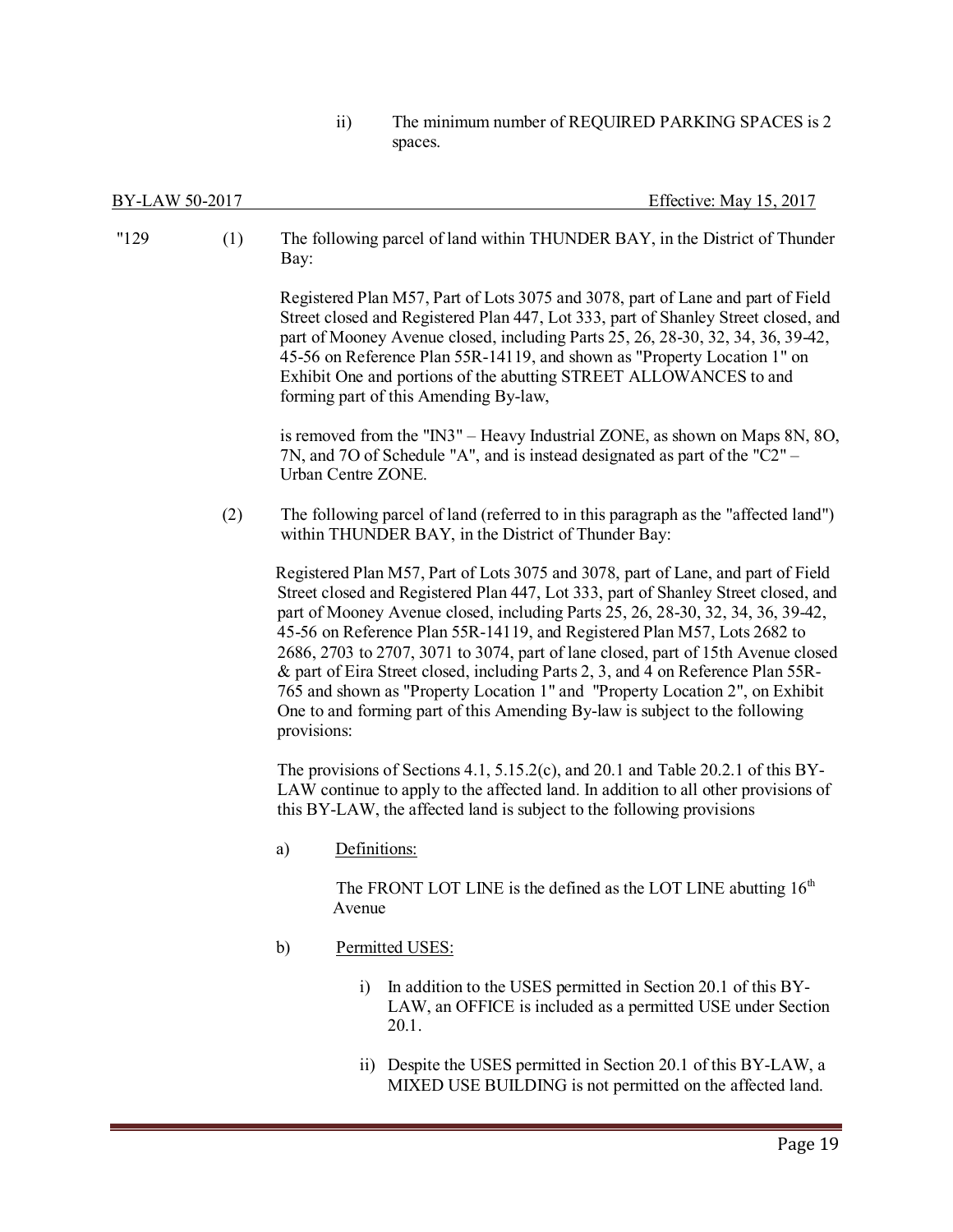### c) REGULATIONS:

The following apply:

- i) The maximum width of a DRIVEWAY along the FRONT LINE shall be 20.0 metres.
- ii) The maximum GROSS FLOOR AREA for all OFFICE USES is 4185m²
- iii) The maximum GROSS FLOOR AREA for all OFFICE USES specified in this subsection " $129(2)$  (c) (ii)" does not apply to a TECHNICAL OFFICE, MEDICAL OFFICE, or FINANCIAL OFFICE."

BY-LAW 78-2017 **Effective:** July 31, 2017

"130 (1) The following parcel of land (referred to in this paragraph as the "affected land") within THUNDER BAY, in the District of Thunder Bay:

> Part of Lot 1 Concession 3 NKR and Registered Plan WM 10 Part of Lot 432 and Part of Block C including Parts 2 and 3 on Reference Plan 55R12168, PIN 620870185, and shown as "Property Location" on Exhibit One to and forming part of this Amending By-law,

is subject to the following provisions:

The provisions of Section 9 and Table 9.2.1 of this BY-LAW continue to apply to the affected land. In addition to all other provisions of this BY-LAW, the affected land is subject to the following provisions:

a) Permitted USES:

In addition to the USES permitted in Section 9.1.a) of this BY-LAW, an "APARTMENT DWELLING" with a maximum of four dwelling units is a permitted USE.

b) REGULATIONS:

In the case of an APARTMENT DWELLING the following applies:

| The Minimum REQUIRED LOT FRONTAGE is 15.0 m            |
|--------------------------------------------------------|
| The Minimum REQUIRED REAR YARD is 1.5 m                |
| The minimum number of REQUIRED PARKING SPACES is 1 per |
| DWELLING UNIT.                                         |
| The maximum GROSS FLOOR AREA is 180 square metres.     |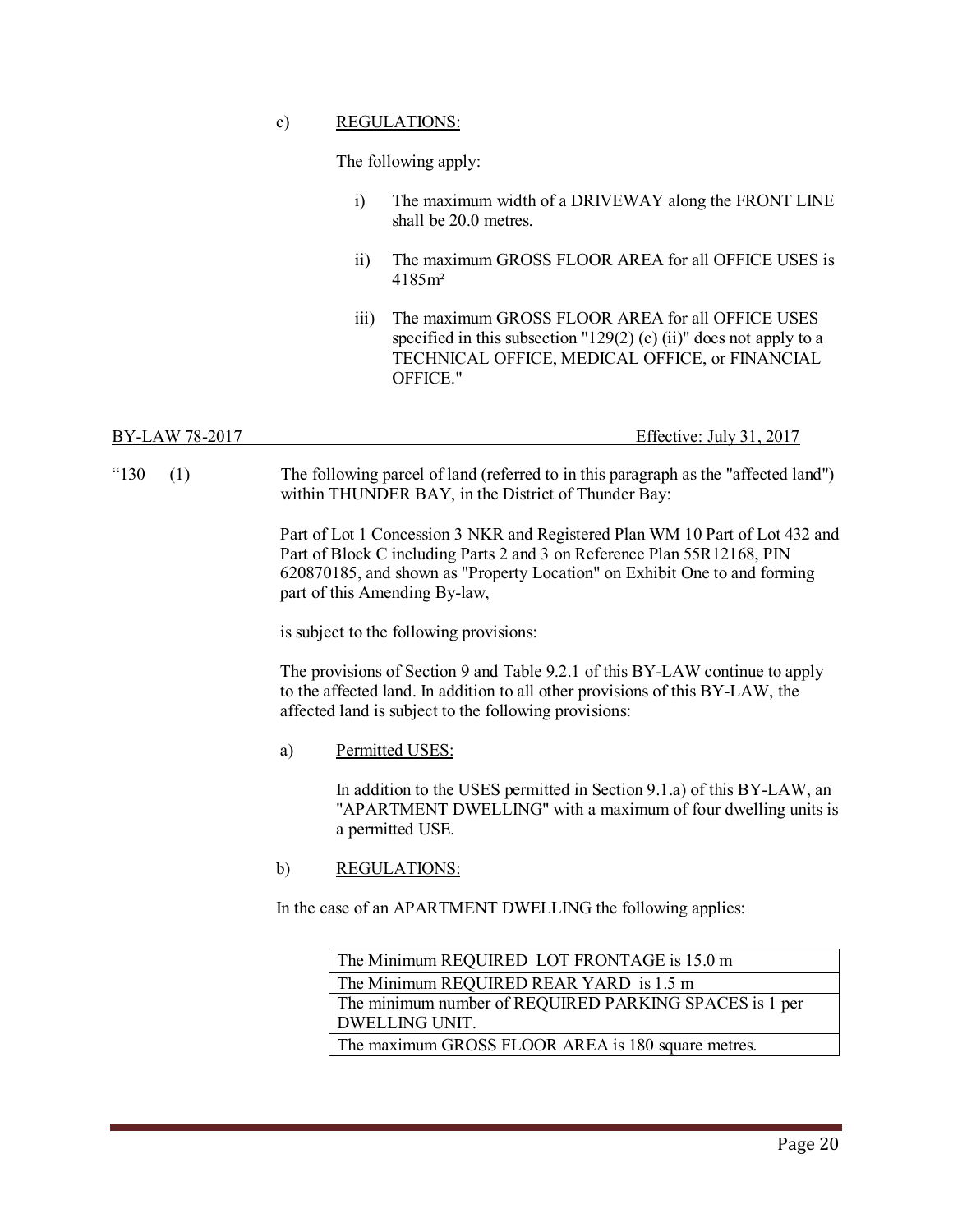### BY-LAW 88-2017 **Effective:** August 28, 2017

"131 (1) The following parcel of land (referred to in this paragraph as the "affected land") within THUNDER BAY, in the District of Thunder Bay:

> Registered Plan M44 Lot 104, and Part of Lot 103, and Part 1 as shown on Reference Plan 55R12197, municipally known as 453 Hodder Avenue, PIN 622250361, and shown as "Property Location" on Exhibit One to and forming part of this Amending By-law,

is subject to the following provisions:

The provisions of Section 20 of this BY-LAW continue to apply to the affected land. In addition to all other provisions of this BY-LAW, the affected land is subject to the following provisions:

### a) Permitted USES:

In addition to the USES permitted in Section 20.1 of this BY-LAW, a "SINGLE DETACHED DWELLING" in the building existing on the 21st day of August, 2017, is a permitted USE.

### b) Regulations:

For a SINGLE DETATCHED DWELLING in the building existing on the 21st day of August, 2017, Table 9.2.1 of this BY-LAW applies.

| Minimum              |                                                  |
|----------------------|--------------------------------------------------|
| <b>REQUIRED</b>      | 11.5 m for the North INTERIOR SIDE YARD and      |
| <b>INTERIOR SIDE</b> | $10\%$ of the frontage or 1.5 m whichever is the |
| YARD with            | lesser for every subsequent INTERIOR SIDE        |
| <b>ATTACHED</b>      | YARD.                                            |
| garage or carport    |                                                  |
| Minimum              |                                                  |
| <b>REQUIRED</b>      |                                                  |
| <b>INTERIOR SIDE</b> | 3.0 m for one INTERIOR SIDE YARD and 1.15        |
| YARD without         | m, for the North INTERIOR SIDE YARD              |
| <b>ATTACHED</b>      |                                                  |
| garage or carport    |                                                  |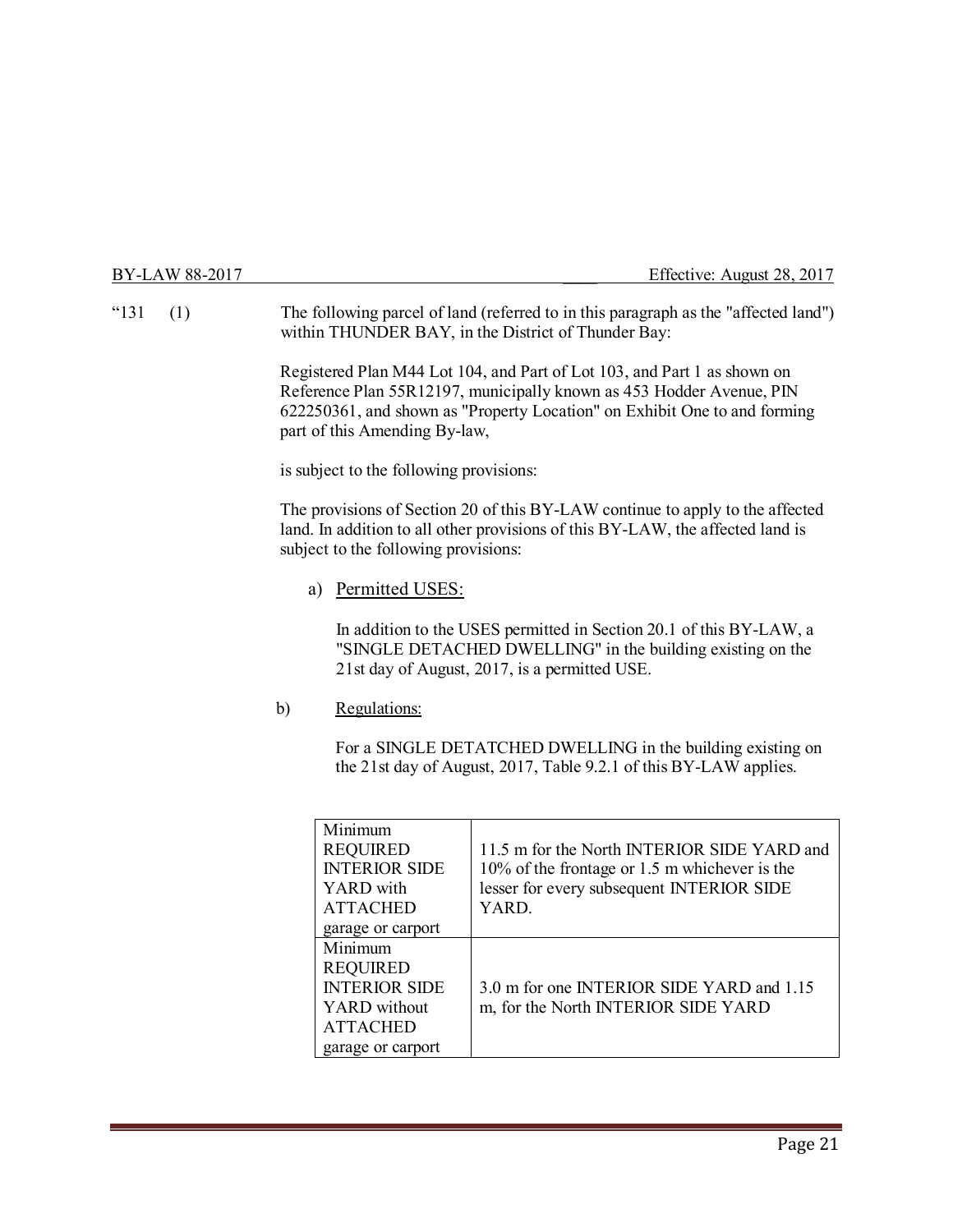| "132" | (1) | The following parcel of land (referred to in this paragraph as the "affected land")<br>within THUNDER BAY, in the District of Thunder Bay:                                                                                                                               |                                                                                                                                                                                                             |
|-------|-----|--------------------------------------------------------------------------------------------------------------------------------------------------------------------------------------------------------------------------------------------------------------------------|-------------------------------------------------------------------------------------------------------------------------------------------------------------------------------------------------------------|
|       |     | Registered Plan 121, Block 41 Lots 6 to 24, Block 42 Lots 8 to 26, and a Portion<br>of Lanes Nelson, McCulloch and Powley Street, Closed by By-law 3459(Port<br>Arthur), and shown as "Property Location" on Exhibit One to and forming part<br>of this Amending By-law, |                                                                                                                                                                                                             |
|       |     | is subject to the following provisions:                                                                                                                                                                                                                                  |                                                                                                                                                                                                             |
|       |     | a)                                                                                                                                                                                                                                                                       | Permitted USES:                                                                                                                                                                                             |
|       |     |                                                                                                                                                                                                                                                                          | In addition to the USES permitted in Section 35.1 of this BY-<br>$\mathbf{i}$<br>LAW, a LODGING HOUSE is a permitted USE under Section 35.1b) in<br>the BUILDING existing on August 28, 2017.               |
|       |     |                                                                                                                                                                                                                                                                          | In addition to the USES permitted in Section 35.1 of this BY-<br>i)<br>LAW, an APARTMENT DWELLING, a TOWNHOUSE DWELLING,<br>AND a SEMI-DETACHED DUPLEX DWELLING are permitted USES<br>under Section 35.1b). |
|       |     | b)                                                                                                                                                                                                                                                                       | <b>REGULATIONS:</b>                                                                                                                                                                                         |
|       |     |                                                                                                                                                                                                                                                                          | In the case of a LODGING HOUSE, APARTMENT DWELLING,<br>TOWNHOUSE DWELLING, AND SEMI-DETACHED DUPLEX<br>DWELLING, Table 14.2.1 of this BY-LAW applies.                                                       |

Effective: October 23, 2017

1. Table 2.1.1 of By-law 100-2010, as amended, is amended by deleting the number "802" in its entirety.

2.

| "133"<br>(1) |  | The following parcel of land (referred to in this paragraph as the "affected land")<br>within THUNDER BAY, in the District of Thunder Bay:                                                                               |
|--------------|--|--------------------------------------------------------------------------------------------------------------------------------------------------------------------------------------------------------------------------|
|              |  | Registered Plan 132, Lots 34 to 36, PIN 621380093, and shown as "Property<br>Location" on Exhibit One to and forming part of this Amending By-law,                                                                       |
|              |  | is subject to the following provisions:                                                                                                                                                                                  |
|              |  | The provisions of Section 14 and Table 14.2.1 of this BY-LAW continue to<br>apply to the affected land. In addition to all other provisions of this BY-LAW,<br>the affected land is subject to the following provisions: |
|              |  | Survival of Provisions Relating to Public Processes:<br>b)                                                                                                                                                               |

Table 2.1.1a) of this BY-LAW is amended by deleting "802"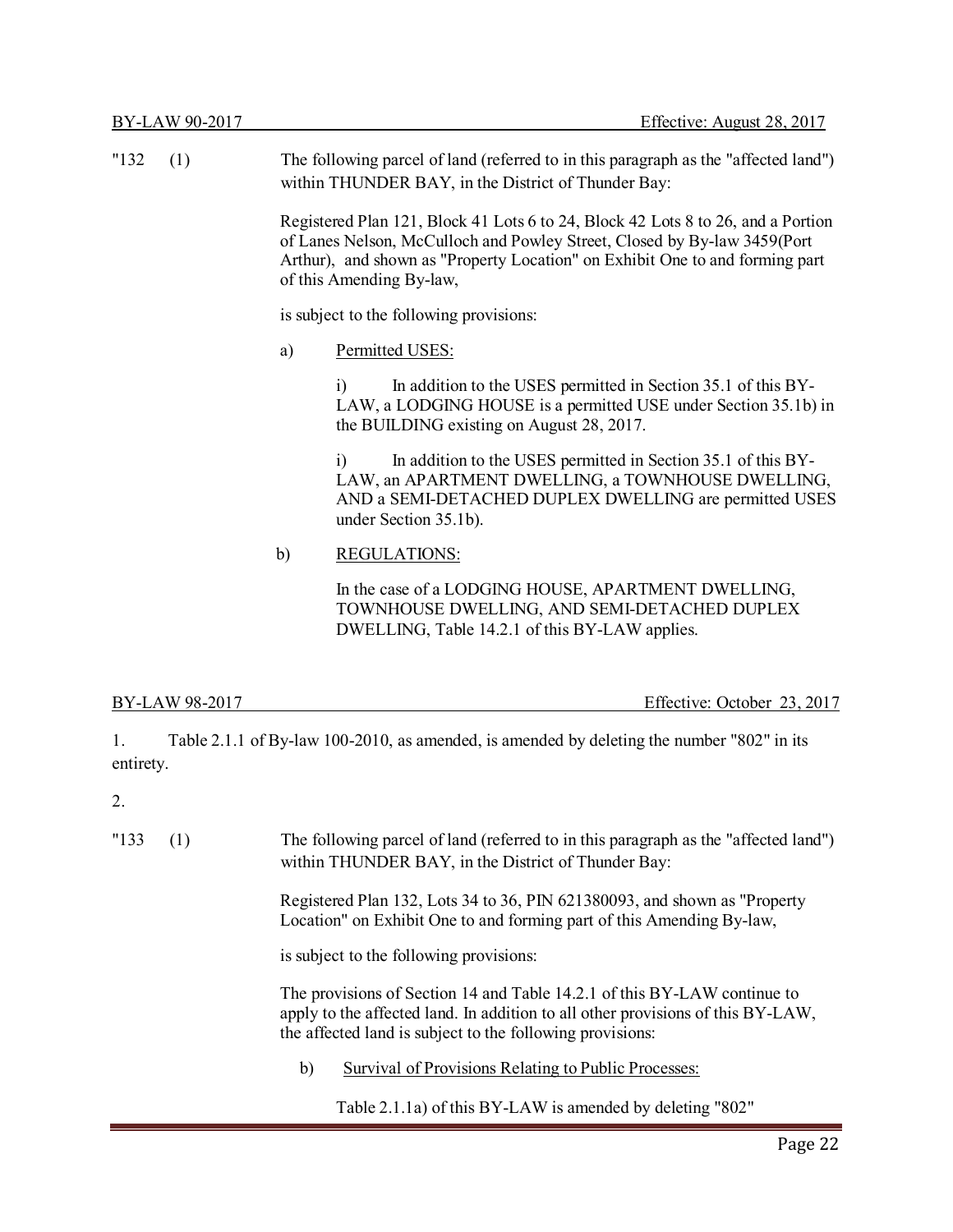### b) REGULATIONS:

In the case of an APARTMENT DWELLING the following applies:

- i. The Minimum REQUIRED FRONT YARD is 3.0 m;
- ii. The Minimum REQUIRED EXTERIOR SIDE YARD is 0.6 m on a portion of the EXTERIOR LOT LINE at a point between 10 metres from the FRONT LOT LINE and 10 metres from the REAR LOT LINE; and
- iii. A PRIVACY SCREEN in the form of a 1.6 metre privacy fence surrounding the parking lot along the INTERIOR LOT LINE, FRONT LOT LINE, and adjacent to the laneway is required."

## BY-LAW 108-2017 Effective: November 20, 2017

"135 (1) The following parcel of land (referred to in this paragraph as the "affected land") within THUNDER BAY, in the District of Thunder Bay:

> Registered Plan 755 Lots 89 and 90, PIN 620480094 and shown as "Property Location" on Exhibit One to and forming part of this Amending By-law,

is subject to the following provisions:

The provisions of Sections 5, 8, and Table 8.2.1 of this BY-LAW continue to apply to the affected land. In addition to all other provisions of this BY-LAW, the affected land is subject to the following provisions:

a) Existing BUILDING:

The BUILDING existing on the 20th day of November, 2017, is permitted to remain in its present location. Nothing in this BY-LAW prevents the extension or the strengthening or restoration to a safe condition of that BUILDING, provided that the extension or strengthening or restoration does not further contravene any regulations of this BY-LAW.

b) Permitted USES:

In addition to the USES permitted in Section 8.1 of this BY-LAW, a DUPLEX DWELLING is a permitted USE under Section 8.1.

### c) REGULATIONS:

In the case of a DUPLEX DWELLING the following applies

The minimum REQUIRED LOT FRONTAGE is 18.0 m

The minimum REQUIRED LOT DEPTH is 30.0 m

The minimum REQUIRED LOT AREA is 540 m<sup>2</sup>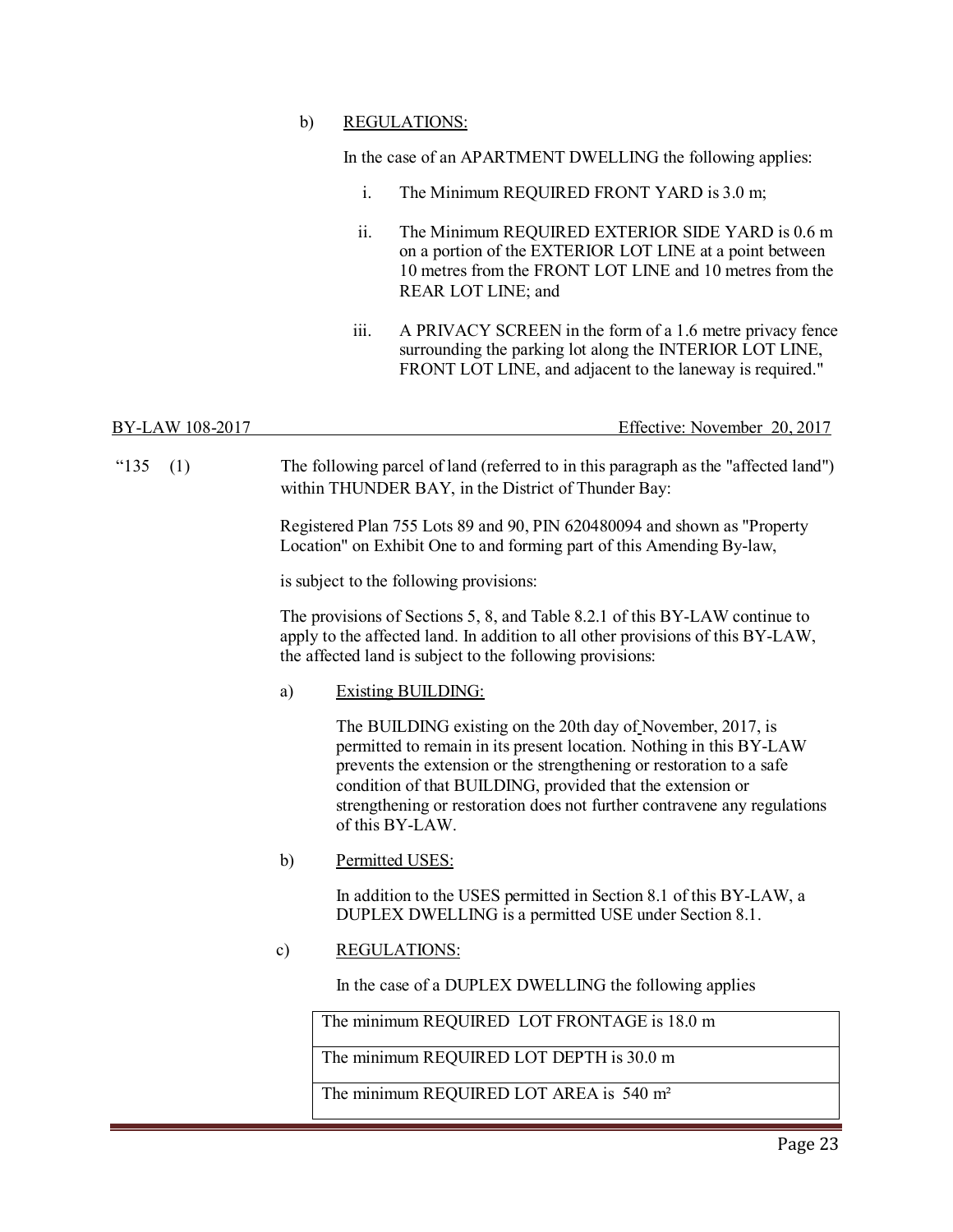The minimum REQUIRED FRONT YARD is 6.0 m

The minimum REQUIRED REAR YARD is 7.0 m

The minimum REQUIRED EXTERIOR SIDE YARD is 3.0 m

The minimum REQUIRED WESTERN INTERIOR SIDE YARD is 5.0 m.

The minimum REQUIRED EASTERN INTERIOR SIDE YARD is 5.0 m.

The maximum LOT COVERAGE is 35%

BY-LAW 5-2018 Effective: January 22, The maximum HEIGHT of the second unit addition is 6.0 m.

2018

"136 (1)

The minimum REQUIRED LANDSCAPED OPEN SPACE is 50% of the REQUIRED FRONT YARD

The maximum GROSS FLOOR AREA of the second unit addition is 125  $m^2$ .

The following parcel of land (referred to in this paragraph as the "affected land") within THUNDER BAY, in the District of Thunder Bay:

Registered Plan 579, Block O, Lot 8, PIN 6221400013, and shown as "Property Location" on Exhibit One to and forming part of this Amending By-law,

is subject to the following provisions:

The provisions of Section 10 and Table 10.2.1 of this BY-LAW continue to apply to the affected land. In addition to all other provisions of this BY-LAW, the affected land is subject to the following provisions:

a) Permitted USES:

In addition to the USES permitted in Section 10.1.a) of this BY-LAW, an "APARTMENT DWELLING with a maximum of 4 DWELLING UNITS" is a permitted USE on the affected land.

b) REGULATIONS:

In the case of an APARTMENT DWELLING on the affected land, the following applies:

The minimum REQUIRED LOT FRONTAGE is 20.0 m

The minimum width of a DRIVEWAY for two way traffic leading to a PARKING AREA is 3.0 m.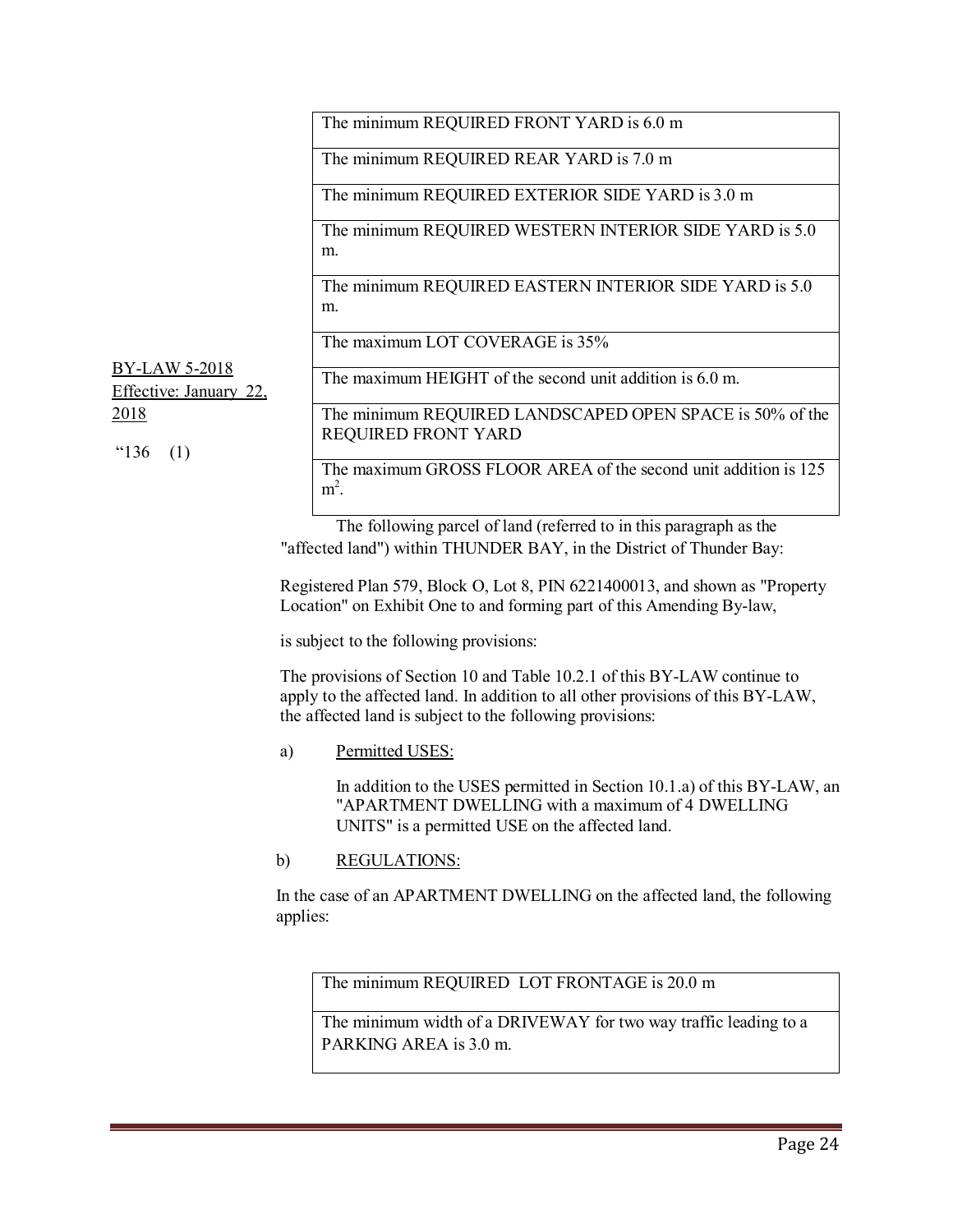| BY-LAW 7-2018 |                                                                                                                                                                        | Effective: January 22, 2018                                                                                                                                                                                              |
|---------------|------------------------------------------------------------------------------------------------------------------------------------------------------------------------|--------------------------------------------------------------------------------------------------------------------------------------------------------------------------------------------------------------------------|
| "137<br>(1)   |                                                                                                                                                                        | The following parcel of land (referred to in this paragraph as the "affected land")<br>within THUNDER BAY, in the District of Thunder Bay:                                                                               |
|               | Registered Plan 643, Part Lot 149, 55R1181, Part 1, PIN 621850059, and shown<br>as "Property Location" on Exhibit One to and forming part of this Amending By-<br>law, |                                                                                                                                                                                                                          |
|               |                                                                                                                                                                        | is subject to the following provisions:                                                                                                                                                                                  |
|               |                                                                                                                                                                        | The provisions of Section 10 and Table 10.2.1 of this BY-LAW continue to<br>apply to the affected land. In addition to all other provisions of this BY-LAW,<br>the affected land is subject to the following provisions: |
|               | a)                                                                                                                                                                     | Permitted USES:                                                                                                                                                                                                          |
|               |                                                                                                                                                                        | In addition to the USES permitted in Section 10.1.a) of this BY-LAW, an<br>"APARTMENT DWELLING with a maximum of 4 DWELLING<br>UNITS" is a permitted USE on the affected land.                                           |
|               | $\mathbf{b}$                                                                                                                                                           | <b>REGULATIONS:</b>                                                                                                                                                                                                      |
|               |                                                                                                                                                                        | In the case of an APARTMENT DWELLING on the affected land, the<br>following applies:                                                                                                                                     |
|               |                                                                                                                                                                        | The minimum width of a DRIVEWAY for two way traffic leading to a                                                                                                                                                         |

| The minimum width of a DRIVEWAY for two way traffic leading to a |  |
|------------------------------------------------------------------|--|
| PARKING AREA is 3.0 m.                                           |  |

| BY-LAW 22-2018 | Effective: February 26, 2018                                                                                                                                                                                                                                                                                                                                                                                                                                                                                                             |
|----------------|------------------------------------------------------------------------------------------------------------------------------------------------------------------------------------------------------------------------------------------------------------------------------------------------------------------------------------------------------------------------------------------------------------------------------------------------------------------------------------------------------------------------------------------|
| "138"<br>(1)   | The following parcel of land (referred to in this paragraph as the "affected land")<br>within THUNDER BAY, in the District of Thunder Bay: Registered Plan 1277,<br>Lots 22 to 25, PIN 621500053, and shown as "Property Location" on Exhibit<br>One and portions of the abutting STREET ALLOWANCES and LANE to and<br>forming part of this Amending By-law, is removed from the "R2" $-$<br>RESIDENTIAL ZONE TWO ZONE, as shown on Map 6Q of Schedule "A", and<br>is instead designated as part of the "MU2" – MIXED USE ZONE TWO ZONE. |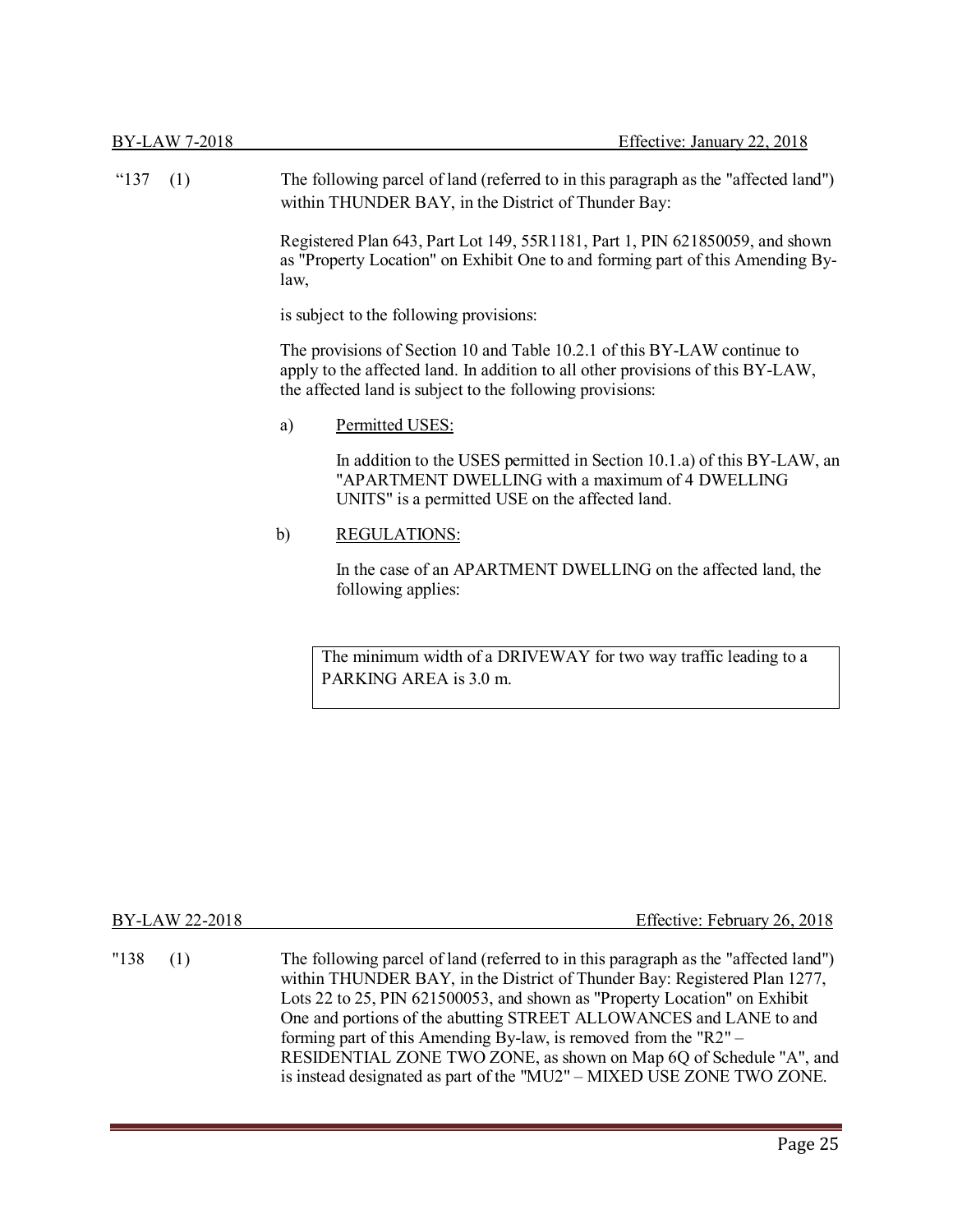- (2) The provisions of Sections 5.7.4, 5.13.2, 5.15.2, 5.17, and Tables 5.14.4, and 14.2.1 of this BY-LAW continue to apply to the affected land. In addition to all other provisions of this BY-LAW, the lands shown as "Property Location" on Exhibit One to and forming part of this amending By-law, are subject to the following provisions:
	- a) Permitted USES:

In addition to the USES permitted in Section 14.1 of this BY-LAW, a "stepped 6 STOREY APARTMENT DWELLING with 15 to 17 DWELLING UNITS" is included as a permitted USE under Section 14.1.

### b) REGULATIONS:

In the case of a "stepped 6 STOREY APARTMENT DWELLING with 15 to17 DWELLING UNITS" the following applies:

### i) HEIGHT RESTRICTED AREA

The maximum HEIGHT is subject to the following provisions:

- a. For PROPERTY LOCATION 1 as shown on Exhibit Two to and forming part of this Amending By-law, the maximum HEIGHT is 9.5 metres and 2 STOREYS, and may include a rooftop patio;
- b. For PROPERTY LOCATION 2 as shown on Exhibit Two to and forming part of this Amending By-law, the maximum HEIGHT is 17 metres and 4 STOREYS, and may include a rooftop patio; and
- c. For PROPERTY LOCATION 3 as shown on Exhibit Two to and forming part of this Amending By-law, the maximum HEIGHT is 24.0 metres, 6 STOREYS, and 27 metres for enclosures to house mechanical equipment.

### ii) EXEMPTIONS FROM HEIGHT REGULATIONS

In addition to the provisions of subparagraphs " $138(2)(i)(a)$ ", " $138(2)(i)(b)$ ", and " $138(2)(i)(c)$ " of this BY-LAW, a transparent railing surrounding a rooftop patio, and furniture associated with outdoor amenity space are permitted to project.

### iii) DRIVEWAY DISTANCE FROM INTERSECTIONS

The minimum distance for a DRIVEWAY from the intersection of McVicar Street and Nugent Street is 5.9 metres.

iv) ACCESS TO PARKING LOTS AND PARKING SPACES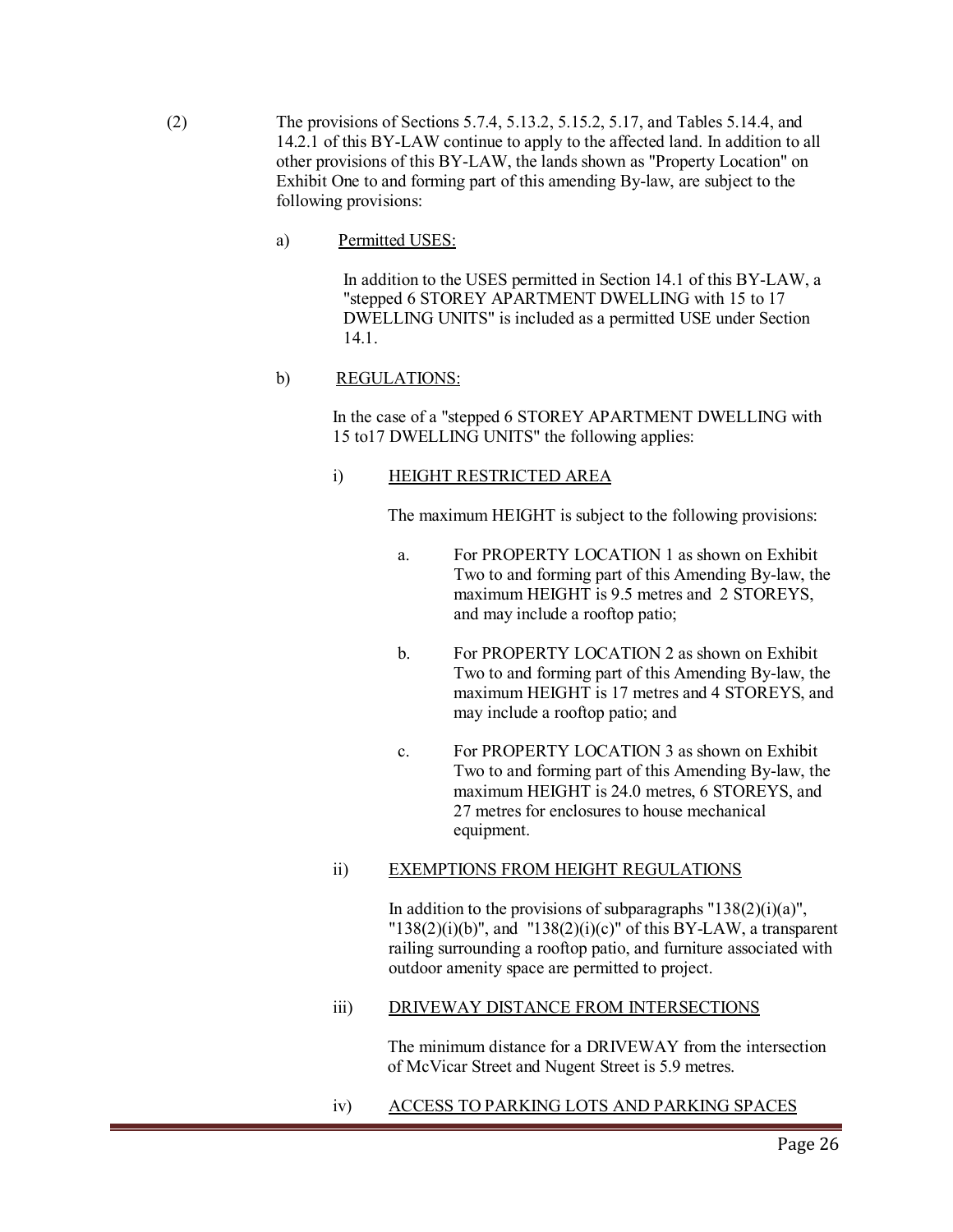For a PARKING LOT at grade, the PARKING SPACES may directly access the adjacent LANEWAY without the requirement for a PARKING AISLE.

v) NUMBER OF LOADING SPACES REQUIRED

Table 5.14.4 does not apply.

vi) Building envelope REGULATIONS

The following regulations shall apply:

BY-LAW 20-2018 Effective: February 26, 2018

| "139" | (1) |     |            | Table 2.1.1 of BY-LAW 100-2010, as amended, is amended by deleting the<br>number "468" in its entirety.                                               |
|-------|-----|-----|------------|-------------------------------------------------------------------------------------------------------------------------------------------------------|
|       | (2) |     |            | The following parcel of land (referred to in this paragraph as the "affected land")<br>within THUNDER BAY, in the District of Thunder Bay:            |
|       |     |     |            | Registered Plan 193, Lots 447 to 491, PIN 620770142, and shown as "Property"<br>Location" on Exhibit One to and forming part of this Amending By-law, |
|       |     |     |            | is subject to the following provisions:                                                                                                               |
|       |     | (a) | apply:     | Until the "H" – Holding symbol is removed from the affected land, in<br>accordance with Section 36 of the Act, the following provisions shall         |
|       |     |     | $\ddot{i}$ | PERMITTED USES                                                                                                                                        |
|       |     |     |            | Despite Section 19.1 of this BY-LAW, only the following uses                                                                                          |

are permitted: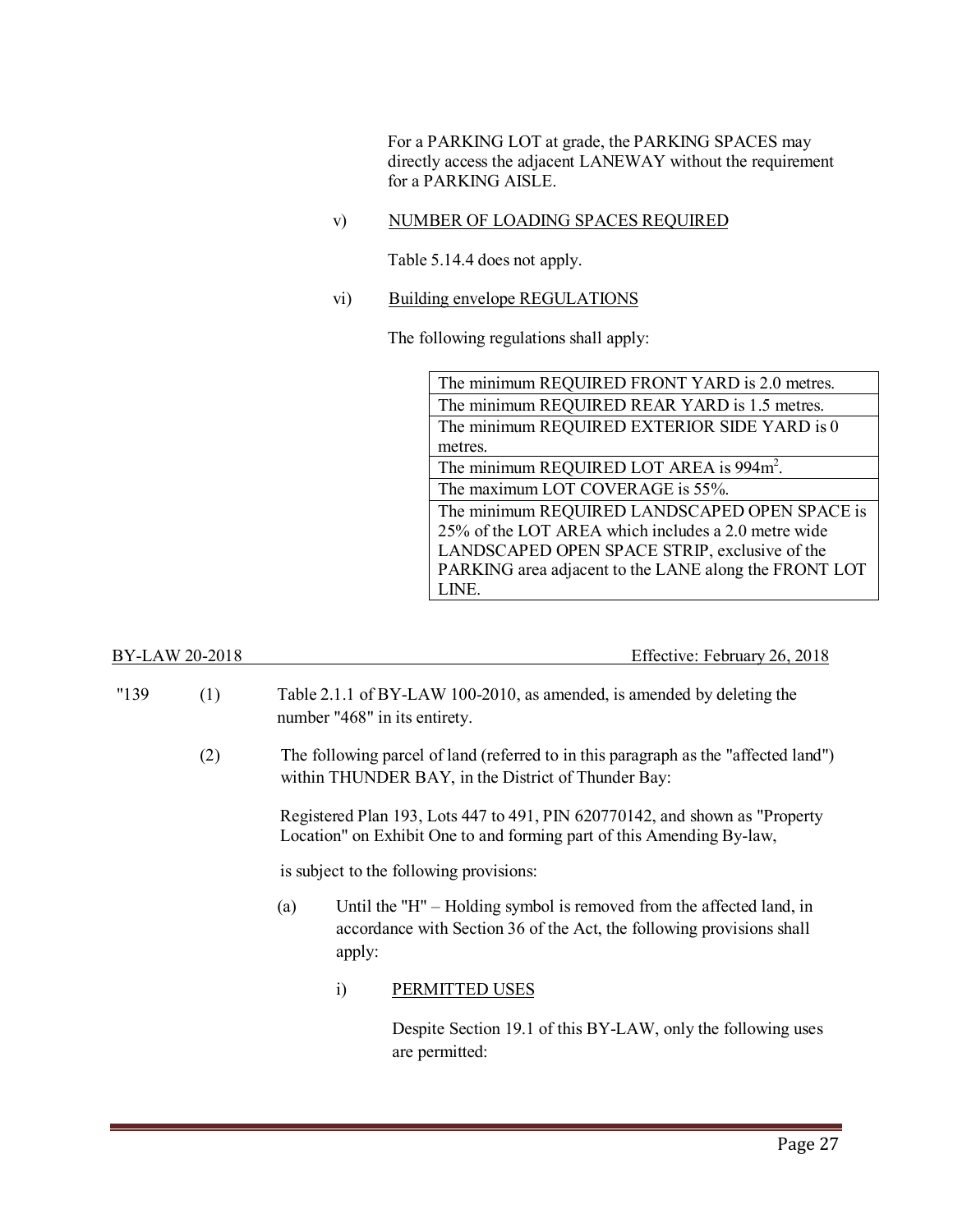

- MOTOR VEHICLE SERVICE STATION; or
- CAR WASH

### ii) COMMUNITY GARDEN

Despite Section 5.5 of this BY-LAW, a COMMUNITY GARDEN is not a permitted USE.

(b) The provisions of Tables 5.16 and 19.2.1 of this BY-LAW continue to apply to the affected land. In addition to all other provisions of this BY-LAW, the affected land is subject to the following provisions:

### REGULATIONS

In the case of the BUILDING existing on the  $26<sup>th</sup>$  day of February, 2018, which may include extensions or additions, the following applies:

The eaves may not encroach onto abutting lands.

The minimum REQUIRED INTERIOR SIDE YARD is 0.0 metres.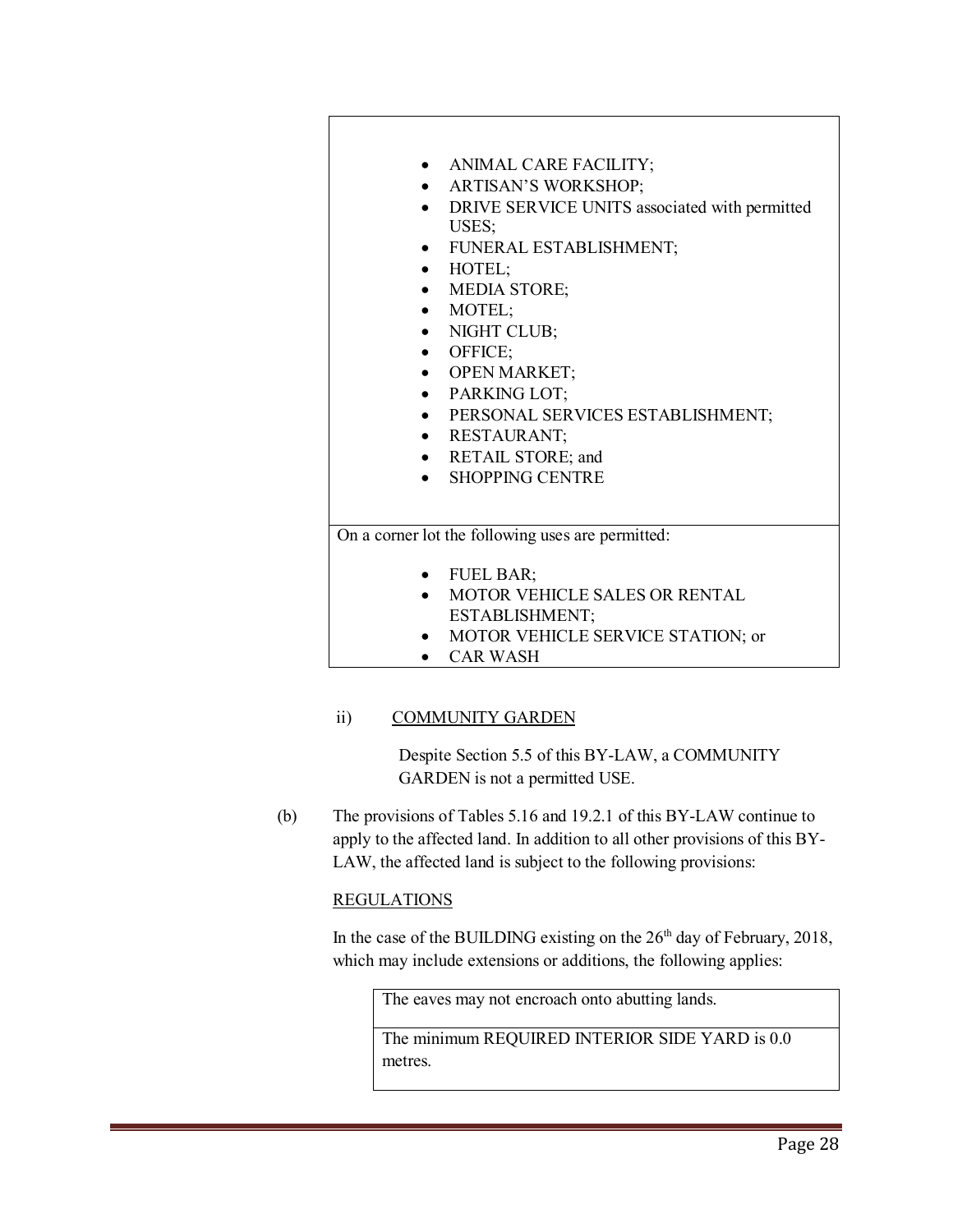### The maximum HEIGHT is 10.0 metres.

BY-LAW 24-2018 Effective: February 26, 2018 "140 (1) The following parcel of land (referred to in this paragraph as the "affected land") within THUNDER BAY, in the District of Thunder Bay: Registered Plan 770, Part of Lot 6, PIN 621730065, and shown as "Property Location" on Exhibit One to and forming part of this Amending By-law, is subject to the following provisions: The provisions of Section 5.15.2 and Table 22.2.1 of this BY-LAW continue to apply to the affected land. In addition to all other provisions of this BY-LAW, the affected land is subject to the following provisions: a) Existing BUILDING: The BUILDING existing on the 26th day of February, 2018, is permitted to remain in its present location. Nothing in this BY-LAW prevents the extension or the strengthening or restoration to a safe condition of that BUILDING, provided that the extension or strengthening or restoration does not further contravene any regulations of this BY-LAW. b) Access to PARKING LOTS and PARKING SPACES: i) For an APARTMENT DWELLING, the maximum width of a DRIVEWAY is 11.5 metres. ii) For a PARKING LOT for an APARTMENT DWELLING, the PARKING SPACES may directly access the adjacent STREET without the requirement for a PARKING AISLE. c) PERMITTED USES: In addition to the USES permitted in Section 22.1.a) of this BY-LAW, an "APARTMENT DWELLING with a maximum of 3 DWELLING UNITS" is a permitted USE on the affected land." BY-LAW 36-2018 Effective: April 23, 2018 "141 (1) The following parcel of land (referred to in this paragraph as the "affected land") within THUNDER BAY, in the District of Thunder Bay: Registered Plan 70, Block J, Lots 1, 2, 3 and part of Lot 4, PIN 620270119 and shown as "Property Location" on Exhibit One to and forming part of this

Amending By-law,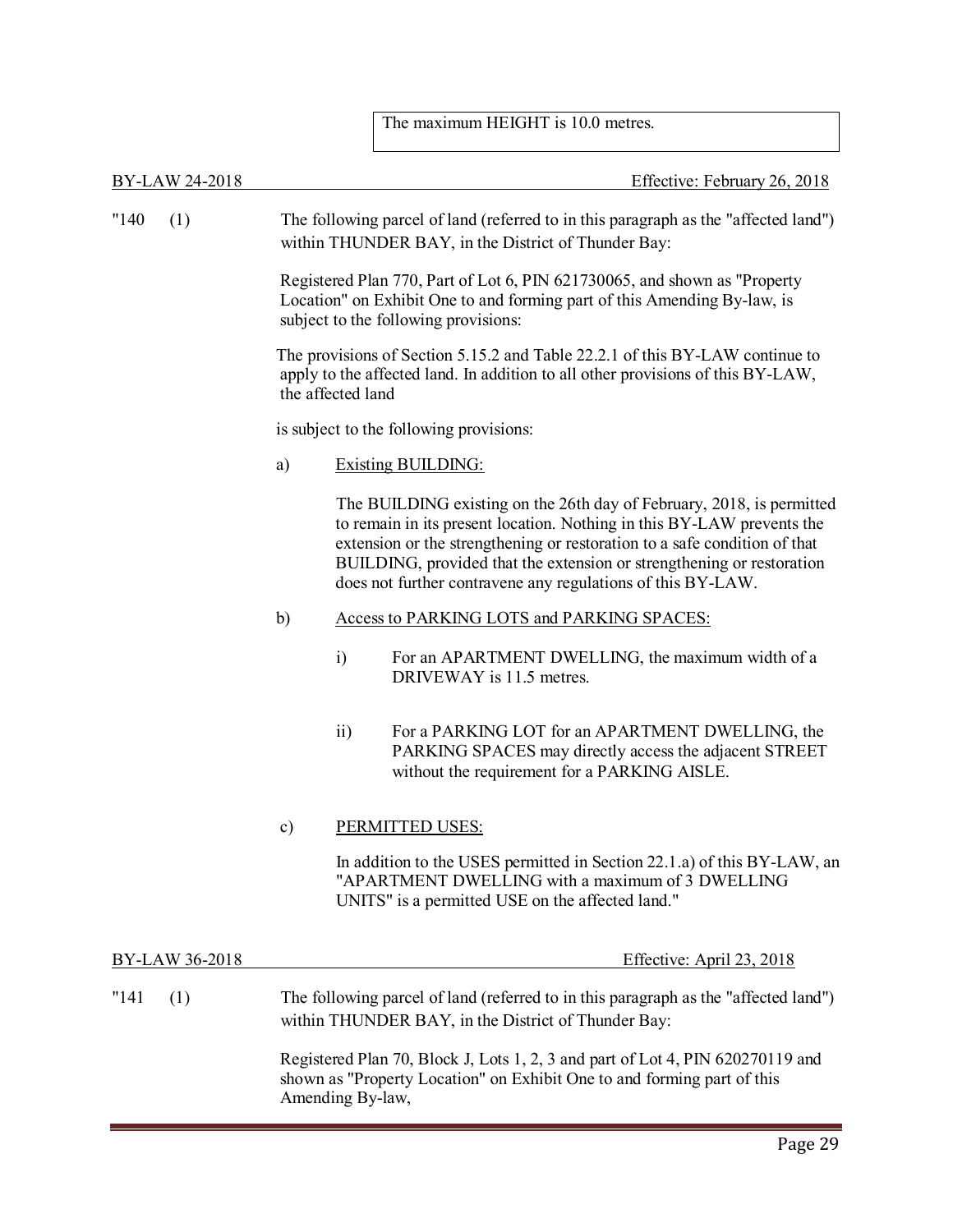is subject to the following provisions:

The provisions of Sections 4.1, 5.15.2, 5.15.9 and 18.1(a) and Table 18.2.1 of this BY-LAW continue to apply to the affected land. In addition to all other provisions of this BY-LAW, the affected land is subject to the following provisions:

a) DEFINITIONS

That "WORKSPACE CONSULTING AND DESIGN OFFICE" be defined as an OFFICE where workspace design and consulting services are provided to clients primarily by appointment, and includes a showroom where office related furniture, materials, and partitioning are displayed.

b) Permitted USES:

In addition to the USES permitted in Section 18.1(a) of this BY-LAW, a "WORKSPACE CONSULTING AND DESIGN OFFICE" as defined in 141(1)(a) is a permitted USE in the building existing on April 23, 2018.

### c) REGULATIONS

For an "INTERIOR DESIGN CONSULTING OFFICE" the following regulations shall apply:

i) ACCESS TO PARKING LOTS AND PARKING SPACES

For a PARKING LOT at grade, the PARKING SPACES may directly access the adjacent LANEWAY without the requirement for a PARKING AISLE.

ii) PARKING SPACES required

The number of parking spaces required is 9.

iii) Building envelope REGULATIONS:

The BUILDING existing on the  $23<sup>rd</sup>$  day of April, 2018 is recognized in its current location on the lot."

| BY-LAW 34-2018 | Effective: April 23, 2018                                                                                                                                                                                                                                                                                                                                                                                                                                                            |
|----------------|--------------------------------------------------------------------------------------------------------------------------------------------------------------------------------------------------------------------------------------------------------------------------------------------------------------------------------------------------------------------------------------------------------------------------------------------------------------------------------------|
| "142<br>(1)    | The following parcel of land (referred to in this paragraph as the "affected land"<br>within THUNDER BAY, in the District of Thunder Bay: Registered Plan M25,<br>Block 36, Lots 11, 12, 13, and 14, Parcel 22127 TBF Township of McIntyre, Pin<br>#621910464, and shown as "Property Location" on Exhibit One and portions of<br>the abutting STREET ALLOWANCES to and forming part of this Amending<br>By-law, is removed from the "R5" – Residential Future ZONE, as shown on Map |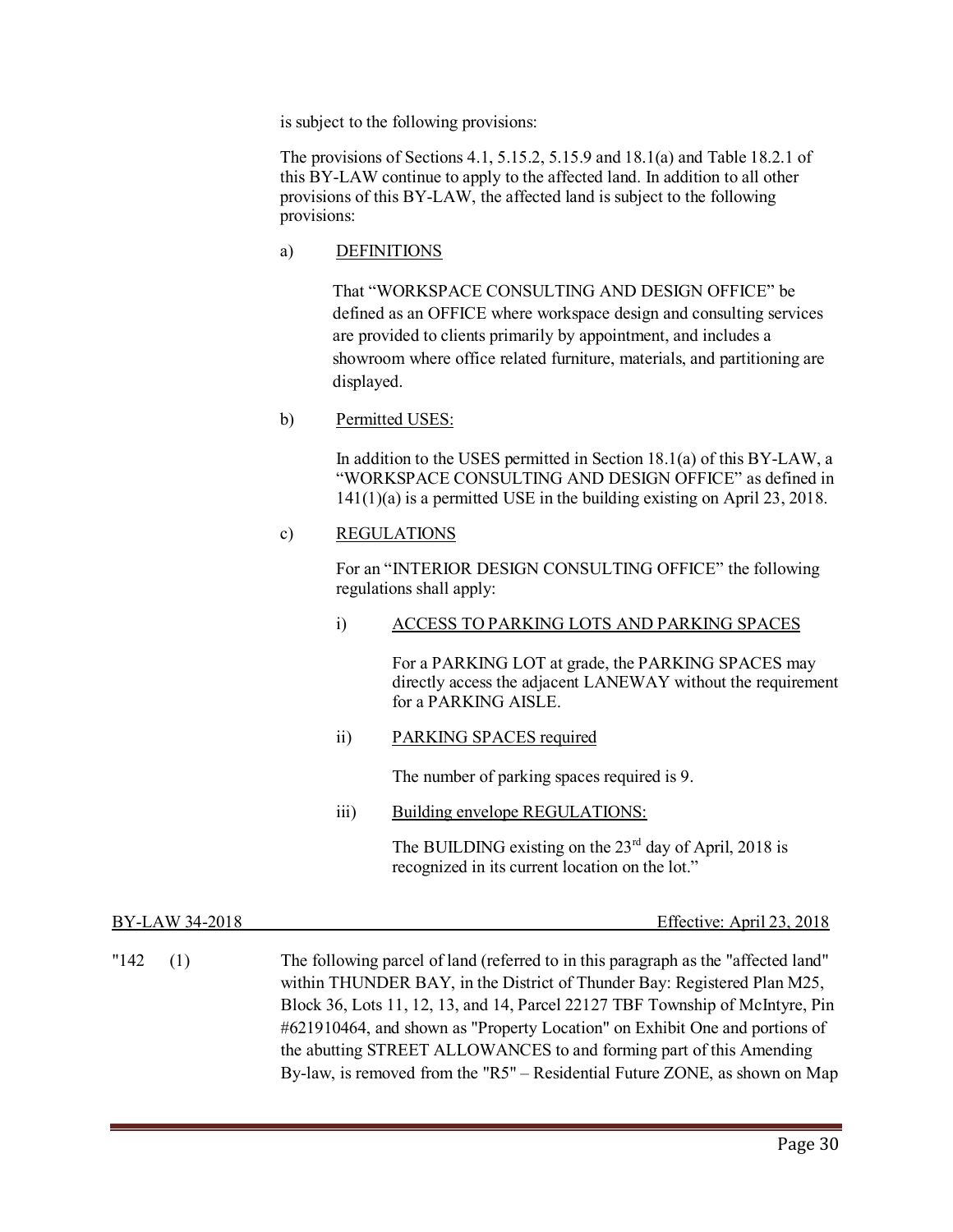4O of Schedule "A", and is instead designated as part of the "MU1" – Mixed Use ZONE One.

- (2) The provisions of Section 13 and Table 13.2.1 of this By-law continue to apply to the affected land. In addition to all other provisions of this By-law, the affected land is subject to the following provisions:
	- a) REGULATIONS:

In the case of an APARTMENT DWELLING or a SEMI-DETACHED DUPLEX DWELLING the following applies:

The maximum number of MAIN BUILDINGS on the affected land is two.

The maximum number of DWELLING UNITS per MAIN BUILDING is four

The minimum REQUIRED LOT FRONTAGE is 5.0 m for every DWELLING UNIT

The minimum REQUIRED LOT AREA is 173.0m<sup>2</sup> for every DWELLING UNIT

BY-LAW 57-2018 Effective: June 18, 2018

"144 (1) The following parcel of land (referred to in this paragraph as the "affected land") within THUNDER BAY, in the District of Thunder Bay:

> Registered Plan 8, Block 11, Lots 36 to 38 and shown as "Property Location" on Exhibit One and portions of the abutting STREET ALLOWANCES and LANES to and forming part of this Amending By-law,

is subject to the following provisions:

The provisions of Section 9 and Table 9.2.1 of this BY-LAW continue to apply to the affected land. In addition to all other provisions of this BY-LAW, the affected land is subject to the following provisions:

a) Permitted USES:

In addition to the USES permitted in Section 9.1.a) of this BY-LAW, an "APARTMENT DWELLING with a maximum of 4 DWELLING UNITS" is a permitted USE on the affected land.

b) REGULATIONS:

In the case of an APARTMENT DWELLING on the affected land, the following applies: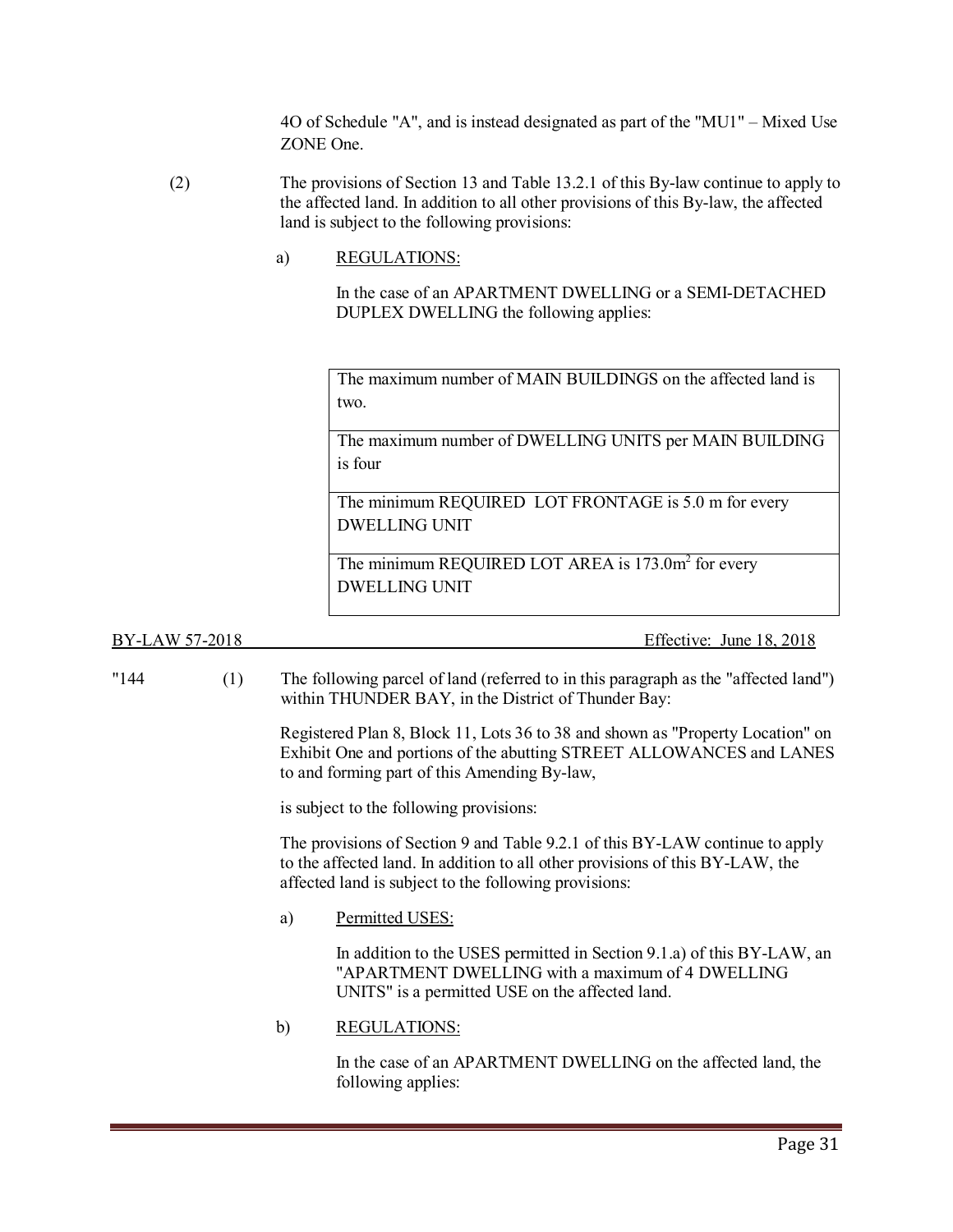## The minimum REQUIRED FRONT YARD is 3.0 m

The minimum width of a DRIVEWAY for two way traffic leading to a PARKING AREA is 3.0 m.

|       | BY-LAW 64-2018 |    |                  | Effective: July 30, 2018                                                                                                                                                                                                                                                                                               |
|-------|----------------|----|------------------|------------------------------------------------------------------------------------------------------------------------------------------------------------------------------------------------------------------------------------------------------------------------------------------------------------------------|
| "145" | (1)            |    |                  | The following parcel of land (referred to in this paragraph as the "affected land")<br>within THUNDER BAY, in the District of Thunder Bay:                                                                                                                                                                             |
|       |                |    | Amending By-law, | to Registered Plan M18, Lot 150, 152 & 154, Part Hanley Street, Part Windsor<br>Street and Reference Plan 55R9677 Part 2 Parcel 25406 Thunder Bay Freehold,<br>and shown as "Property Location" on Exhibit One to and forming part of this                                                                             |
|       |                |    |                  | is removed from the "NC3-H" – NEIGHBOURHOOD CENTRE THREE ZONE<br>- Holding, as shown on Map 5P of Schedule "A", and is instead designated as<br>part of the "R2-H" - RESIDENTIAL ZONE TWO ZONE - Holding.                                                                                                              |
|       | (2)            |    |                  | The provisions of Sections 9.1, 5.15.2, and Table 9.2.1 of this BY-LAW continue<br>to apply to the affected land. In addition to all other provisions of this BY-LAW,<br>the lands shown as "Property Location" on Exhibit Two to and forming part of<br>this amending By-law are subject to the following provisions: |
|       |                | a) |                  | Permitted USES:                                                                                                                                                                                                                                                                                                        |
|       |                |    |                  | In addition to the USES permitted in Section $9.1(a)$ of this BY-LAW, an<br>APARTMENT DWELLING with a maximum of 4 DWELLING<br>UNITS is also a permitted USE under Section $9.1(a)$ in the BUILDING<br>existing on JULY 30 <sup>th</sup> , 2018 on the site.                                                           |
|       |                | b) |                  | <b>REGULATIONS:</b>                                                                                                                                                                                                                                                                                                    |
|       |                |    |                  | In the case of an APARTMENT DWELLING the following applies:                                                                                                                                                                                                                                                            |
|       |                |    | vii)             | Access to PARKING LOTS and PARKING SPACES                                                                                                                                                                                                                                                                              |
|       |                |    |                  | The minimum width of a DRIVEWAY for two way traffic<br>leading to a PARKING AREA is 3.0 m.                                                                                                                                                                                                                             |
|       |                |    | viii)            | <b>Building Envelope REGULATIONS</b>                                                                                                                                                                                                                                                                                   |
|       |                |    |                  | The following regulations shall apply:                                                                                                                                                                                                                                                                                 |
|       |                |    |                  | The minimum REQUIRED LOT FRONTAGE is 19.4m                                                                                                                                                                                                                                                                             |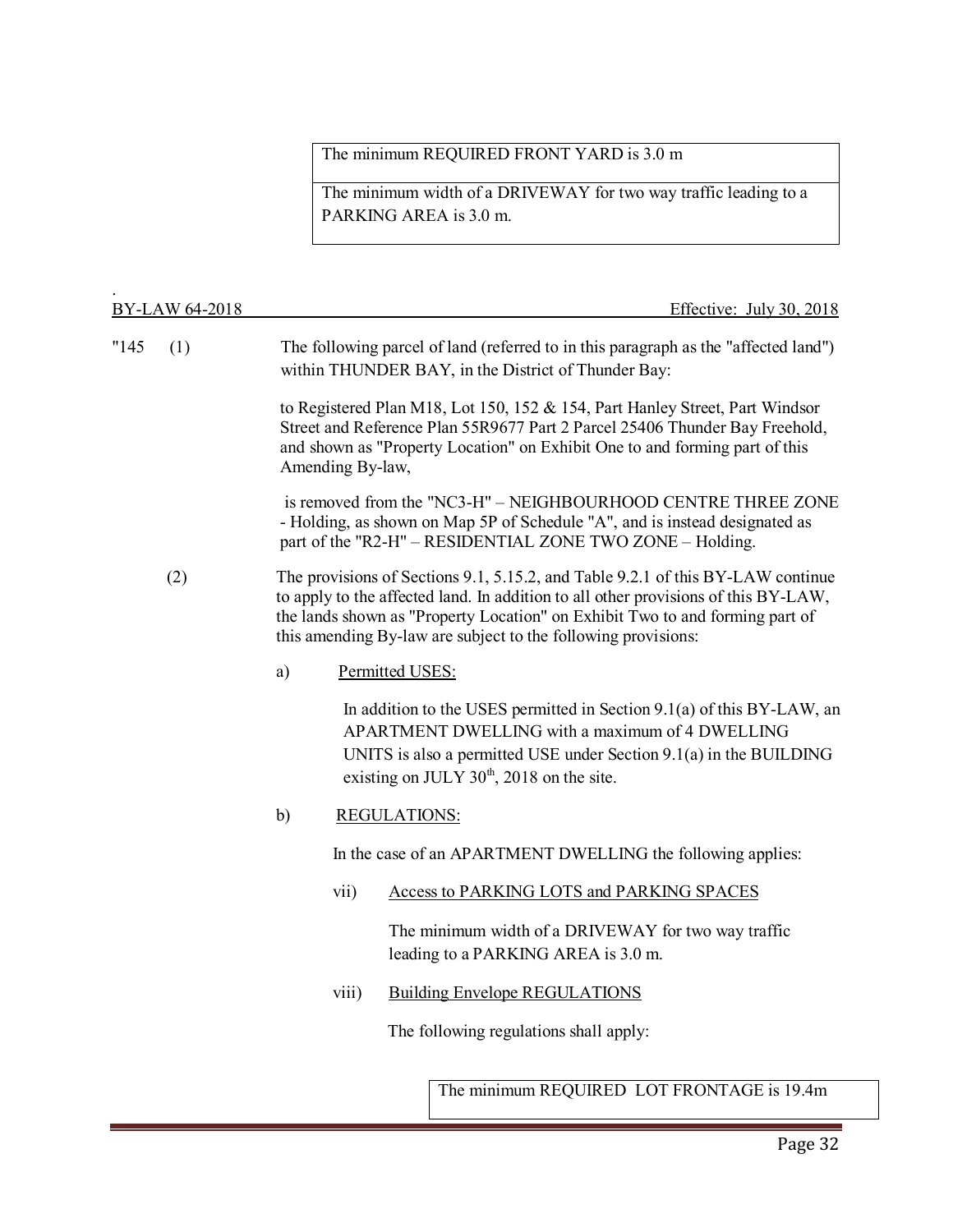## The minimum REQUIRED LOT AREA is 643m<sup>2</sup>

The minimum REQUIRED FRONT YARD is 5.5m

| BY-LAW 66-2018 | Effective: July 30, 2018                                                                                                                                                                                                    |  |  |  |  |  |
|----------------|-----------------------------------------------------------------------------------------------------------------------------------------------------------------------------------------------------------------------------|--|--|--|--|--|
| "146"<br>(1)   | The following parcel of land (referred to in this paragraph as the "affected land")<br>within THUNDER BAY, in the District of Thunder Bay:                                                                                  |  |  |  |  |  |
|                | Registered Plan 121, Lots 13 to 15, and Part of the Lane, and shown as "Property<br>Location" on Exhibit One to and forming part of this Amending By-law,                                                                   |  |  |  |  |  |
|                | is subject to the following provisions:                                                                                                                                                                                     |  |  |  |  |  |
|                | The provisions of Section 14.1 of this BY-LAW continue to apply to the affected<br>land. In addition to all other provisions of this BY-LAW, the affected land is<br>subject to the following provisions:                   |  |  |  |  |  |
|                | Permitted USES:<br>a)                                                                                                                                                                                                       |  |  |  |  |  |
|                | In addition to the USES permitted in Section $14.1(a)$ of this BY-LAW, a<br>RESIDENTIAL CARE FACILITY THREE is also a permitted USE<br>under Section 14.1(a) in the BUILDING existing on July $30th$ , 2018 on<br>the site. |  |  |  |  |  |
|                |                                                                                                                                                                                                                             |  |  |  |  |  |
| BY-LAW 71-2018 | Effective: July 30, 2018                                                                                                                                                                                                    |  |  |  |  |  |
| "147"<br>(1)   | The following parcel of land (referred to in this paragraph as the "affected land")<br>within THUNDER BAY, in the District of Thunder Bay:                                                                                  |  |  |  |  |  |
|                | Lot 8, South Part Lot 9, Block 62 on Registered Plan 121 and shown as "Property<br>Location" on Exhibit One and portions of the abutting STREET ALLOWANCES<br>and LANES to and forming part of this Amending By-law,        |  |  |  |  |  |
|                | is subject to the following provisions:                                                                                                                                                                                     |  |  |  |  |  |
|                | The provisions of Section 22 of this BY-LAW continue to apply to the affected<br>land. In addition to all other provisions of this BY-LAW, the affected land is<br>subject to the following provisions:                     |  |  |  |  |  |
|                | Permitted USES:<br>a)                                                                                                                                                                                                       |  |  |  |  |  |
|                | In addition to the USES permitted in Section $22.1(a)$ of this BY-LAW, a<br>"RESIDENTIAL CARE FACILITY TWO" is a permitted USE within<br>the BUILDING existing on July 30, 2018.                                            |  |  |  |  |  |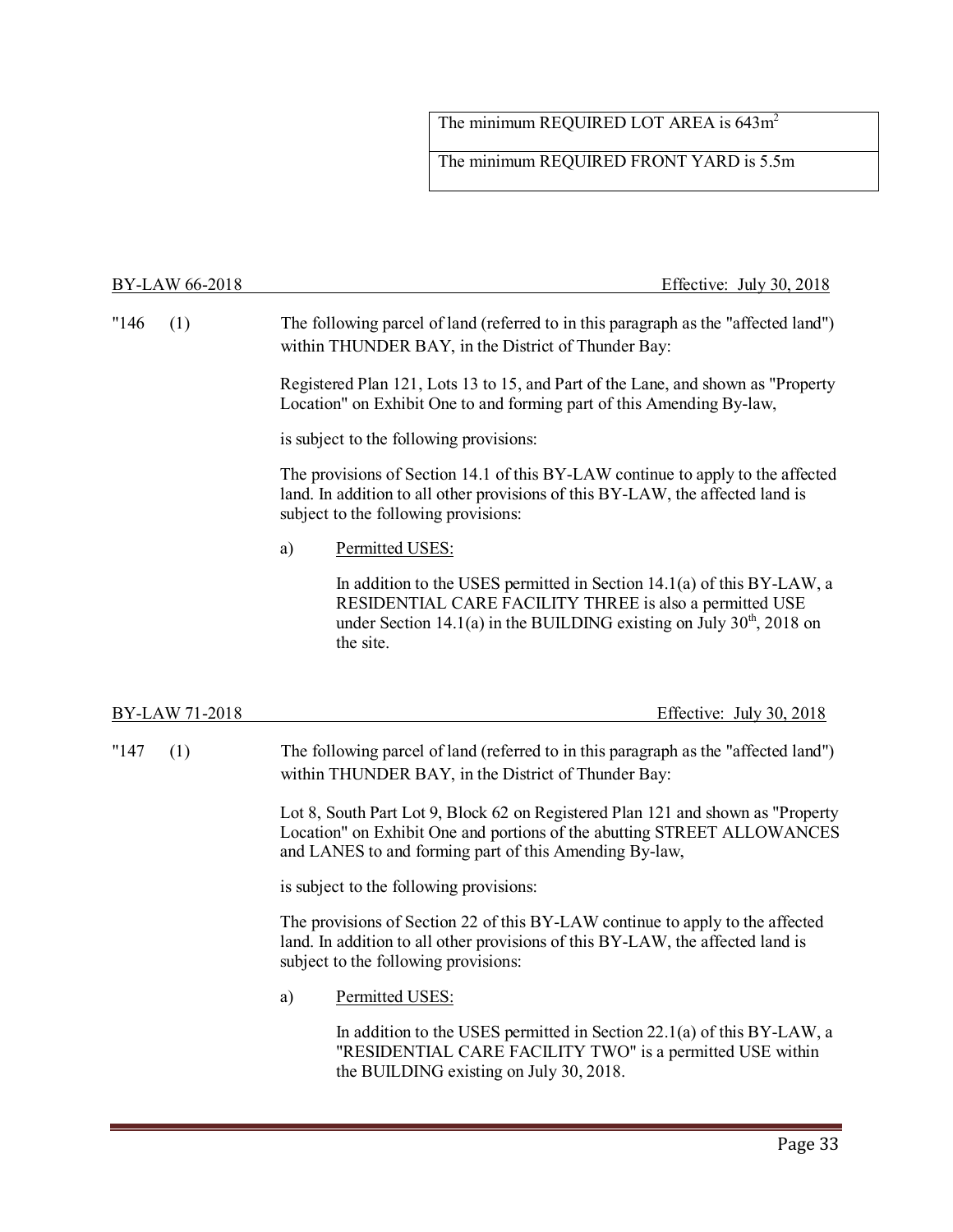| "148"          | (1) |    | The following parcel of land (referred to in this paragraph as the "affected land")<br>within THUNDER BAY, in the District of Thunder Bay:                                                        |  |  |  |  |
|----------------|-----|----|---------------------------------------------------------------------------------------------------------------------------------------------------------------------------------------------------|--|--|--|--|
|                |     |    | Registered Plan 55M629, Lot 42 and shown as "Property Location" on Exhibit<br>One and portions of the abutting STREET ALLOWANCES and LANES to and<br>forming part of this Amending By-law,        |  |  |  |  |
|                |     |    | is hereby designated as part of the "R3" – Residential ZONE Three as shown on<br>Map 8J of Schedule "A",                                                                                          |  |  |  |  |
|                | (2) |    | Despite the provisions of Section 2.1.1(a), Table 2.1.1, and Table 10.2.1 and in<br>addition to all other provisions of this By-law, the affected land is subject to the<br>following provisions: |  |  |  |  |
|                |     | a) | <b>Survival of Certain Provisions</b>                                                                                                                                                             |  |  |  |  |
|                |     |    | The provisions of Paragraph "406" of Schedule "B" to By-law 177-1983,<br>as amended do not apply.                                                                                                 |  |  |  |  |
|                |     | b) | <b>REGULATIONS:</b>                                                                                                                                                                               |  |  |  |  |
|                |     |    | In the case of a DUPLEX DWELLING the following applies:                                                                                                                                           |  |  |  |  |
|                |     |    | The Minimum REQUIRED LOT FRONTAGE is 7.5 metres per<br><b>DWELLING UNIT</b>                                                                                                                       |  |  |  |  |
| BY-LAW 81-2018 |     |    | Effective: August 27, 2018                                                                                                                                                                        |  |  |  |  |

"149 (1) The following parcel of land (referred to in this paragraph as the "affected land") within THUNDER BAY, in the District of Thunder Bay:

> Part of Lot 3, Concession 3, Registered Plan M47, Part of Donald Street, PARTS 1-7 on Plan FWR 48, PART 1 on Plan FWR 180A, PART 1 on Plan 55R1225 and shown as "Property Location" on Exhibit One

is subject to the following provisions:

The provisions of Section 35 and Table 35.2.1of this BY-LAW continue to apply to the affected land. In addition to all other provisions of this BY-LAW, the affected land is subject to the following provisions:

a) Permitted USES:

In addition to the USES permitted in Section 35.1 (a) of this BY-LAW, an "OFFICE" is a permitted USE within the two existing MAIN BUILDINGS existing on August 27, 2018.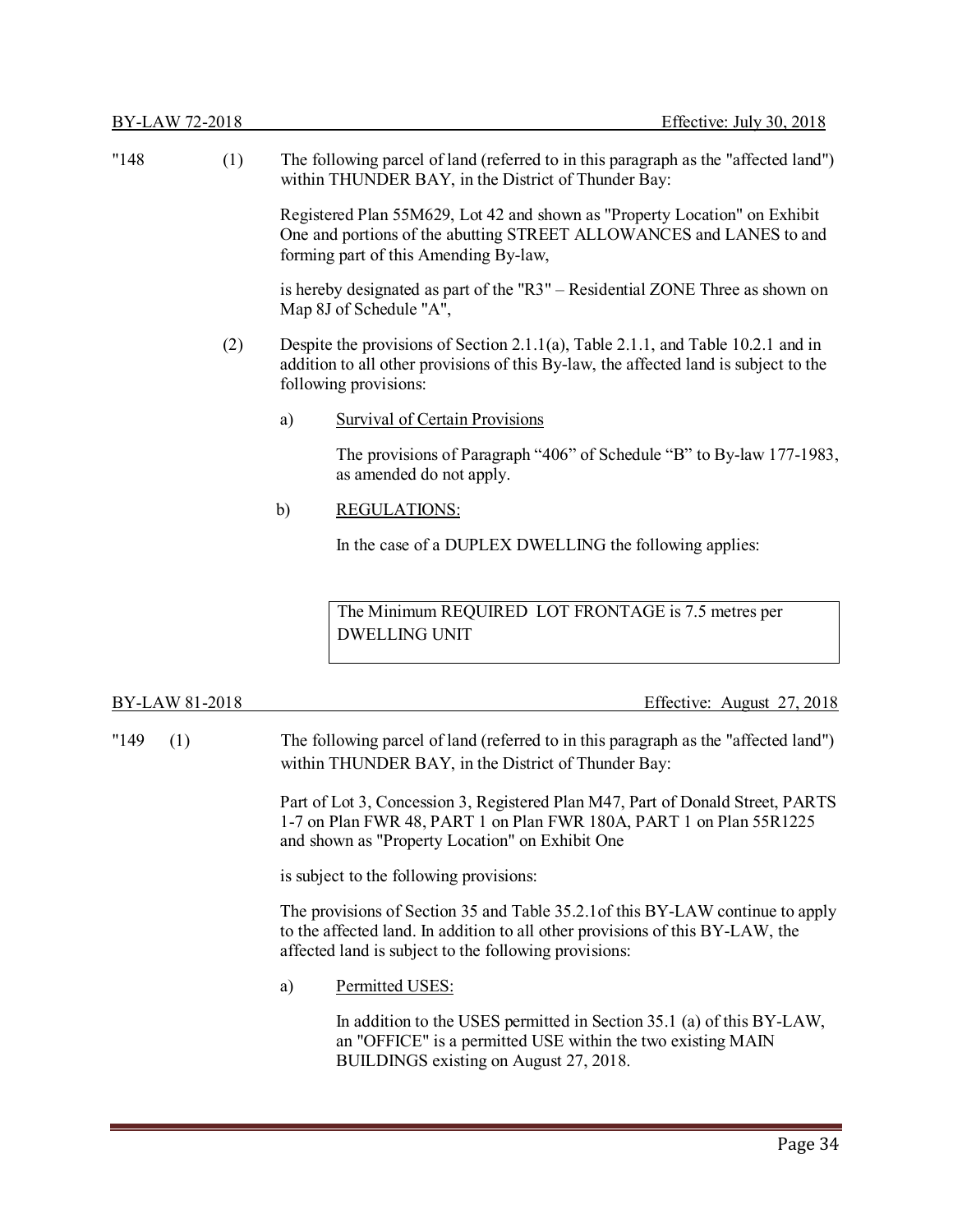| "152" | (1) |       |                    | The following parcel of land (referred to in this paragraph as the "affected land")<br>within THUNDER BAY, in the District of Thunder Bay:                                                                                           |
|-------|-----|-------|--------------------|--------------------------------------------------------------------------------------------------------------------------------------------------------------------------------------------------------------------------------------|
|       |     |       |                    | Registered Plan 760, north part of Lot 19, and shown as "Property Location 1"<br>and "Property Location 2" on Exhibit One and portions of the abutting STREET<br>ALLOWANCES to and forming part of this Amending By-law,             |
|       |     | ZONE. |                    | is remoed from the "FD" – Future Development ZONE, as shown on Map 7L of<br>Schedule "A", and is instead designated as part of the "IN6" – Prestige Industrial                                                                       |
|       | (2) |       |                    | The provisions of Section 31.1a) and Table 31.2.1 of this By-law continue to<br>apply to the affected land. In addition to all other provisions of this By-law, the<br>affected land is subject to the following provisions:         |
|       |     | a)    |                    | Permitted USES:                                                                                                                                                                                                                      |
|       |     |       | $\ddot{i}$         | In addition to the USES permitted in Section 31.1a) of this BY-<br>LAW, a hotel is a permitted USE under Section 31.1a) on<br>"Property Location 2".                                                                                 |
|       |     |       | $\overline{11}$    | In addition to the USES permitted in Section 31.1a) of this BY-<br>LAW, an OFFICE is a permitted USE within the BUILDING<br>existing on September 17, 2018.                                                                          |
|       |     |       | $\overline{111}$ ) | In addition to the USES permitted in Section 31.1a) of this BY-<br>LAW, a RECREATION FACILITY is a permitted USE under<br>Section 31.1a) on "Property Location 1" before a permitted USE<br>is established on "Property Location 2". |
|       |     | b)    |                    | <b>REGULATIONS:</b>                                                                                                                                                                                                                  |
|       |     |       |                    | i) The maximum REQUIRED REAR YARD for a hotel is 17.6 metres on<br>"Property Location 2".                                                                                                                                            |

ii) The minimum REQUIRED LANDSCAPED OPEN SPACE is 15% of the LOT AREA which includes LANDSCAPED OPEN SPACE in the form of a 3.0 m wide strip along all LOT LINES except the south LOT LINE on "Property Location 1

> iv) The maximum HEIGHT for a RECREATION FACILITY intended to be used for indoor field based sports on "Property Location 1" is 20 metres.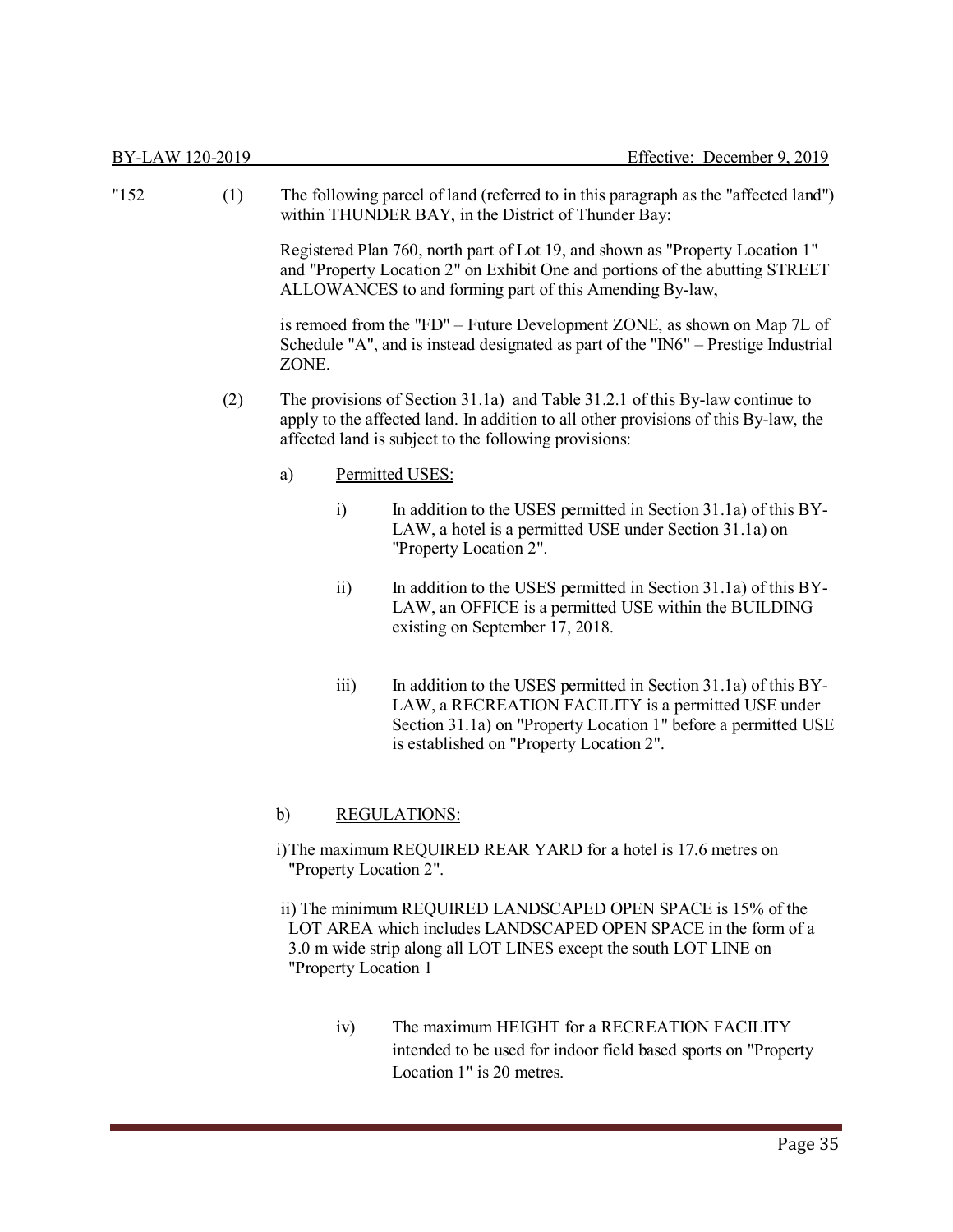- v) The maximum HEIGHT for a hotel on "Property Location 2" is 20 metres.
- c) The provisions of Tables 5.14.4 and 5.15.9 of this BY-LAW continue to apply to lands shown as "Property Location 1" and "Property Location 2" on Exhibit One. In addition to all other provisions of this BY-LAW, the lands shown as "Property Location 1" and "Property Location 2" on Exhibit One are subject to the following provision:
	- 1. There is no required number of LOADING SPACES for a RECREATION FACILITY intended to be used for indoor field based sports on "Property Location 1".
	- 2. The required number of PARKING SPACES for a RECREATION FACILITY intended to be used for indoor field based sports on "Property Location 1" is 42 for a dome facility no larger than 3350 square metres exclusive of an attached service building.
	- 3. The required number of PARKING SPACES for a hotel on "Property Location 2" is one PARKING SPACE for every guest room."

BY-LAW 94-2018 Effective: October 15, 2018

- "154 (1) The following parcel of land (referred to in this paragraph as the "affected land") within THUNDER BAY, in the District of Thunder Bay: Part of the Northwest Quarter of Section 50, being PART 2 on Plan 55R-12036 and shown as "Property Location" on Exhibit One and portions of the abutting STREET ALLOWANCES to and forming part of this Amending By-law, is subject to the following provisions:
	- a) Survival of Provisions Relating to Public Processes

Section 2.1.1(b) does not apply to paragraph "776" of Schedule "B" to By-law 177-1983, as amended.

- (2) The affected land is removed from the "MI" Major Institutional ZONE, as shown on Map 7L of Schedule "A", and is instead designated as part of the "C4" – Arterial Commercial ZONE.
- (3) The provisions of Section 22.1(a), Section 22.2.4, and Table 22.2.4 of this BY-LAW continue to apply to the affected land. In addition to all other provisions of this BY-LAW, the affected land is subject to the following provisions:
	- a) Definitions:

A DRUGSTORE is retail outlet which among other things sells pharmaceutical supplies and associated sundry items.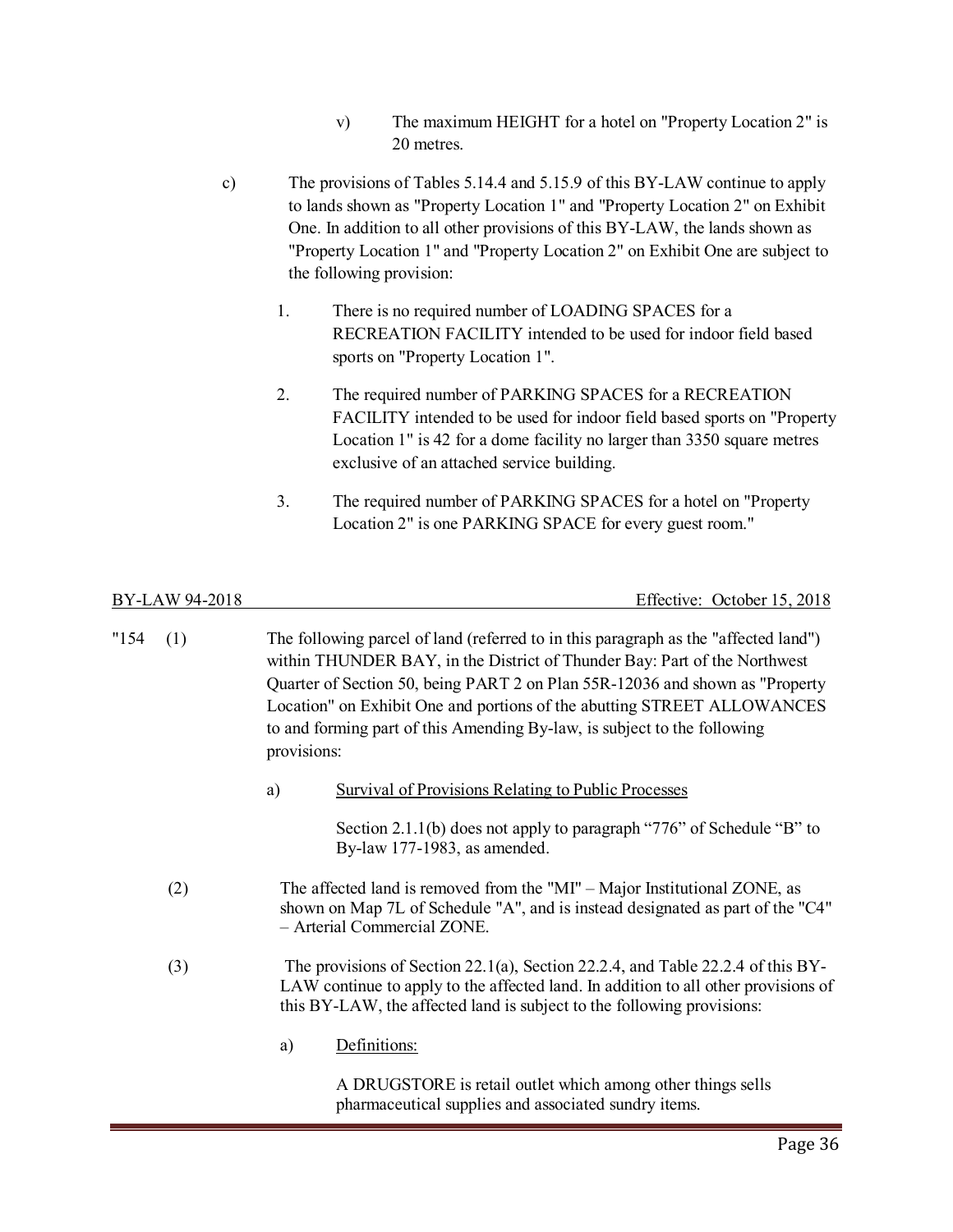A PHARMACY is a retail outlet which dispense drugs by prescription

b) Permitted Uses:

In additions to the USES permitted in Section 22.1 (a) of this BY-LAW, a DRUGSTORE and a PHARMACY, as defined in Subparagraph "154 (3) a), are permitted USES under Section 22.2 a)

c) Maximum GROSS FLOOR AREA:

In the case of a FINANCIAL OFFICE in the BUILDING existing on the 15th day of October, 2018, the following applies:

i) The Maximum GROSS FLOOR AREA is  $160m^2$ 

BY-LAW 100-2018 Effective: October 15, 2018

"155 (1) The following parcel of land (referred to in this paragraph as the "affected land") within THUNDER BAY, in the District of Thunder Bay:

> Lots 2434 to 2431 on Registered Plan M42, portion streets and lanes being PARTS 6 and 7 on Plan 55R8202 and PARTS 2 and 3 on Plan 55R2219, Parcel 2529, Port Arthur Freehold, and shown as "Property Location" on Exhibit One to and forming part of this Amending By-law,

is subject to the following provisions:

a) Survival of Provisions Relating to Public Processes:

Section 2.1.1 b) does not apply to paragraph '724' of Schedule "B" to By-law 177-1983

- (2) The provisions of Section 22.1(a) this BY-LAW continue to apply to the affected land. In addition to all other provisions of this BY-LAW, the affected land is subject to the following provisions:
	- b) Permitted USES:

In addition to the USES permitted in Section 22.1 (a) of this BY-LAW, an OFFICE is a permitted USE within the BUILDING existing on the affected land on the  $15<sup>th</sup>$  day of October, 2018.

BY-LAW 101-2018 Effective: October 15, 2018

"156 (1) The following parcel of land (referred to in this paragraph as the "affected land") within THUNDER BAY, in the District of Thunder Bay: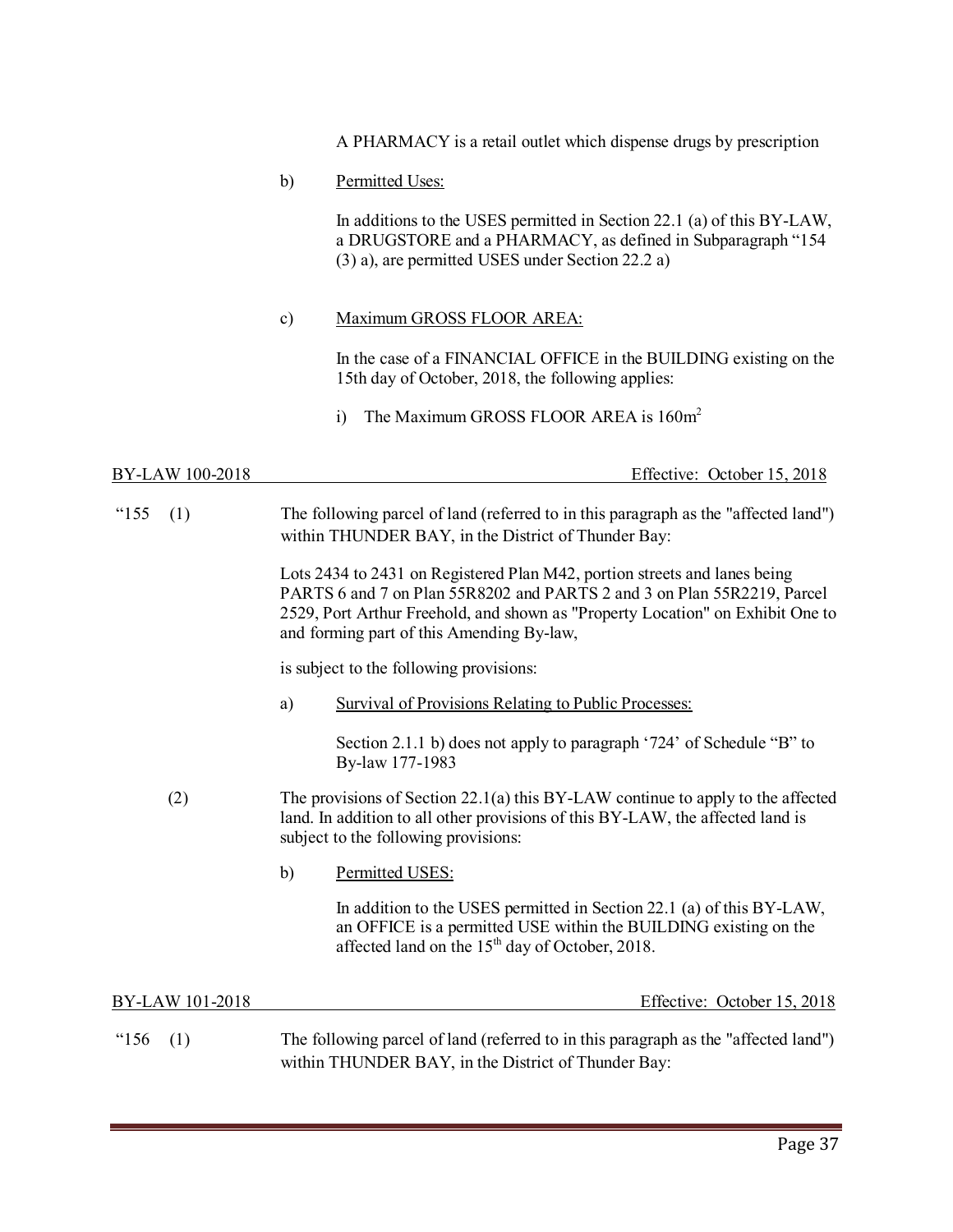Mining Location R2, West Part, MR251 and shown as "Property Location" on Exhibit One to and forming part of this Amending By-law,

is subject to the following provisions:

The provisions of Section 4.1 and Section 21.1 (a) of this BY-LAW continue to apply to the affected land. In addition to all other provisions of this BY-LAW, the affected land is subject to the following provisions:

a) Definitions:

TRANSITIONAL RECOVERY HOUSING AND EDUCATION FACILITY is a RESIDENTIAL CARE FACILITY for the 24 hour supervised accommodation, educational support, and counselling of up to 30 persons at any one time where such on-site support programming is targeted to the acquisition of life skills, problem resolution, stress management, relapse prevention, and recreation; typically for a six to nine month duration.

b) Permitted USES:

In addition to the USES permitted in Section 21.1 (a) of this BY-LAW, a TRANSITIONAL RECOVERY HOUSING AND EDUCATION FACILITY, as defined in Subparagraph "156 (1) a), is a permitted USE within the MAIN BUILDING existing on the affected land on the  $17<sup>th</sup>$ day of September, 2018.

| BY-LAW 117/2018 |     |    | Effective: November 19, 2018                                                                                                                                                                                                                          |
|-----------------|-----|----|-------------------------------------------------------------------------------------------------------------------------------------------------------------------------------------------------------------------------------------------------------|
| "157"           | (1) |    | The following parcel of land (referred to in this paragraph as the "affected land")<br>within THUNDER BAY, in the District of Thunder Bay:                                                                                                            |
|                 |     |    | Registered Plan 239, Lots 86 to 89, municipally known as 352 Adelaide Street<br>and shown as "Property Location" on Exhibit One and portions of the abutting<br>STREET ALLOWANCES to and forming part of this Amending By-law,                        |
|                 |     |    | is removed from the "R2" – RESIDENTIAL ZONE TWO ZONE, as shown on<br>Map 5S of Schedule "A", and is instead designated as part of the "MU2" -<br>MIXED USE ZONE TWO.                                                                                  |
|                 | (2) |    | The provisions of Sections 5.15.9 and 14.2.1, and Tables 5.15.9 and 14.2.1 of this<br>By-law continue to apply to the affected land. In addition to all other provisions<br>of this By-law, the affected land is subject to the following provisions: |
|                 |     | a) | Number of DWELLING UNITS                                                                                                                                                                                                                              |
|                 |     |    | The maximum number of dwelling units on the site is 4.                                                                                                                                                                                                |
|                 |     | b) | <b>Tandem PARKING</b>                                                                                                                                                                                                                                 |
|                 |     |    | PARKING associated with a TOWNHOUSE DWELLING may be<br>arranged in tandem. "                                                                                                                                                                          |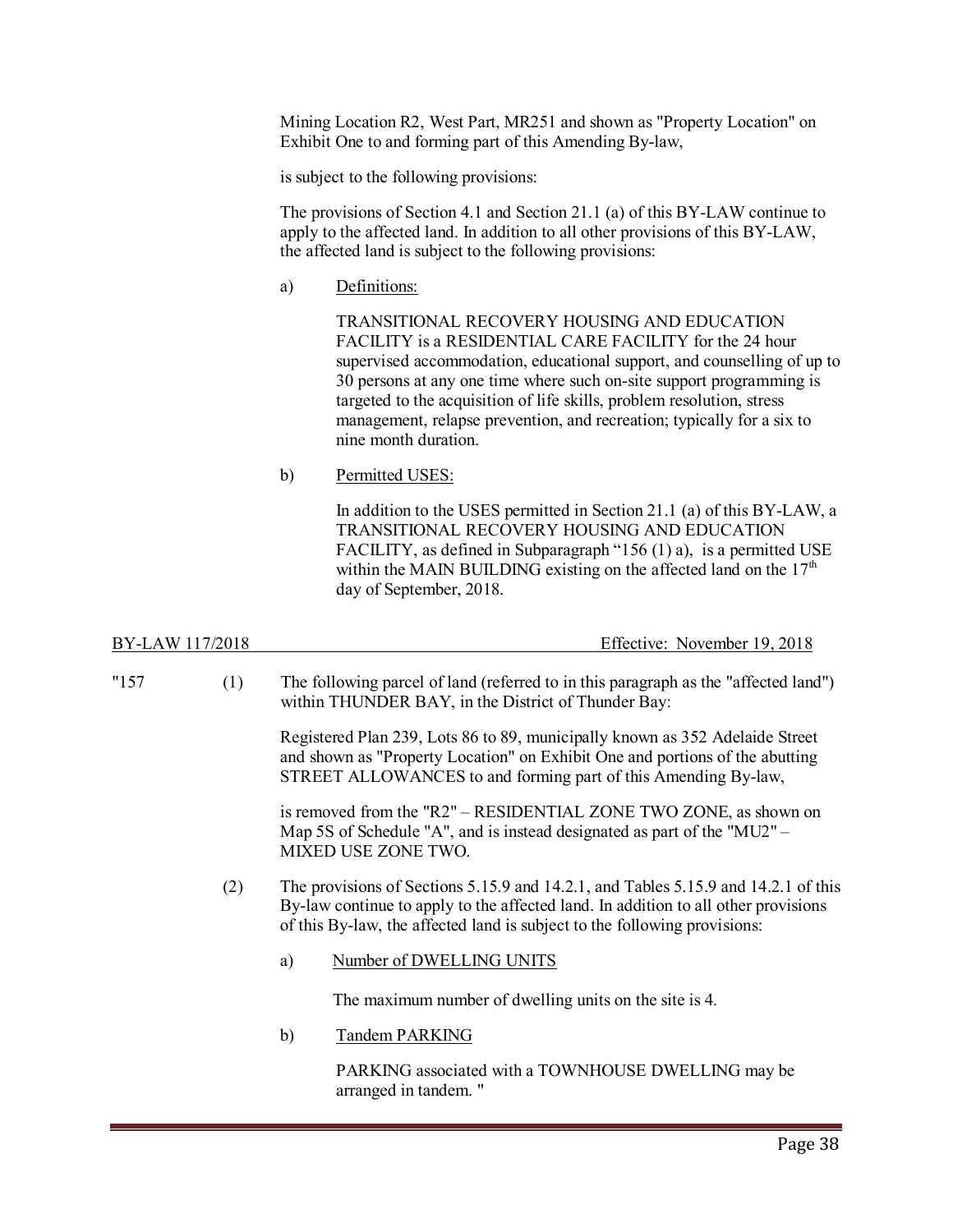| "158        | (1)             | The following parcel of land (referred to in this paragraph as the "affected land")<br>within THUNDER BAY, in the District of Thunder Bay:                                                                                                                                                                                                                              |  |
|-------------|-----------------|-------------------------------------------------------------------------------------------------------------------------------------------------------------------------------------------------------------------------------------------------------------------------------------------------------------------------------------------------------------------------|--|
|             |                 | Lot 29 on Registered Plan 816 and shown as "Property Location" on Exhibit One<br>and portions of the abutting STREET ALLOWANCES to and forming part of<br>this Amending By-law,                                                                                                                                                                                         |  |
|             |                 | is subject to the following provisions:                                                                                                                                                                                                                                                                                                                                 |  |
|             |                 | The affected land is removed from the "IN3" - Heavy Industrial ZONE, as<br>shown on Map 7O of Schedule "A", and is instead designated as part of the "C6"<br>- Regional Centre ZONE.                                                                                                                                                                                    |  |
|             | (2)             | The provisions of Section 24.1 of this BY-LAW continue to apply to the affected<br>land. In addition to all other provisions of this BY-LAW, the affected land is<br>subject to the following provisions:                                                                                                                                                               |  |
|             |                 | Permitted USES:<br>a)                                                                                                                                                                                                                                                                                                                                                   |  |
|             |                 | In addition to the USES permitted in Section 24.1 of this BY-LAW, a<br>SERVICE SHOP and a LIGHT INDUSTRIAL USE are permitted USES<br>under Section 24.1.                                                                                                                                                                                                                |  |
|             | BY-LAW 133/2018 | Effective: December 17, 2018                                                                                                                                                                                                                                                                                                                                            |  |
| "159<br>(1) |                 | The following parcel of land (referred to in this paragraph as the "affected land")<br>within THUNDER BAY, in the District of Thunder Bay:                                                                                                                                                                                                                              |  |
|             |                 | Registered Plan 261 Lot 40, and shown as "Property Location" on Exhibit One to<br>and forming part of this Amending By-law,                                                                                                                                                                                                                                             |  |
|             |                 | is subject to the following provisions:                                                                                                                                                                                                                                                                                                                                 |  |
|             |                 | The provisions of Section 13.1b) and Tables 13.2.1 of this BY-LAW continue to<br>apply to the affected land. In addition to all other provisions of this BY-LAW,<br>the affected land is subject to the following provisions:                                                                                                                                           |  |
|             |                 | <b>Existing BUILDING:</b><br>a)                                                                                                                                                                                                                                                                                                                                         |  |
|             |                 | The BUILDING existing on the 20th day of November, 2017, is<br>permitted to remain in its present location. Nothing in this BY-LAW<br>prevents the extension or the strengthening or restoration to a safe<br>condition of that BUILDING, provided that the extension or<br>strengthening or restoration does not further contravene any regulations<br>of this BY-LAW. |  |
|             |                 | Permitted USES:<br>b)                                                                                                                                                                                                                                                                                                                                                   |  |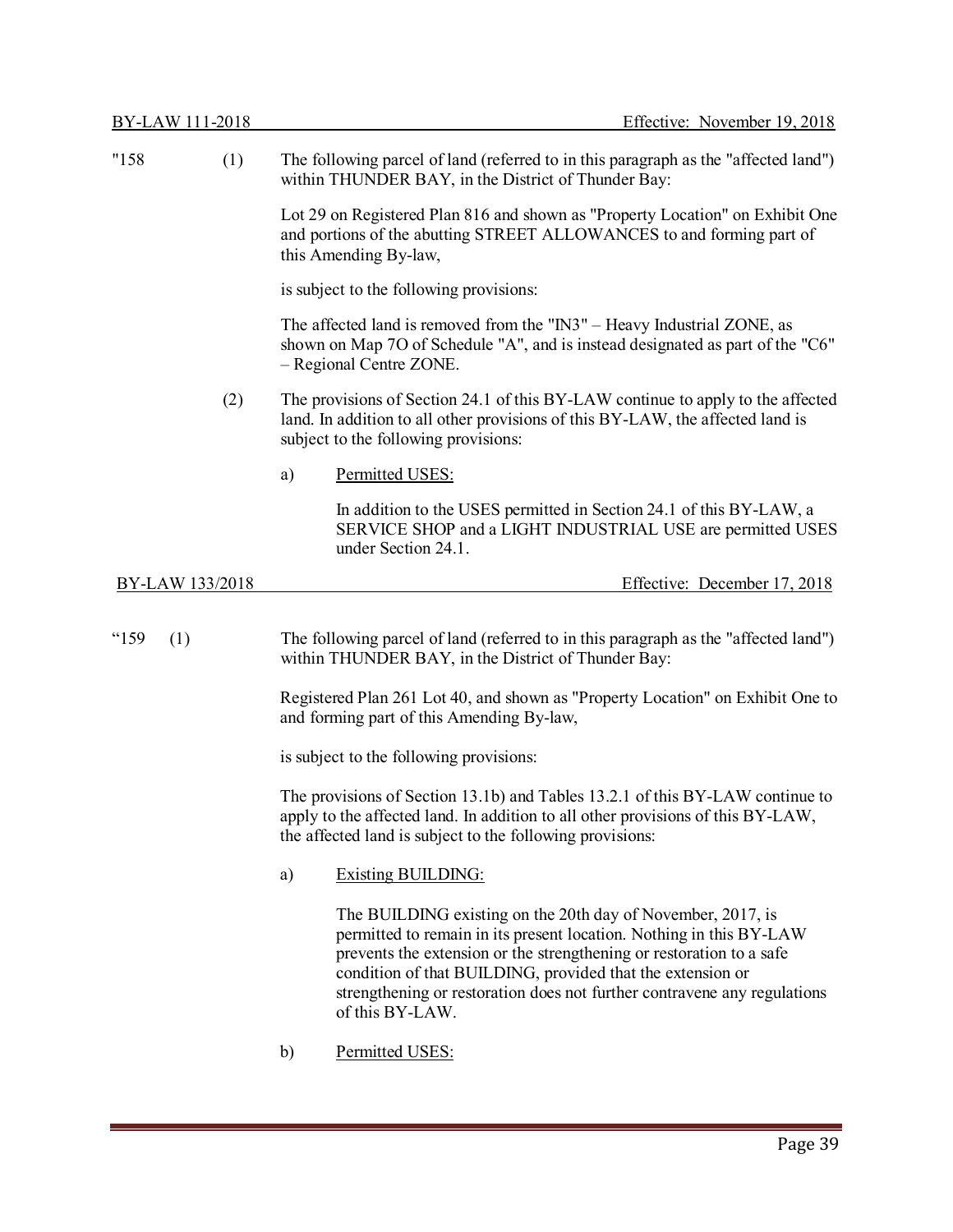The provisions of Section 13.1 b) continue to apply, except in the case of the BUILDING existing on the 20th day of November, 2017, in which case a RESTAURANT is a permitted USE.

### c) REGULATIONS:

In the case of a RESTAURANT in the BUILDING existing on the 20th day of November, 2017 the following applies:

The maximum GROSS FLOOR AREA of a RESTAURANT is 120 square metres. The maximum seating capacity of a RESTAURANT is 30. The minimum number of REQUIRED PARKING SPACES is 8 located on the adjacent STREET ALLOWANCE.

BY-LAW 05/2019 Effective: January 21, 2019

"160 (1) The following parcel of land (referred to in this paragraph as the "affected land") within THUNDER BAY, in the District of Thunder Bay:

> PT LT 20 PL W211 NEEBING AS IN TBR147313; S/T INTEREST IN OFW60359; THUNDER BAY and shown as "Property Location" on Exhibit One and forming part of this Amending By-law,

is subject to the following provisions:

 The provisions of Sections 5.15.2 (d) and 8.1 and Tables 5.15.9 and 8.2.1 of this BY-LAW continue to apply to the affected land. In addition to all other provisions of this BY-LAW, the affected land is subject to the following provisions:

### a) Existing BUILDING:

The BUILDING existing on the 21st day of January, 2019 is permitted to remain in its present location. Nothing in this BY-LAW prevents the extension or the strengthening or restoration to a safe condition of that BUILDING, provided that the extension or strengthening or restoration does not further contravene any regulations of this BY-LAW.

### b) PERMITTED USES:

In addition to the USES permitted in Section 8.1 of this BY-LAW, an APARTMENT DWELLING containing a maximum of 4 DWELLING UNITS is a permitted USE in the BUILDING existing on the 21st day of January, 2019 under Section 8.1.

c) REGULATIONS: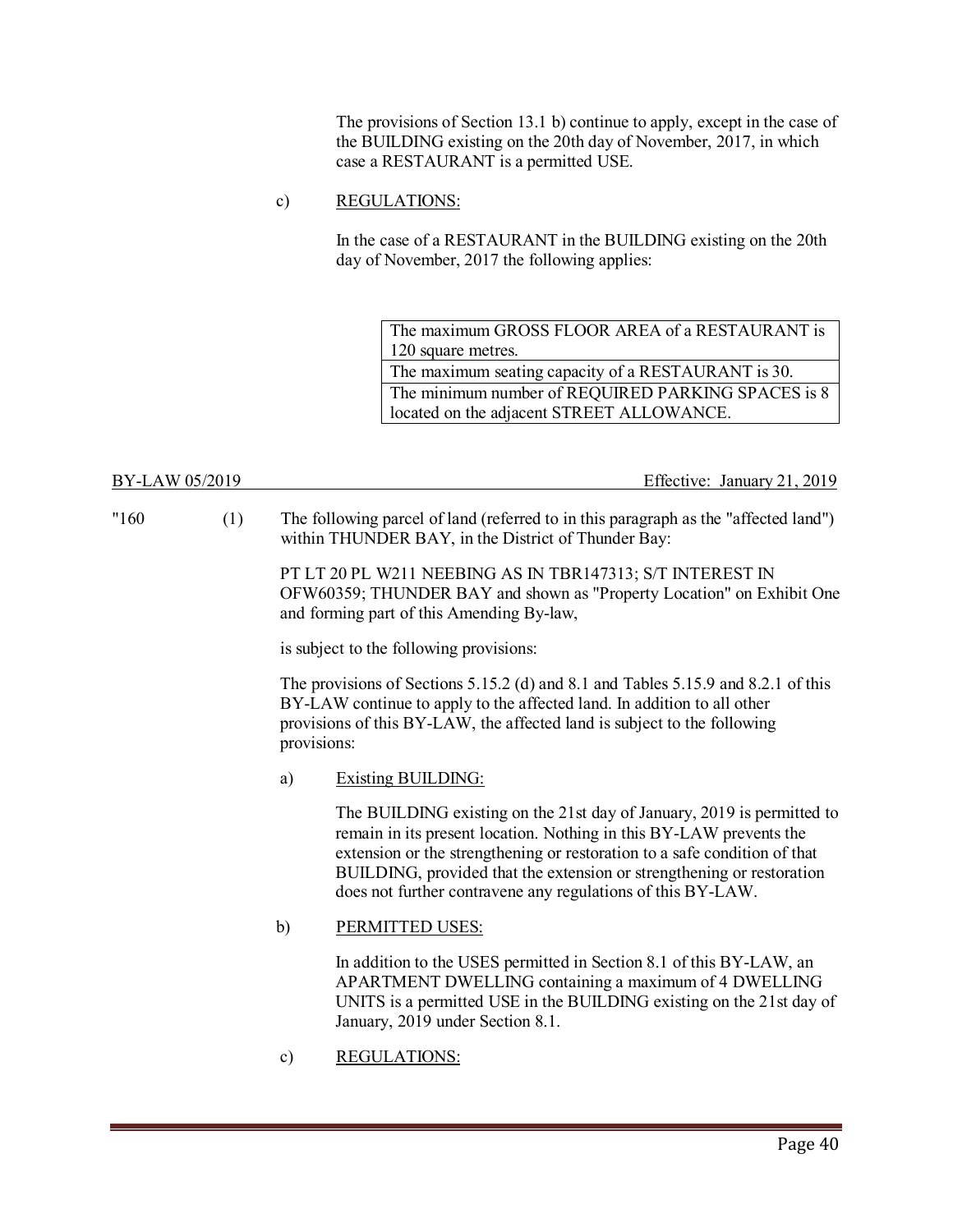|                       | In the case of an APARTMENT DWELLING containing a maximum of<br>4 DWELLING UNITS in the BUILDING existing on the 21st day of<br>January, 2019, the following applies:                                                                                                                                                                                              |
|-----------------------|--------------------------------------------------------------------------------------------------------------------------------------------------------------------------------------------------------------------------------------------------------------------------------------------------------------------------------------------------------------------|
|                       | $\ddot{1}$<br>The minimum number of PARKING SPACES required is 1.0<br>PARKING SPACE per DWELLING UNIT.                                                                                                                                                                                                                                                             |
|                       | $\overline{ii}$<br>A PARKING AISLE is not required, provided that the required<br>PARKING SPACES remain separated into two parking areas by<br>a 3.8 m by 6.0 m area of LANDSCAPED OPEN SPACE.                                                                                                                                                                     |
| <u>BY-LAW 21/2019</u> | Effective: March 18, 2019                                                                                                                                                                                                                                                                                                                                          |
| "161<br>(1)           | The following parcel of land (referred to in this paragraph as the "affected land")<br>within THUNDER BAY, in the District of Thunder Bay:                                                                                                                                                                                                                         |
|                       | Town Plot S/S BROCK West Part Lot 25, and shown as "Property Location" on<br>Exhibit One to and forming part of this Amending By-law,                                                                                                                                                                                                                              |
|                       | is removed from the "MU1" - MIXED USE ZONE ONE as shown on Map 10M<br>of Schedule "A", and is instead designated as part of the "R2" – RESIDENTIAL<br><b>ZONE TWO</b>                                                                                                                                                                                              |
| (2)                   | The provisions of Table 9.2.1 this BY-LAW continues to apply to the affected<br>land. In addition to all other provisions of this BY-LAW, the affected land is<br>subject to the following provisions:                                                                                                                                                             |
|                       | <b>Survival of Provisions Relating to Public Processes:</b><br>a)                                                                                                                                                                                                                                                                                                  |
|                       | Section 2.1.1 b) does not apply to paragraph "649" of Schedule "B" to<br>By-law 177-1983.                                                                                                                                                                                                                                                                          |
|                       | $\mathbf{b}$<br><b>Existing BUILDING:</b>                                                                                                                                                                                                                                                                                                                          |
|                       | The BUILDING existing on the 23rd day of January, 2017 is permitted<br>to remain in its present location. Nothing in this BY-LAW prevents the<br>extension or the strengthening or restoration to a safe condition of that<br>BUILDING, provided that the extension or strengthening or restoration<br>does not further contravene any regulations of this BY-LAW. |
| BY-LAW 25/2019        | Effective: March 18, 2019                                                                                                                                                                                                                                                                                                                                          |
| "163<br>(1)           | The following parcel of land (referred to in this paragraph as the "affected land")<br>within THUNDER BAY, in the District of Thunder Bay:                                                                                                                                                                                                                         |
|                       | PCL 3955 SEC DFWF; PT LT 12 CON 2 NKR NEEBING PT 1, 55R4448;<br>THUNDER BAY and shown as "Property Location" on Exhibit One and forming<br>part of this Amending By-law, and portions of the abutting STREET<br>ALLOWANCES,                                                                                                                                        |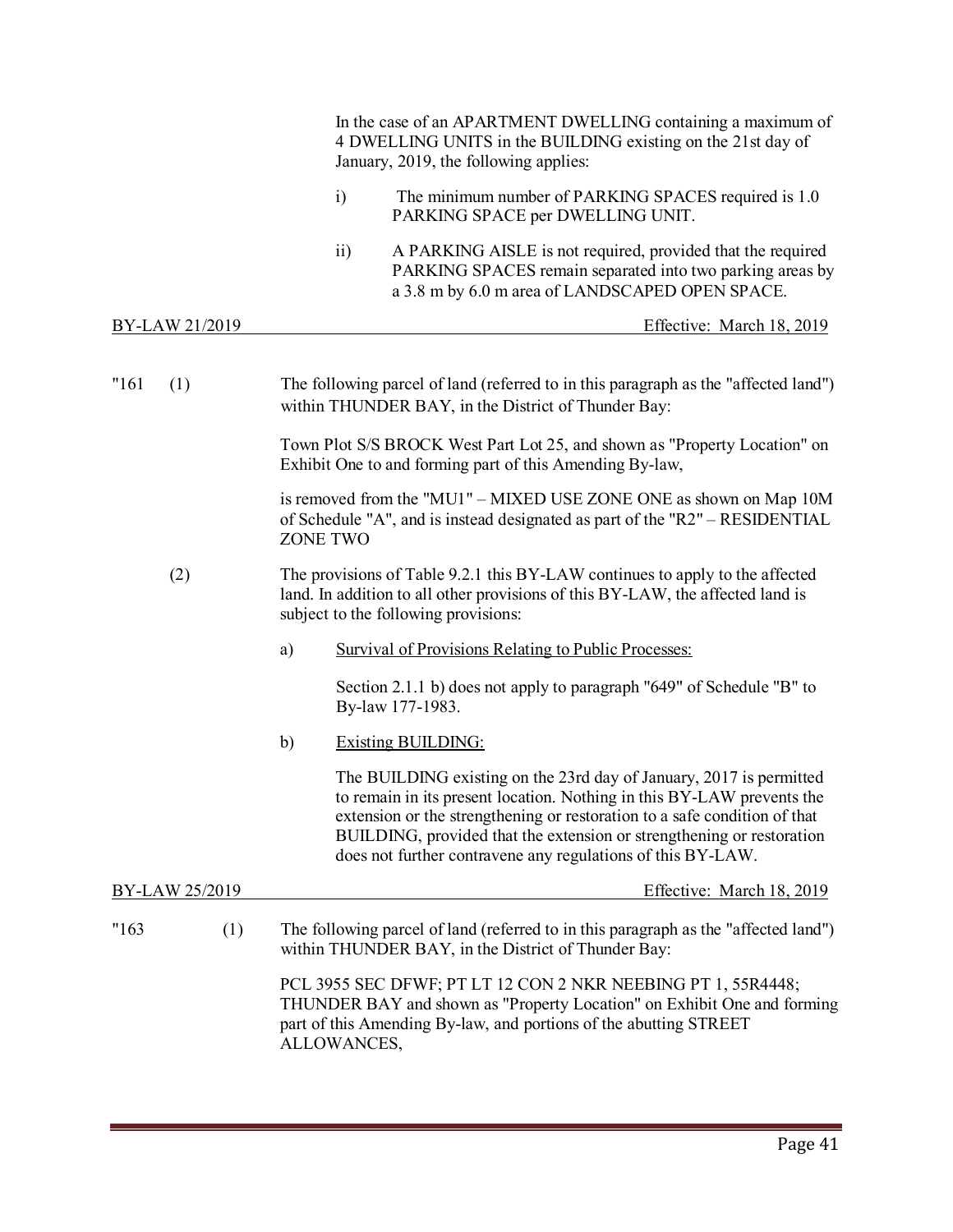is removed from the "R1-N" – Residential ZONE One subject to noise provisions, as shown on Map 10I of Schedule "A" and is instead designated as part of the "IN1-N" – Light Industrial ZONE, subject to noise provisions.

- (2) The provisions of Section 26.2 and Table 26.2.1 of this By-law continue to apply to the affected land. In addition to all other provisions of this By-law, the affected land is subject to the following provisions:
	- a) REGULATIONS:

In the case of a LIGHT INDUSTRIAL USE on the affected land, the following applies:

i) The Minimum LANDSCAPED OPEN SPACE is LANDSCAPED OPEN SPACE being 15% of the LOT AREA which includes:

> A) LANDSCAPED OPEN SPACE in the form of a 10.0 m wide strip along the southern portion of the eastern INTERIOR SIDE LOT LINE from the FRONT LOT LINE to a point 55 metres north of the FRONT LOT LINE;

B) LANDSCAPED OPEN SPACE be in the form of a 1.8 m wide strip along the northern portion of the eastern INTERIOR SIDE LOT LINE from a point 55 metres north of the FRONT LOT LINE to the REAR LOT LINE; and

C) LANDSCAPED OPEN SPACE in the form of a 3.0 m wide strip along all LOT LINES abutting a STREET LINE.

| BY-LAW 42/2019 |     | Effective: April 15, 2019                                                                                                                                      |
|----------------|-----|----------------------------------------------------------------------------------------------------------------------------------------------------------------|
| "164"          | (1) | The following parcel of land (referred to in this paragraph as the "affected land")<br>within THUNDER BAY, in the District of Thunder Bay:                     |
|                |     | Lots 61 and 62, Registered Plan 547 and Part of Lot 60, Registered Plan 547<br>described as Parts 18 and 19 on Reference Plan 55R-13613,                       |
|                |     | is subject to the following provision:                                                                                                                         |
|                |     | Survival of Certain Provisions:<br>a)                                                                                                                          |
|                |     | The provisions of paragraph "368" and "369" of Schedule "B" to By-law<br>177-1983, as amended do not apply.                                                    |
|                | (2) | The following parcel of land within THUNDER BAY, in the District of Thunder<br>Bay:                                                                            |
|                |     | Part of Lots 61 and 62, Registered Plan 547 except Parts 1-16 on Reference Plan<br>55R-13613, and shown as "Property Location One" on Exhibit One and portions |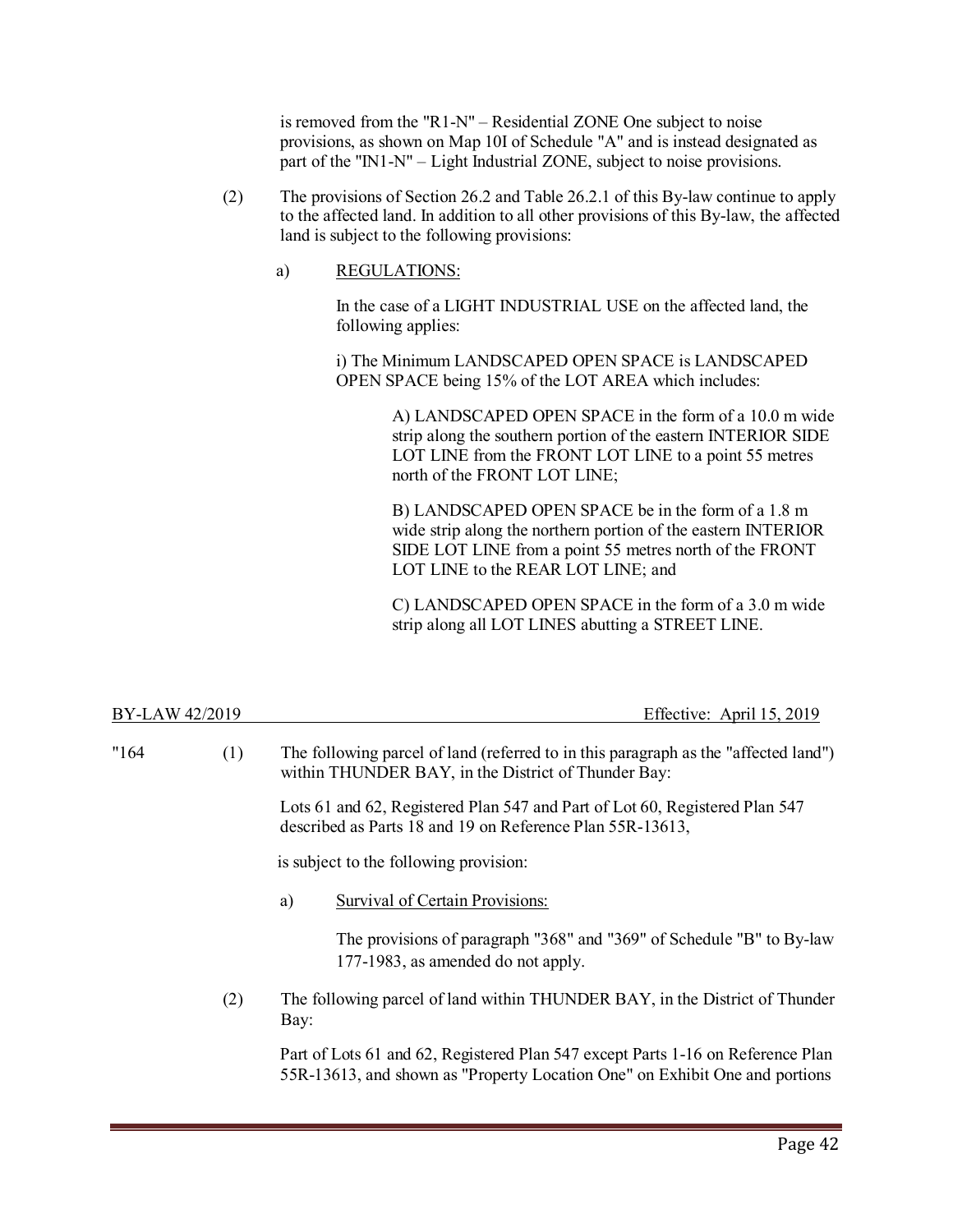of the abutting STREET ALLOWANCES to and forming part of this Amending By-law,

is removed from the "R3-H" – Residential ZONE Three, as shown on Map 5M of Schedule "A", and is instead designated as part of the "MU2"-Mixed Use ZONE Two.

 (3) The following parcel of land within THUNDER BAY, in the District of Thunder Bay:

Lot 62, Registered Plan 547 and Part of Lot 61, Registered Plan 547, and

shown as "Property Location One" on Exhibit Two to and forming part of this Amending By-law,

is subject to the following provisions:

 The provisions of Sections 4.1, 5.15.2, and 14.2.3 and Tables 5.15.2 and 14.2.1 of this By-law continue to apply to the lands shown as "Property Location One" on Exhibit Two. In addition to all other provisions of this BY-LAW, the lands shown as "Property Location One" on Exhibit Two are subject to the following provisions:

### a) Definitions

- i) A "LOT" means two contiguous parcels of land held under separate ownership developed together for mutual benefit for the purposes of the regulations as set out in Sections 5.15.2 and 14.2.3 and Table 5.15.2.
- ii) Despite the definition of TOWNHOUSE DWELLING, any 4 unit residential BUILDING shall be deemed to be an APARTMENT DWELLING for the purposes of the regulations as set out in Table 14.2.1.

### b) REGULATIONS:

In the case of an APARTMENT DWELLING containing 4 DWELLING UNITS the following applies:

(4) The following parcel of land within THUNDER BAY, in the District of Thunder Bay: The Minimum REQUIRED LOT FRONTAGE is 18.0 m The Maximum LOT COVERAGE is 45% The Minimum INTERIOR SIDE YARD is 1.5 metres and 3.0 metres for a multi STOREY APARTMENT DWELLING The Maximum number of DRIVEWAYS per "LOT", as defined in subparagraph  $"164(3)a)i$ )", is one.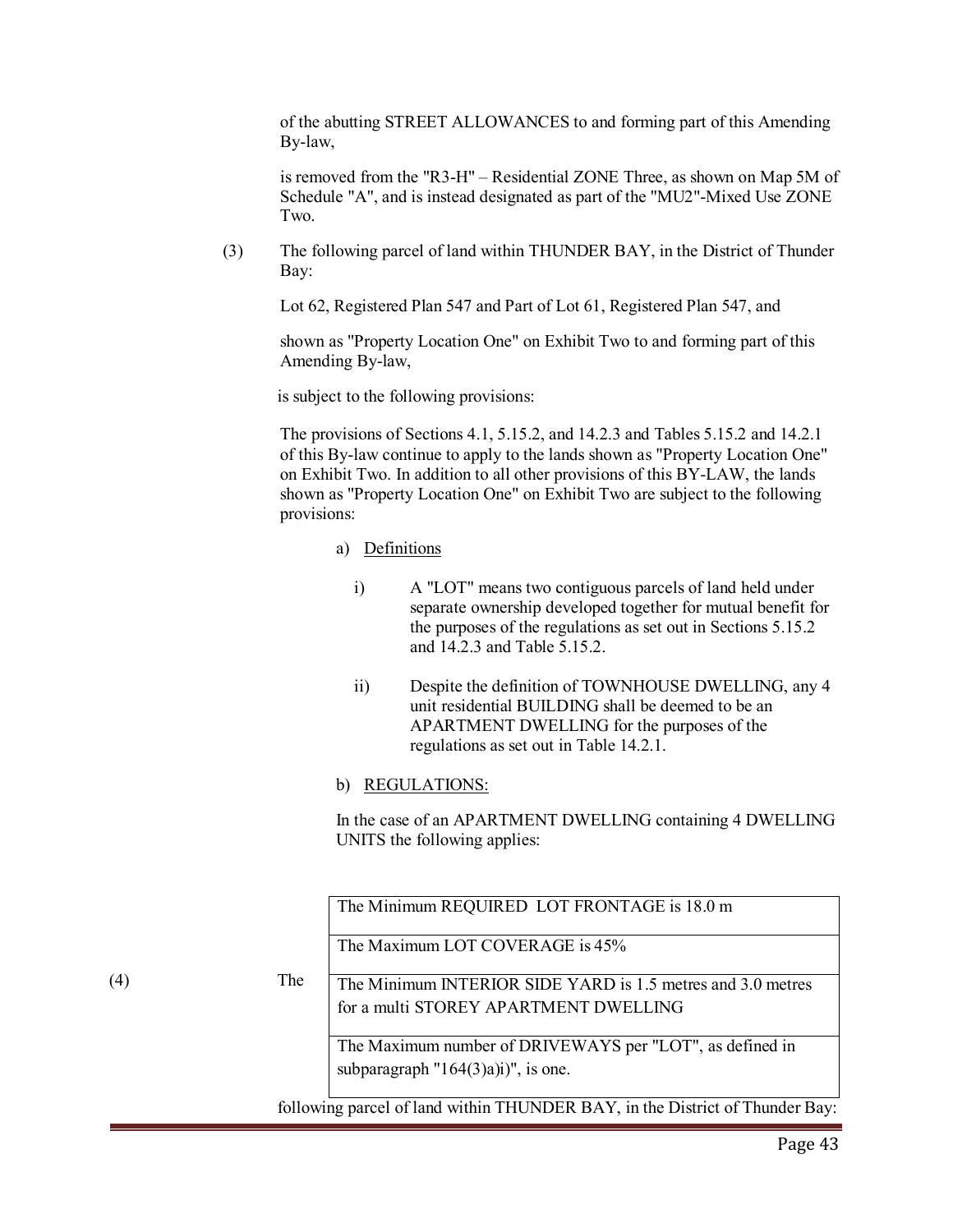Part of Lot 61, Registered Plan 547 and Part of Lot 60, Registered Plan 547 described as Parts 18 and 19 on Reference Plan 55R-13613,

and shown as "Property Location Two" on Exhibit Two to and forming part of this Amending By-law, and

is subject to the following provisions:

 The provisions of Sections 4.1, 5.15.2, and 14.2.3 and Tables 5.15.2 and 14.2.1 of this By-law continue to apply to the lands shown as "Property Location Two" on Exhibit Two. In addition to all other provisions of this BY-LAW, the lands shown as "Property Location Two" on Exhibit Two are subject to the following provisions:

- a) Definitions
	- i) A LOT means two contiguous parcels of land held under separate ownership developed together for mutual benefit for the purposes of the regulations as set out in Sections 5.15.2 and 14.2.3 and Table 5.15.2.
	- ii) Despite the definition of TOWNHOUSE DWELLING, any 4 unit residential BUILDING shall be deemed to be an APARTMENT DWELLING for the purposes of the regulations as set out in Table 14.2.1.
- b) REGULATIONS:

In the case of an APARTMENT DWELLING containing 4 DWELLING UNITS the following applies:

The Minimum REQUIRED LOT FRONTAGE is 18.0 m

The Maximum LOT COVERAGE is 45%

The Minimum INTERIOR SIDE YARD is 1.5 metres and 3.0 metres for a multi STOREY APARTMENT DWELLING

The Maximum number of DRIVEWAYS per "LOT", as defined in subparagraph  $"164(4)$ a)i)", is one.

| BY-LAW 50/2019               | Effective: May $27, 2019$     |
|------------------------------|-------------------------------|
| Amended by By-law $101/2020$ | Effective: September 21, 2020 |

### "165 (1) The following parcel of land (referred to in this paragraph as the "affected land") within THUNDER BAY, in the District of Thunder Bay:

PCL 4556 SEC CFWF; PT LT 1 PL WM119 NEEBING; PT LT 2 PL WM119 NEEBING PT 3, 4 FWR442; S/T LEW52740; S/T LEW49346, LT94796,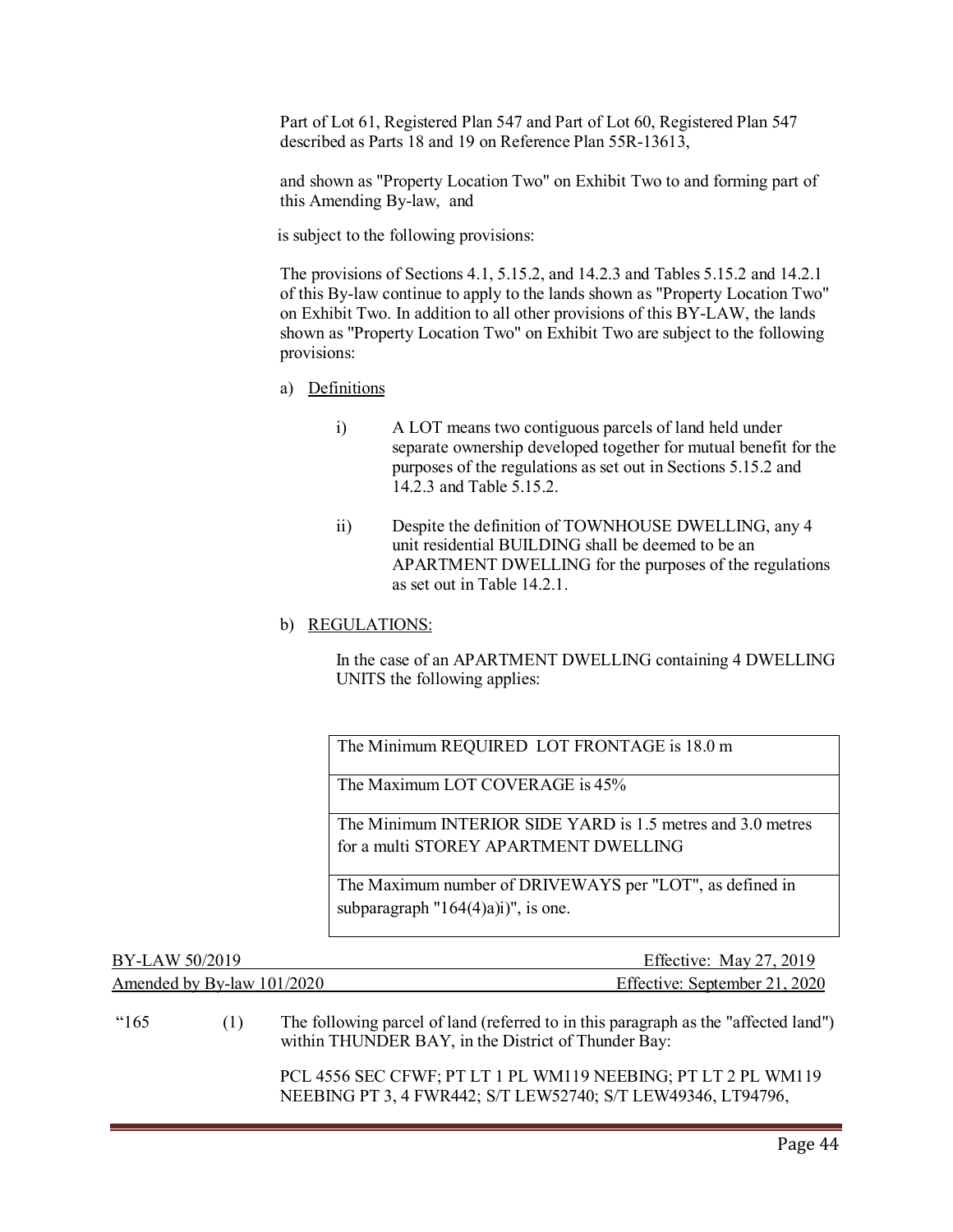LT94797; THUNDER BAY and shown as "Property Location" on Exhibit One and forming part of this Amending By-law, is subject to the following provisions:

a) Definitions

A MINI-WAREHOUSE is a building or part thereof, which is used primarily for the self storage of household goods, wares, merchandise, articles and the like, but does not include fuel storage.

b) Permitted USES

In addition to the USES permitted in Section 20.1 of this BY-LAW, a MINI-WAREHOUSE, as defined in Subparagraph "165 (1) a), is a permitted USE within the MAIN BUILDING existing on the affected land on the 21st day of September 2020 within the boundary shown as "Property Location" on Exhibit One.

### c) Maximum GROSS FLOOR AREA

In the case of a MINI-WAREHOUSE within the MAIN BUILDING existing on the affected land on the 21st day of September, 2020, the maximum GROSS FLOOR AREA of a storage unit within a MINI-WAREHOUSE is 25 square metres

| BY-LAW 66-2019            | Effective: June 17, 2019 |
|---------------------------|--------------------------|
| Amended by By-law 45/2021 | Effective: June 28, 2021 |

- 
- "166 (1) The following parcel of land (referred to in this paragraph as the "affected land") within THUNDER BAY, in the District of Thunder Bay:

MCINTYRE SECTION PT SW QUARTER 40 RP 55R14739 PARTS 1 AND 2, RP 55R14693 PARTS 1 TO 7; THUNDER BAY and shown as "Property Location 1", "Property Location 2", and "Property Location 3" on Exhibit One and forming part of this Amending By-law and portions of the abutting STREET ALLOWANCES to and forming part of this Amending By-law, land is removed from the "C2" – Urban Centre ZONE, as shown on Map 6L of Schedule "A", and is instead designated as part of the "NC3" – Neighbourhood Centre Three ZONE.

- (2) The provisions of Section 4.1, Section 18.1, Section 18.2.1, Table 18.2.1, Section 18.2.3, and Section 18.2.4 and of this BY-LAW continue to apply to the affected land. In addition to all other provisions of this By-law, the affected land is subject to the following provisions:
	- a) Definitions:

A "SHOPPING CENTRE" is a PLACE, other than a MIXED USE BUILDING, where 3 or more non-residential USES permitted in the applicable ZONE, are located together for their mutual benefit.

A DRUG STORE is retail outlet which among other things sells pharmaceutical supplies and associated sundry items.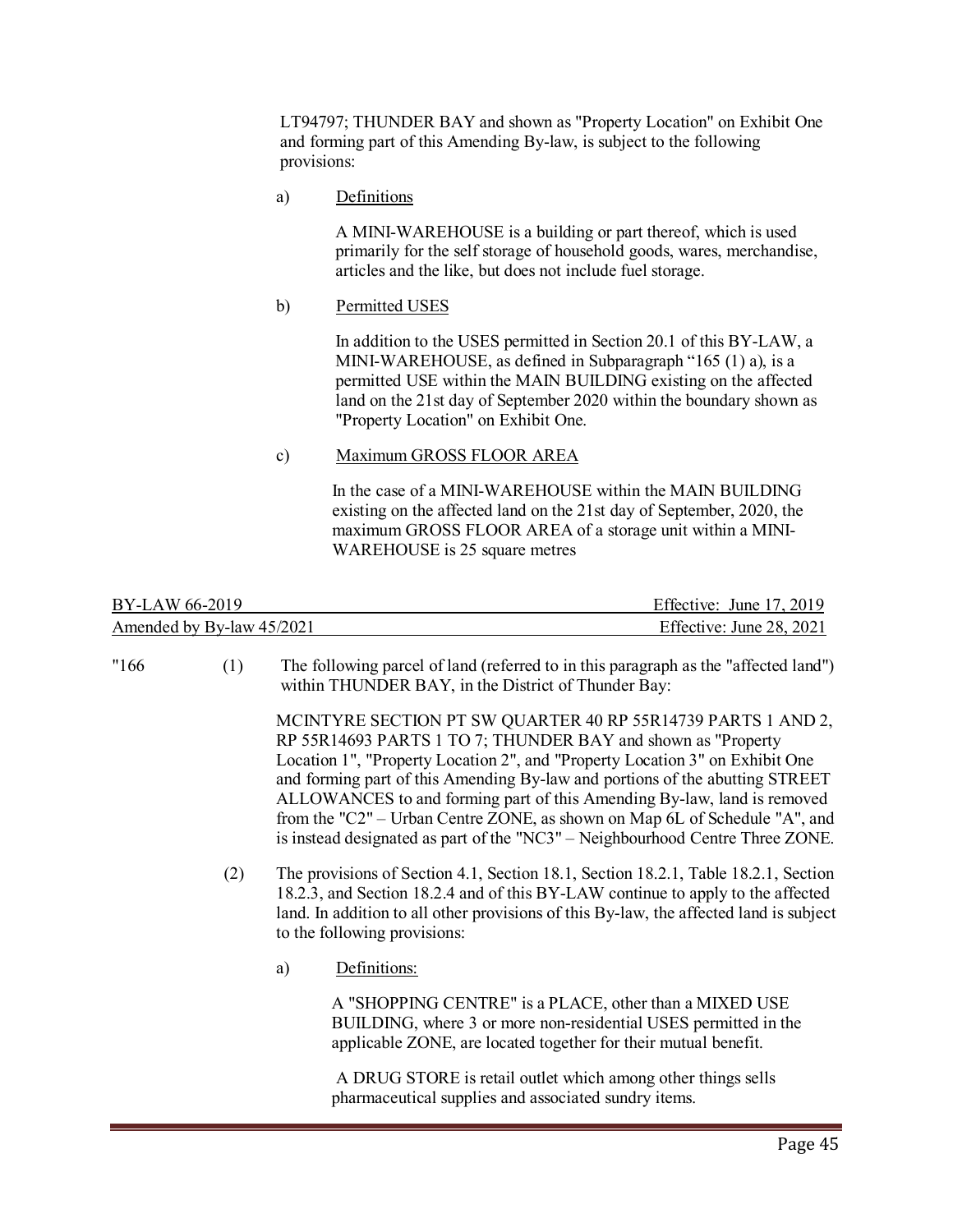### b) Permitted USES

In addition to the USES permitted in Sections 18.1 (a), (b), and (c) of this BY-LAW, the following uses are also a permitted use:

- i) USES permitted in Section 18.1 (d)
- ii) DRUG STORE as defined in Subparagraph "166 (1) a)
- iii) OFFICE
- c) Building Envelope REGULATIONS:

In the case of any permitted USE on the affected land, the following applies:

- i) The Minimum LANDSCAPED OPEN SPACE is 20% of LOT AREA, a 3.0m wide strip along all LOT LINES, and a 6.0m wide strip along all LOT LINES abutting a STREET LINE.
- ii) The maximum HEIGHT is 12 metres for a BUILDING located within 40 metres of the STREET LINE of Golf Links Road.
- iii) The maximum HEIGHT is 15 metres for a BUILDING located beyond 40 metres of the STREET LINE of Golf Links Road.
- d) Maximum number of MAIN USES per LOT

Section 18.2.2 does not apply.

e) Maximum number of, and SEPARATION DISTANCES between, MAIN BUILDINGS

> In the case of an APARTMENT DWELLING on the affected land, the following applies:

- i) The maximum number of MAIN BUILDINGS is 3
- ii) The maximum number of total DWELLING UNITS is 120
- f) Maximum GROSS FLOOR AREA:

No person shall use any BUILDING on a LOT for an OFFICE with a GROSS FLOOR AREA greater than 500.0 m²

- (3) The provisions of Table 18.2.1, Section 18.2.4, and Section 18.2.5 of this BY-LAW continue to apply to lands shown as "Property Location 1" on Exhibit One. In addition to all other provisions of this BY-LAW, the lands shown as "Property Location 1" on Exhibit One are subject to the following provisions:
	- a) Building Envelope REGULATIONS

In the case of any permitted USE, the minimum REQUIRED EXTERIOR SIDE YARD is 6.4 metres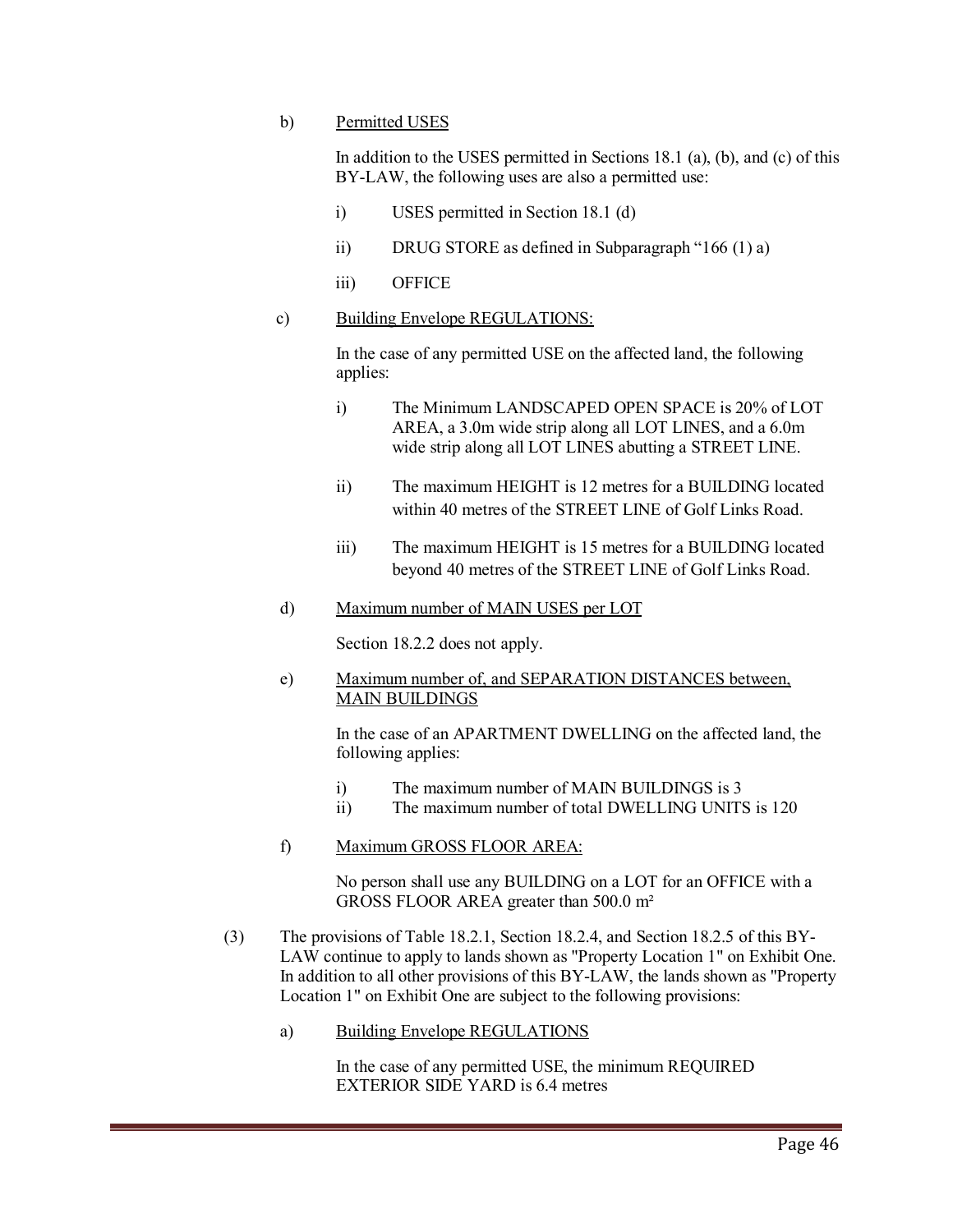### b) PRIVACY SCREEN:

Regardless of Section 18.2.4, a PRIVACY SCREEN with a HEIGHT of 1.6m is required along the north REAR LOT LINE only.

### c) Maximum GROSS FLOOR AREA:

Regardless of Table 18.2.5, there is no maximum GROSS FLOOR AREA for a permitted USE within a SHOPPING CENTRE, provided that the SHOPPING CENTRE has a total GROSS FLOOR AREA of no more than 800.0 m2

(4) The provisions of Section 18.2.4 of this BY-LAW continue to apply to lands shown as "Property Location 2" on Exhibit One. In addition to all other provisions of this BY-LAW, the lands shown as "Property Location 2" on Exhibit One are subject to the following provisions:

### a) PRIVACY SCREEN

Regardless of Section 18.2.4, a PRIVACY SCREEN with a HEIGHT of 1.6m is required along the north REAR LOT LINE only.

- (5) The provisions of Section 4.1 and Section 18.2.4 of this BY-LAW continue to apply to lands shown as "Property Location 3" on Exhibit One. In addition to all other provisions of this BY-LAW, the lands shown as "Property Location 3" on Exhibit One are subject to the following provisions:
	- a) Definitions:

The FRONT LOT LINE is the LOT LINE abutting Street "A"

b) PRIVACY SCREEN:

Regardless of Section 18.2.4, a PRIVACY SCREEN is not required.

| BY-LAW 78-2019 | Effective: July 29, 2019                                                                                                                                                                                                               |
|----------------|----------------------------------------------------------------------------------------------------------------------------------------------------------------------------------------------------------------------------------------|
| "167<br>(1)    | The following parcel of land (referred to in this paragraph as the "affected land")<br>within THUNDER BAY, in the District of Thunder Bay:                                                                                             |
|                | Registered Plan 121, Block 57, Lots 7 to 9, municipally known as 377<br>Cumberland Street North, and shown as "Property Location" on Exhibit One to<br>and forming part of this Amending By-law,                                       |
|                | is subject to the following provisions:                                                                                                                                                                                                |
|                | The provisions of Section 22.1 and Tables 5.15.9 and 22.2.1 of this BY-LAW<br>continue to apply to the affected land. In addition to all other provisions of this<br>BY-LAW, the affected land is subject to the following provisions: |
|                | PERMITTED USES:<br>a)                                                                                                                                                                                                                  |
|                | $\sim$ $\sim$ $\sim$                                                                                                                                                                                                                   |

In addition to the USES permitted in Section 22.1(a) of this BY-LAW, a MIXED USE BUILDING is also a permitted USE under Section 22.1(a).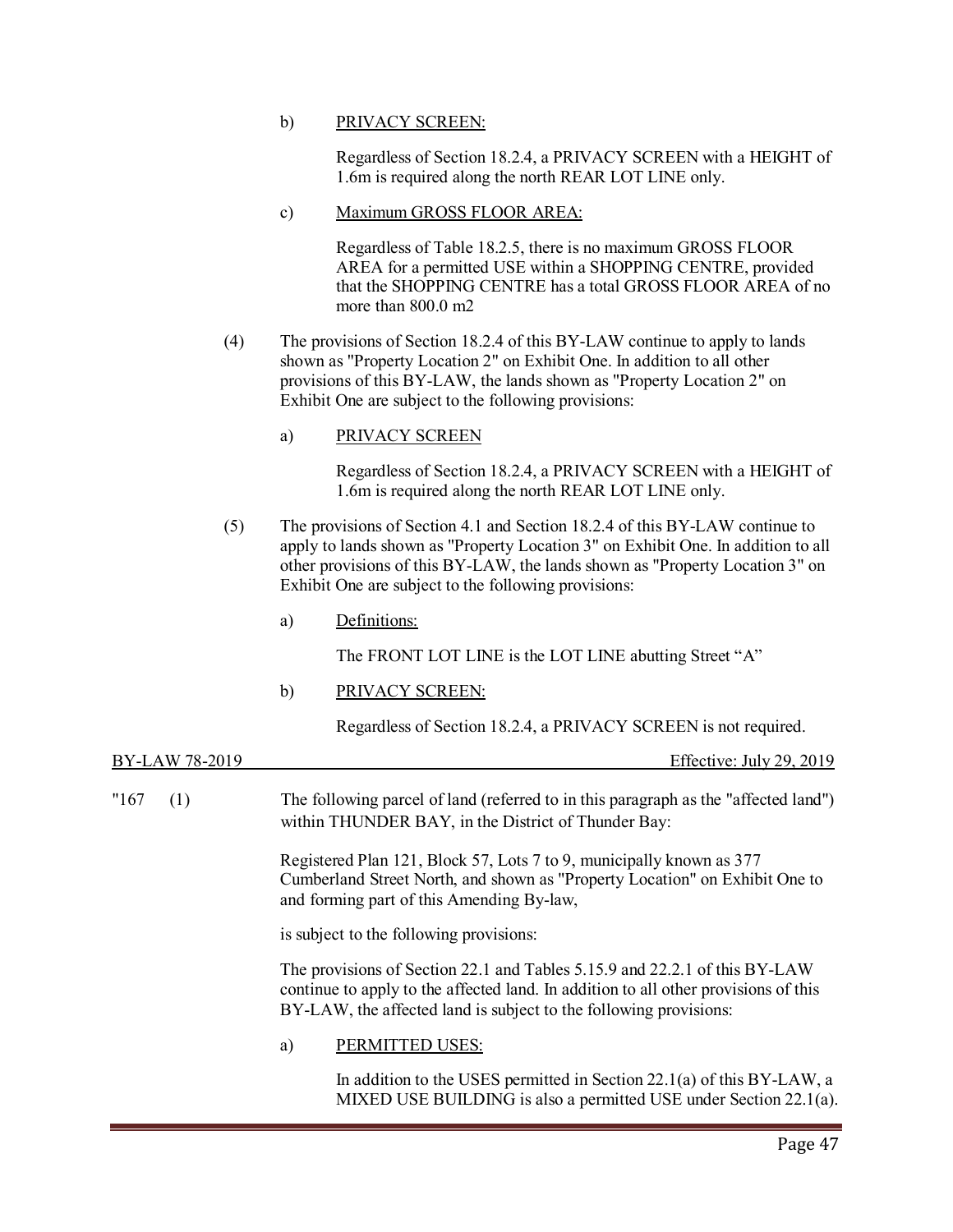### b) Parking REGULATIONS

In the case of a MIXED USE BUILDING, the minimum number of PARKING SPACES required is 1.0 PARKING SPACE for every 35.0m² of GFA for non-residential USES and 1.0 PARKING SPACE for each DWELLING UNIT

c) REGULATIONS

In the case of a MIXED USE BUILDING, the minimum REQUIRED INTERIOR SIDE YARD is 3.0m.

| BY-LAW 81-2019 |     |    | Effective: July 29, 2019                                                                                                                                                                                                                                                   |
|----------------|-----|----|----------------------------------------------------------------------------------------------------------------------------------------------------------------------------------------------------------------------------------------------------------------------------|
| "169"          | (1) |    | The following parcel of land (referred to in this paragraph as the "affected land")<br>within THUNDER BAY, in the District of Thunder Bay:                                                                                                                                 |
|                |     |    | Registered Plan W-740 Lots 11 to 24 Part of Lot 9 and 10 and a 10 foot reserve,<br>and shown as "Property Location" on Exhibit One to and forming part of this<br>Amending By-law,                                                                                         |
|                |     |    | is subject to the following provision:                                                                                                                                                                                                                                     |
|                |     |    | The provisions of Section 26.1 of this BY-LAW continue to apply to the affected<br>land. In addition to all other provisions of this BY-LAW, the affected land is<br>subject to the following provisions:                                                                  |
|                |     | a) | Permitted USES:                                                                                                                                                                                                                                                            |
|                |     |    | The provisions of Section 26.1 a) continue to apply, except in the case of<br>the BUILDING existing on the 31st day of July, 2017, in which case an<br>ACCESSORY DWELLING UNIT for an essential worker is permitted<br>for the existing MAIN USE being warehouse storage." |

| Effective: October 21, 2019<br>BY-LAW 94-2019 |
|-----------------------------------------------|
|-----------------------------------------------|

### OMB Case No. PL190579 dismissed March 23, 2020

| "171 | (1) | The following parcel of land (referred to in this paragraph as the "affected land")<br>within THUNDER BAY, in the District of Thunder Bay:                                                                                                      |
|------|-----|-------------------------------------------------------------------------------------------------------------------------------------------------------------------------------------------------------------------------------------------------|
|      |     | Part of Lot 4, Concession A, Township of McIntyre, and shown as "Property<br>Location" on Exhibit One and portions of the abutting STREET ALLOWANCES<br>to and forming part of this Amending By-law, is subject to the following<br>provisions: |
|      |     | The provisions of Section 4.1 and Section 18.1 of this BY-LAW continue to<br>apply to the affected land. In addition to all other provisions of this By-law, the<br>affected land is subject to the following provisions:                       |
|      |     | $\mathbf{D} \cdot \mathbf{C}$                                                                                                                                                                                                                   |

a) Definitions: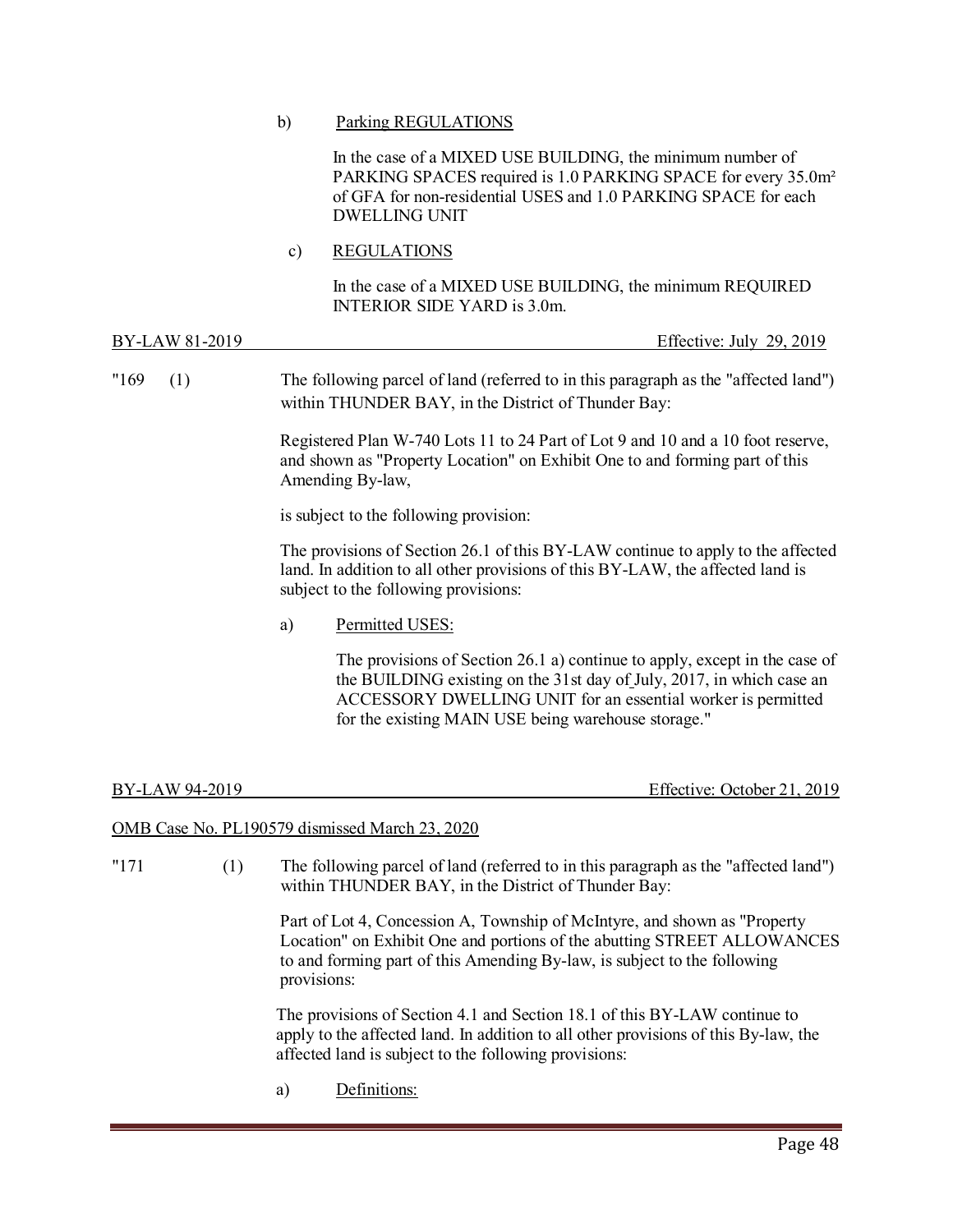|                 |     |              | A "RESIDENCE AND COMMUNITY RESOURCE CENTRE" is a<br>RESIDENTIAL CARE FACILITY that provides accommodation to up<br>to 58 individuals at a time and where each private suite has a separate<br>entrance from a common hall and may have a separate private bathroom,<br>but where common areas for dining and leisure are provided, and where<br>residents and members of the public are provided with health, welfare, or<br>social support services and resources. |
|-----------------|-----|--------------|---------------------------------------------------------------------------------------------------------------------------------------------------------------------------------------------------------------------------------------------------------------------------------------------------------------------------------------------------------------------------------------------------------------------------------------------------------------------|
|                 |     | $\mathbf{b}$ | Permitted USES                                                                                                                                                                                                                                                                                                                                                                                                                                                      |
|                 |     |              | In addition to the USES permitted in Section 18.1 a), b), and c) of this<br>BY-LAW, a RESIDENCE AND COMMUNITY RESOURCE<br>CENTRE, as defined in Subparagraph 171 (1) a), is deemed to be<br>included as a permitted use under Section 18.1 c).                                                                                                                                                                                                                      |
| BY-LAW 98-2019  |     |              | Effective: Sept. 23, 2019                                                                                                                                                                                                                                                                                                                                                                                                                                           |
| "172            | (1) |              | The following parcel of land (referred to in this paragraph as the "affected land")<br>within THUNDER BAY, in the District of Thunder Bay:                                                                                                                                                                                                                                                                                                                          |
|                 |     |              | PLAN 57 BLK 13 PT LOTS 1 TO 17 RP55R4681 PART 1; THUNDER BAY<br>and shown as "Property Location" on Exhibit One and forming part of this<br>Amending By-law, and portions of the abutting STREET ALLOWANCES,                                                                                                                                                                                                                                                        |
|                 |     | ZONE.        | is removed from the "FD" – Future Development ZONE, as shown on Map 8O of<br>Schedule "A" and is instead designated as part of the " $N1"$ – Light Industrial                                                                                                                                                                                                                                                                                                       |
|                 | (2) |              | The provisions of Section 4.1 of this By-law continue to apply to the affected<br>land. In addition to all other provisions of this By-law, the affected land is subject<br>to the following provisions:                                                                                                                                                                                                                                                            |
|                 |     | a)           | Definitions                                                                                                                                                                                                                                                                                                                                                                                                                                                         |
|                 |     |              | The FRONT LOT LINE is the western LOT LINE adjacent to Athabasca<br>Street.                                                                                                                                                                                                                                                                                                                                                                                         |
| BY-LAW 114-2019 |     |              | Effective: Oct. 21, 2019                                                                                                                                                                                                                                                                                                                                                                                                                                            |
| "174"           | (1) |              | The following parcel of land (referred to in this paragraph as the "affected land")<br>within THUNDER BAY, in the District of Thunder Bay:                                                                                                                                                                                                                                                                                                                          |
|                 |     |              | Plan M52 Lots 12 to 16, PT Lot 1,7 Rem PCL 1731 2076 1648 1252 1617;<br>THUNDER BAY and shown as "Property Location" on Exhibit One and forming<br>part of this Amending By-law, is subject to the following provisions:                                                                                                                                                                                                                                            |
|                 |     | a)           | <b>Permitted USES</b>                                                                                                                                                                                                                                                                                                                                                                                                                                               |
|                 |     |              | In addition to the USES permitted in Section 22.1 a) of this BY-LAW, a<br>COMMERCIAL SCHOOL, is a permitted USE within the MAIN<br>BUILDING existing on the affected land on the 21 <sup>st</sup> day of October,<br>2019.                                                                                                                                                                                                                                          |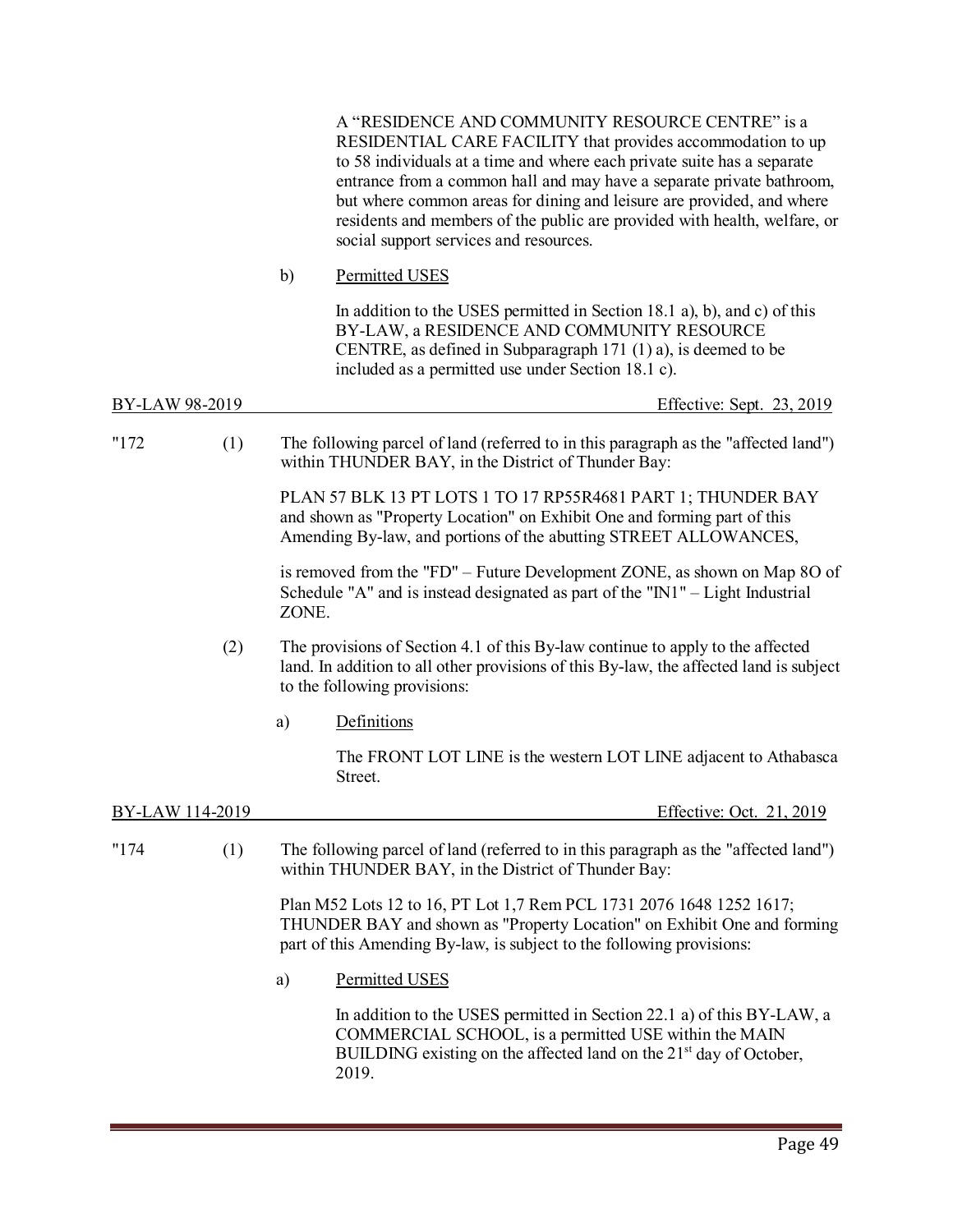| "175           | (1) | The following parcel of land (referred to in this paragraph as the "affected land")<br>within THUNDER BAY, in the District of Thunder Bay:                                                                                                                                        |
|----------------|-----|-----------------------------------------------------------------------------------------------------------------------------------------------------------------------------------------------------------------------------------------------------------------------------------|
|                |     | Registered Plan 1720 Lot 2, municipally known as 97 Court Street South and<br>shown as "Property Location" on Exhibit One to and forming part of this<br>Amending By-law,                                                                                                         |
|                |     | is removed from the "R2" – RESIDENTIAL ZONE TWO, as shown on Map 6P<br>of Schedule "A", and is instead designated as part of the " $C5$ " – Central Business<br>District Zone.                                                                                                    |
|                | (2) | The provisions of Sections 5.15.5, and 23.2.2, and Table 23.2.1 of the BY-LAW<br>continue to apply to the affected land, excepting out an Apartment Dwelling. In<br>addition to all other provisions of this By-law, the affected land is subject to the<br>following provisions: |
|                |     | <b>REGULATIONS:</b><br>a)                                                                                                                                                                                                                                                         |
|                |     | In the case of an APARTMENT DWELLING, the following applies:                                                                                                                                                                                                                      |
|                |     | The Maximum number of DWELLING UNITS is 4                                                                                                                                                                                                                                         |
|                |     | The Minimum REQUIRED INTERIOR SIDE YARD is 1.0 m                                                                                                                                                                                                                                  |
| BY-LAW 60-2020 |     | Effective: June 15/20                                                                                                                                                                                                                                                             |
| "178           | (1) | The following parcel of land (referred to in this paragraph as the "affected land")<br>within THUNDER BAY, in the District of Thunder Bay:                                                                                                                                        |
|                |     | PCL 3465 SEC CFWF; LT 24-26 PL WM31 NEEBING; THUNDER BAY and<br>shown as "Property Location" on Exhibit One and forming part of this Amending<br>By-law, is subject to the following provisions:                                                                                  |
|                |     | The provisions of Sections 14.1 a), b), and c) and Tables 5.15.2 and 5.15.9 of this<br>BY-LAW continue to apply to the affected land. In addition to all other<br>provisions of this BY-LAW, the affected land is subject to the following<br>provisions:                         |
|                |     | Permitted USES<br>a)                                                                                                                                                                                                                                                              |
|                |     | In the case of the BUILDING existing on the 15th day of June, 2020, an<br>OFFICE and a MOTOR VEHICLE SERVICE STATION are permitted<br>USES.                                                                                                                                       |
|                |     | b)<br><b>REGULATIONS:</b>                                                                                                                                                                                                                                                         |
|                |     | In the case of any USE permitted in the BUILDING<br>$\ddot{i}$<br>existing on the 15th day of June, 2020, the minimum<br>PARKING AISLE width, when the angle of PARKING<br>SPACES is over $80^{\circ}$ and up to and including $90^{\circ}$ , is 6.5m                             |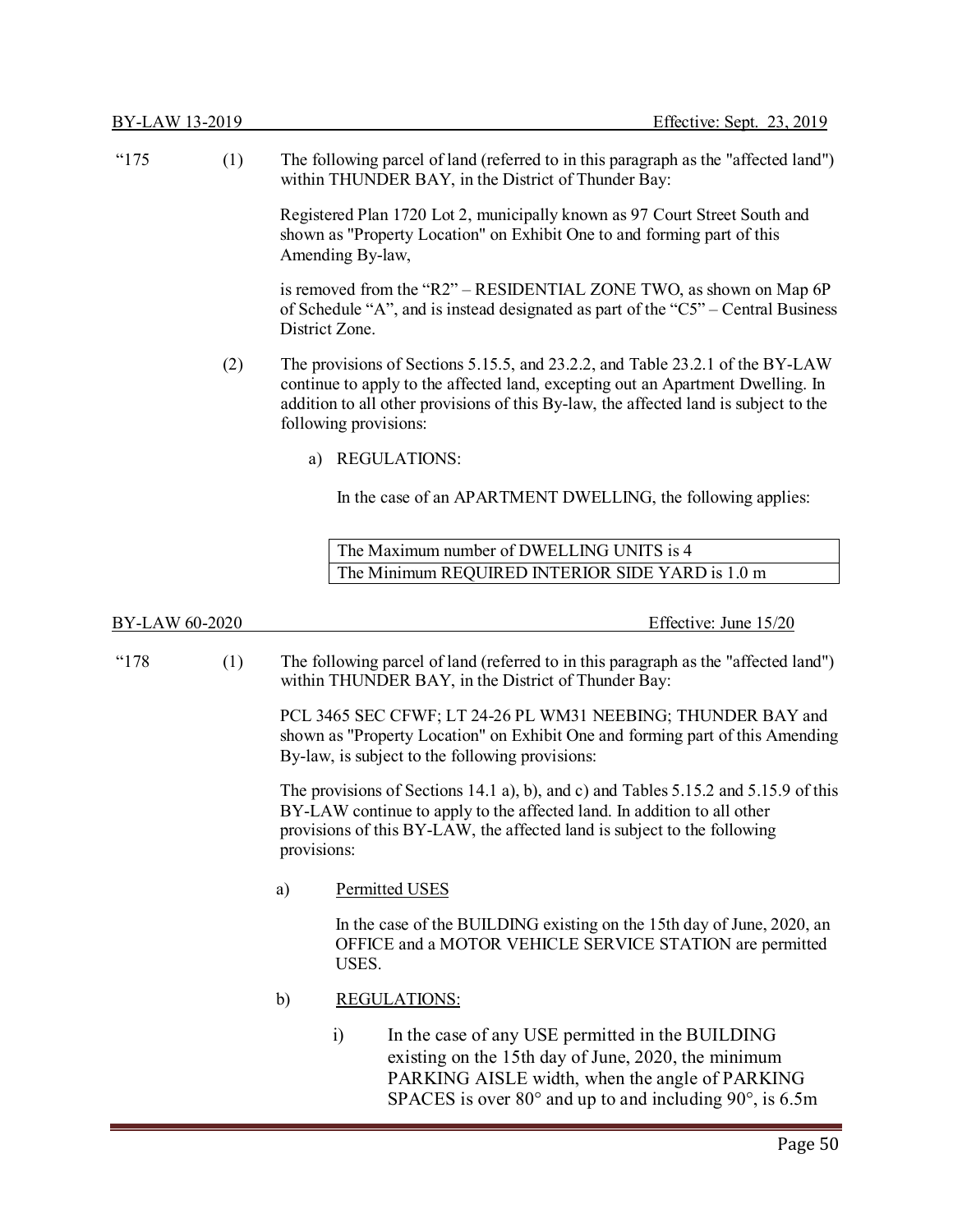ii) In the case of an OFFICE and/or a MOTOR VEHICLE SERVICE STATION within the BUILDING existing on the 15th day of June, 2020 the minimum number of PARKING SPACES is 9.

| BY-LAW 65-2019 | Effective: June 15, 2020 |
|----------------|--------------------------|
|                |                          |

"179 (1) The following parcel of land (referred to in this paragraph as the "affected land") within THUNDER BAY, in the District of Thunder Bay:

> SECTION 19 PART NORTH EAST ¼ and shown as Property Location 1 and Property Location 2 on Exhibit One to and forming part of this Amending Bylaw,

is subject to the following provisions:

The provisions of Sections 4.1, 5.3.2(b)(i), and 6.1 of this BY-LAW continue to apply to the affected land. In addition to all other provisions of this BY-LAW, the affected land is subject to the following provisions:

### a) DEFINITIONS:

- i. A "CONTRACTOR'S YARD" is a PLACE for the purpose of providing an operational base for a small-scale contracting company and may include the repair and servicing of contractor's equipment and the OUTDOOR STORAGE of four COMMERCIAL VEHICLES and fourteen pieces of HEAVY EQUIPMENT.
- b) Permitted USES:
	- a. In addition to the USES permitted in Section 6.1 of this BY-LAW, a "CONTRACTOR'S YARD" as defined in subparagraph 179 (1)a)i), on the lands shown as "Property Location 2" on Exhibit One, is permitted as an ACCESSORY USE to the SINGLE DETACHED DWELLING existing on June 15<sup>th</sup>, 2020 located on "Property Location 1" on Exhibit One.

### c) REGULATIONS:

a. In the case of a SINGLE DETACHED DWELLING existing on June 15<sup>th</sup>, 2020 located on "Property Location 1" on Exhibit One, the total GFA of all ACCESSORY BUILDINGS and STRUCTURES combined is 1,000.00 m<sup>2</sup>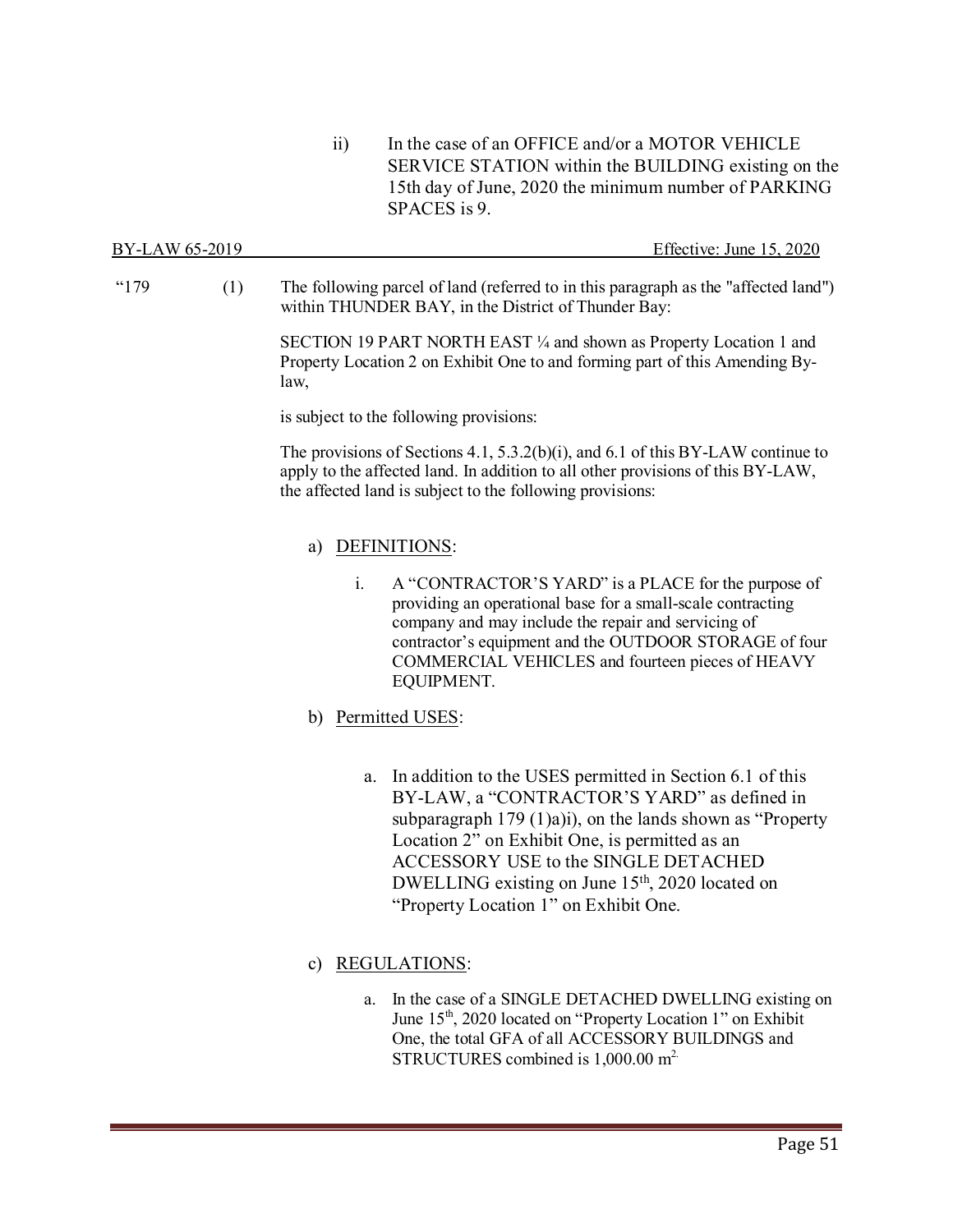b. A five metre wide NATURAL VEGETATED BUFFER shall be maintained, exclusive of one 10 metre driveway, along the entire boundary of "Property Location 2" on Exhibit One.

| BY-LAW 84-2020 |     | Effective: July 27, 2020                                                                                                                                                                                                                             |
|----------------|-----|------------------------------------------------------------------------------------------------------------------------------------------------------------------------------------------------------------------------------------------------------|
| "180           | (1) | The following parcel of land (referred to in this paragraph as the "affected land")<br>within THUNDER BAY, in the District of Thunder Bay:                                                                                                           |
|                |     | Registered Plan 54, Block 46, Lots 37 to 40 and shown as "Property Location" on<br>Exhibit One and portions of the abutting STREET ALLOWANCES to and<br>forming part of this Amending By-law,                                                        |
|                |     | is removed from the "R2" – RESIDENTIAL ZONE TWO ZONE, as shown on<br>Map 8S of Schedule "A", and is instead designated as part of the "MU2" -<br>MIXED USE ZONE TWO.                                                                                 |
|                | (2) | The provisions of Section 9, Table 9.2.1, and Table 5.15.9 of this By-law<br>continue to apply to the affected land. In addition to all other provisions of this<br>By-law, the affected land is subject to the following provisions:                |
|                |     | <b>REGULATIONS:</b><br>a)                                                                                                                                                                                                                            |
|                |     | In the case of an APARTMENT DWELLING on the affected land, the<br>following applies:                                                                                                                                                                 |
|                |     | i.)<br>The maximum number of DWELLING UNITS is six (6); and                                                                                                                                                                                          |
|                |     | ii.)<br>The minimum number of required PARKING SPACES is 1.0<br>PARKING SPACES per DWELLING UNIT.                                                                                                                                                    |
| BY-LAW 83-2020 |     | Effective: Aug. 10, 2020                                                                                                                                                                                                                             |
| "181           | (1) | The following parcel of land (referred to in this paragraph as the "affected land")<br>within THUNDER BAY, in the District of Thunder Bay:                                                                                                           |
|                |     | Plan 390, Lots 26 to 33 inclusive, Lots 43 to 50 inclusive, Part of Lots 34 to 42<br>inclusive, Parts of lane (closed by By-law No. 95, Reg. No. 61193) and shown as<br>"Property Location" on Exhibit One and forming part of this Amending By-law, |
|                |     | is subject to the following provisions:                                                                                                                                                                                                              |
|                |     | The provisions of Sections 22.1 a) of this BY-LAW continue to apply to the<br>affected land. In addition to all other provisions of this BY-LAW, the affected<br>land is subject to the following provision:                                         |
|                |     | Permitted USES<br>a)                                                                                                                                                                                                                                 |
|                |     | $f_{41}$ , channel cent $E$ .<br>$27th$ 1 $C$ 1.1                                                                                                                                                                                                    |

In the case of the SHOPPING CENTRE existing on the  $27<sup>th</sup>$  day of July, 2020, a RETAIL STORE is a permitted USE.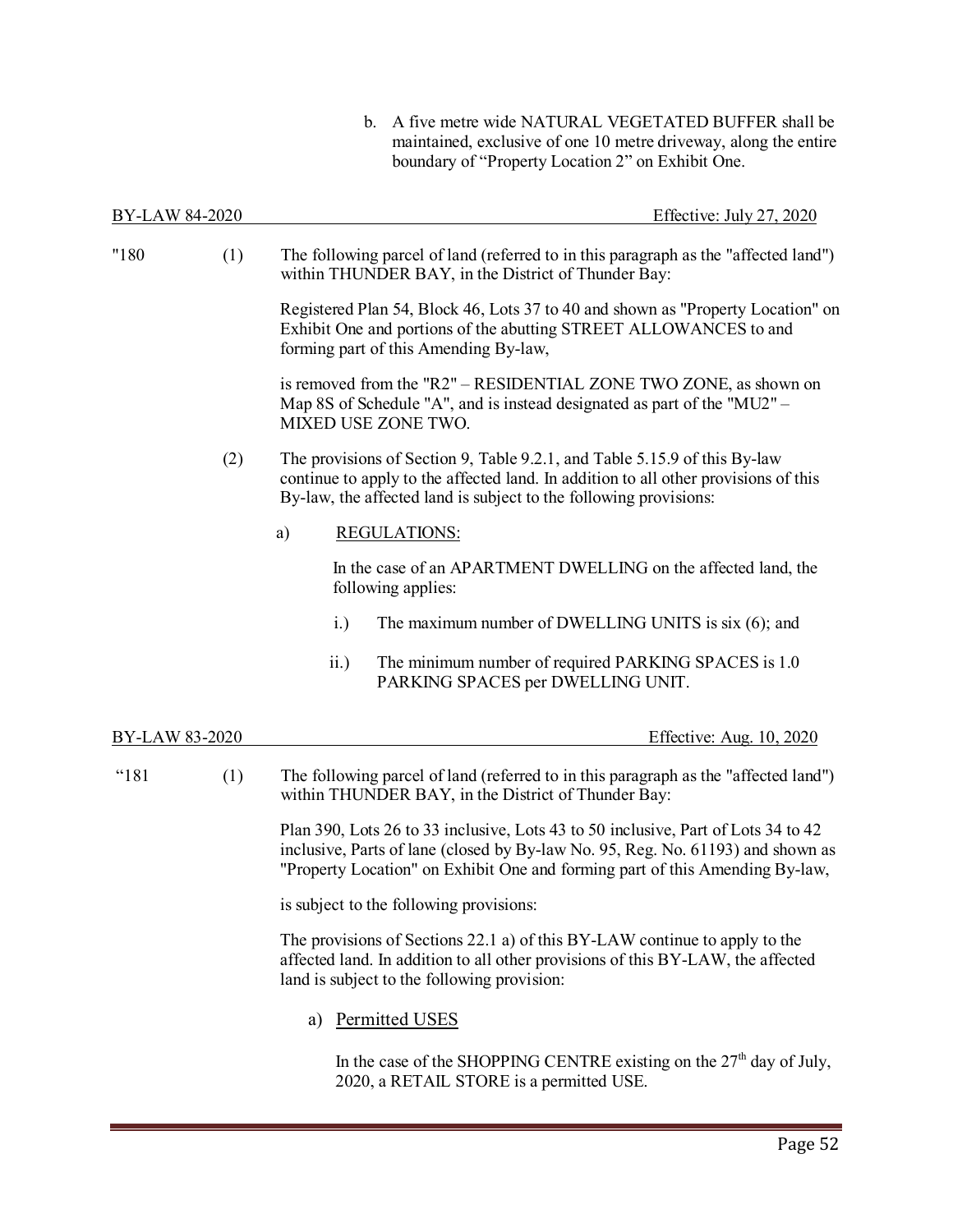|      | BY-LAW 112-2020 | Effective: Oct. 19, 2020                                                                                                                                                                                                                                                                                                                                                                                                                                                                                                                                                                                                                                                                                                                                                                                                                                                                                                      |
|------|-----------------|-------------------------------------------------------------------------------------------------------------------------------------------------------------------------------------------------------------------------------------------------------------------------------------------------------------------------------------------------------------------------------------------------------------------------------------------------------------------------------------------------------------------------------------------------------------------------------------------------------------------------------------------------------------------------------------------------------------------------------------------------------------------------------------------------------------------------------------------------------------------------------------------------------------------------------|
| "184 | (1)             | The following parcel of land (referred to in this paragraph as the "affected land")<br>within THUNDER BAY, in the District of Thunder Bay:                                                                                                                                                                                                                                                                                                                                                                                                                                                                                                                                                                                                                                                                                                                                                                                    |
|      |                 | A portion of FIRSTLY: PCL 1051 SEC PAF; LT 2116-2120 PL M42<br>MCINTYRE; THUNDER BAY, SECONDLY: PCL 1389 SEC PAF; LT 2112-<br>2115 PL M42 MCINTYRE; THUNDER BAY, THIRDLY: PCL 1124 SEC PAF;<br>LT 2111 PL M42 MCINTYRE; THUNDER BAY, FOURTHLY: PCL 928 SEC<br>PAF; LT 2110 PL M42 MCINTYRE; THUNDER BAY, FIFTHLY: PT 12TH<br>AV PL M42 MCINTYRE CLOSED BY F129006 PT 1 55R-10923 EXCEPT PT<br>1 55R112041 AND PART 1 55R-12292; CITY OF THUNDER BAY,<br>SIXTHLY: PT LANE PL M42 MCINTYRE CLOSED BY BYLAW F129006<br>ABUTTING LTS 2053-2065 & LTS 2110-2122 EXCEPT PT 4 55R10923;<br>CITY OF THUNDER BAY and portions of the abutting STREET<br>ALLOWANCES, shown as "Property Location" on Exhibit One, to and forming<br>part of this Amending By-law, is removed from the "IN1" - Light Industrial<br>ZONE, as shown on Map 7N of Schedule "A", and is instead designated as part<br>of the "IN2" – Medium Industrial ZONE. |
|      | BY-LAW 121-2020 | Effective: November 16, 2020                                                                                                                                                                                                                                                                                                                                                                                                                                                                                                                                                                                                                                                                                                                                                                                                                                                                                                  |
| 1.   |                 | Schedule "B" is amended by adding the following paragraph to it:                                                                                                                                                                                                                                                                                                                                                                                                                                                                                                                                                                                                                                                                                                                                                                                                                                                              |
| "185 | (1)             | The following parcel of land (referred to in this paragraph as the "affected<br>land") within THUNDER BAY, in the District of Thunder Bay:                                                                                                                                                                                                                                                                                                                                                                                                                                                                                                                                                                                                                                                                                                                                                                                    |
|      |                 | FIRSTLY: LTS 81,82 & PT BROADWAY AV CLOSED BY OF<br>W68781 & PT LANE CLOSED BY TBR163615 ALL ON PL W390<br>NEEBING - PTS 7 & 8 55R12061; THUNDER BAY; S/T EASEMENT<br>OVER PT 7, 55R12203 AS IN TY9200 (PARTIALLY RELEASED BY<br>TY138035); TOGETHER WITH AN EASEMENT OVER PT LT 98 &<br>125, PT LN W390 PT 1 55R13203 AS IN TY118635                                                                                                                                                                                                                                                                                                                                                                                                                                                                                                                                                                                         |
|      |                 | SECONDLY: LTS 53-57, PT LT 70, 71 & 72, LTS 73-80, PL W390; PT<br>LANE CLOSED BY T BR163615 PL W390; PT BROADWAY AV<br>CLOSED BY OFW68781 PL W390 - PTS 1-6, 9-12 55R12061;<br>THUNDER BAY; S/T EASE TBR164686E ON PTS 9, 10 55R12061<br>PARTIALLY RELEASED BY TY9201; S/T EASE TBR176145E ON<br>PTS 2, 3, 6 55R12061; S/T EASE F137296 ON PTS 3, 4 55R12061.<br>(DESCRIPTION AMENDED RE: PT LTS 71, 71 & 72 ON 2005 06 22<br>BY ROBERT JOHNSON.); S/T EASEMENT OVER PTS 3, 4, 5, 8, 10 &<br>11, 55R12203 AS IN TY9200; TOGETHER WITH AN EASEMENT<br>OVER PT LT 98 & 125, PT LN W390 PT 1 55R13203 AS IN TY118635                                                                                                                                                                                                                                                                                                             |
|      |                 | THIRDLY: LT 99-106 PL W390 NEEBING; PT LT 107-111 PL W390<br>NEEBING; PT BROADWAY AV PL W390 NEEBING CLOSED BY                                                                                                                                                                                                                                                                                                                                                                                                                                                                                                                                                                                                                                                                                                                                                                                                                |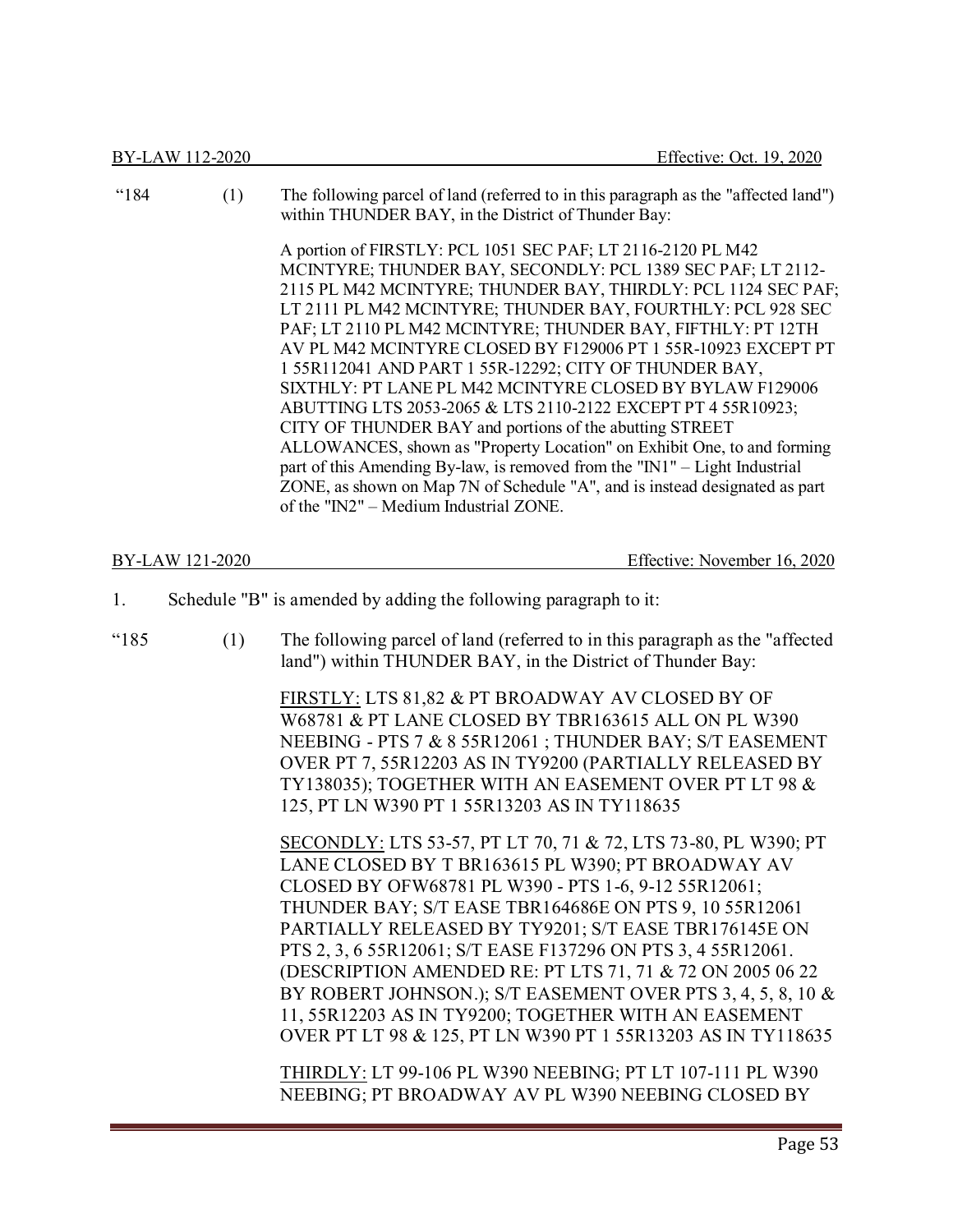OFW68781; PT LANE PL W390 NEEBING CLOSED BY OFW51040 & OFW68781; AS IN TBR388240 & PARTS 6-8, 11 & 12 55R10703; S/T OFW55099E PARTIALLY RELEASED BY TBR398085; S/T W69743E PARTIALLY RELEASED BY TBR398085 & TY9202; S/T TBR939409E PARTIALLY RELEASED BY TY9202; S/T EASEMENT OVER PT 1, 55R12203 AS IN TY9200; THUNDER BAY; TOGETHER WITH AN EASEMENT OVER PT LT 98 & 125, PT LN W390 PT 1 55R13203 AS IN TY118635

FOURTHLY: PART OF LOTS 97 & 98, PL W-390 AND PART OF BROADWAY AVENUE CLOSED BY OFW68781 DESIGNATED AS PARTS 1 AND 2 ON REFERENCE PLAN 55R-13049 SUBJECT TO AN EASEMENT IN GROSS OVER PT 2, 55R13049 AS IN TY108348 TOGETHER WITH AN EASEMENT OVER PT LT 98 & 125, PT LN W390 PT 1 55R13203 AS IN TY118635 CITY OF THUNDER BAY

and shown as "Property Location" on Exhibit One and forming part of this Amending By-law, and portions of the abutting STREET ALLOWANCES, is removed from the "C4" – Arterial Commercial ZONE, as shown on Map 9K of Schedule "A" and is instead designated as part of the "C4-A" – Arterial Commercial ZONE with an "A" suffix.

- (2) The provisions of Section 4.1 of this By-law continue to apply to the affected land. In addition to all other provisions of this By-law, the affected land is subject to the following provisions:
	- a) REGULATIONS

i) The minimum REQUIRED REAR YARD is 3.0 metres

ii) The minimum REQUIRED INTERIOR SIDE YARD is 3.0 metres.

| BY-LAW 126-2020 |  |
|-----------------|--|
|                 |  |

Effective: December 14, 2020

|  | Table 2.1.1 of By-law 100-2010, as amended, is amended by deleting the number "306" |  |
|--|-------------------------------------------------------------------------------------|--|
|  |                                                                                     |  |

2.

| "186" | (1) | The following parcel of land (referred to in this paragraph as the "affected"<br>land") within THUNDER BAY, in the District of Thunder Bay:                                                                                                               |
|-------|-----|-----------------------------------------------------------------------------------------------------------------------------------------------------------------------------------------------------------------------------------------------------------|
|       |     | LT 1-2 BLK 37 PL 147 MCINTYRE; LT 27, 26, 25, 23 PL 572<br>MCINTYRE; PT LT 24 PL 572 MCINTYRE AS IN TBR334563;<br>THUNDER BAY and portions of the abutting STREET ALLOWANCES,<br>shown as "Property Location" on Exhibit One, to and forming part of this |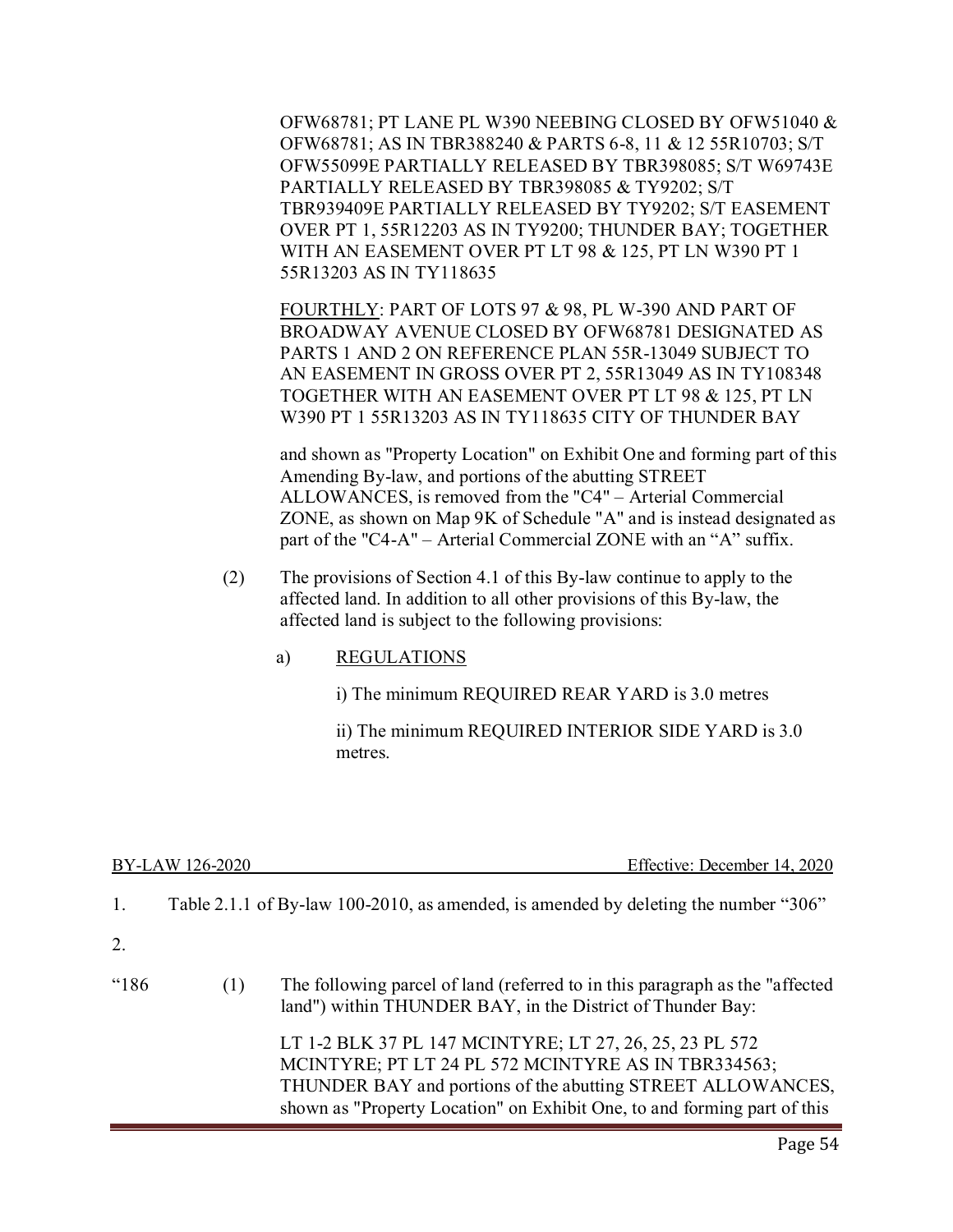Amending By-law, is removed from the "IN2" – Medi um Industrial ZONE, as shown on Map 6O of Schedule "A", and is instead designated as part of the "C4" – Arterial Commercial ZONE.

 (2) The provisions of Sections 4.1, 22.1, and 22.2.4 of this BY-LAW continue to apply to the affected land. In addition to all other provisions of this BY-LAW, the affected land is subject to the following provisions:

### a) Definitions:

 A "RETAIL WAREHOUSE" is a place which is used primarily for the housing, storage, adapting for sale, packaging or wholesale distribution of goods, wares, merchandise, food stuff, substances, articles, and the like but which includes an accessory retail store not exceeding 10 percent of the gross floor area or 185.0 square metres whichever is the lesser.

 A "SHOPPING CENTRE" is a PLACE, other than a MIXED USE BUILDING, where 3 or more USES permitted in a COMMERCIAL ZONE, are located together for their mutual benefit.

 A "TRADESPERSON'S WORKSHOP" is a place used for the storing of equipment and materials of a TRADESPERSON, including an associated shop and area for assembly work.

### b) Permitted USES

In addition to the USES permitted in Section 22.1 of this BY-LAW, OFFICE and RETAIL WAREHOUSE as defined in Paragraph 184 (2) a) are permitted USES under Section 22.1.

### c) Permitted USES within the existing BUILDING:

In addition to the USES permitted in Section 22.1 of this BY-LAW, in the BUILDING existing on the 14th day of December, 2020, RETAIL STORE and TRADESPERSON'S WORKSHOP as defined in Paragraph 184 (2) a) are permitted USES under Section 22.1.

### d) Maximum GROSS FLOOR AREA (GFA)

Despite Section 22.2.4 of this BY-LAW, the maximum GFA for an individual RETAIL STORE unit existing within the BUILDING existing on the 14th day of December, 2020 may not exceed 637m².

| BY-LAW 22-2021  | Effective: April 12, 2021                                                                                                                   |
|-----------------|---------------------------------------------------------------------------------------------------------------------------------------------|
| <sup>"187</sup> | The following parcel of land (referred to in this paragraph as the "affected"<br>land") within THUNDER BAY, in the District of Thunder Bay: |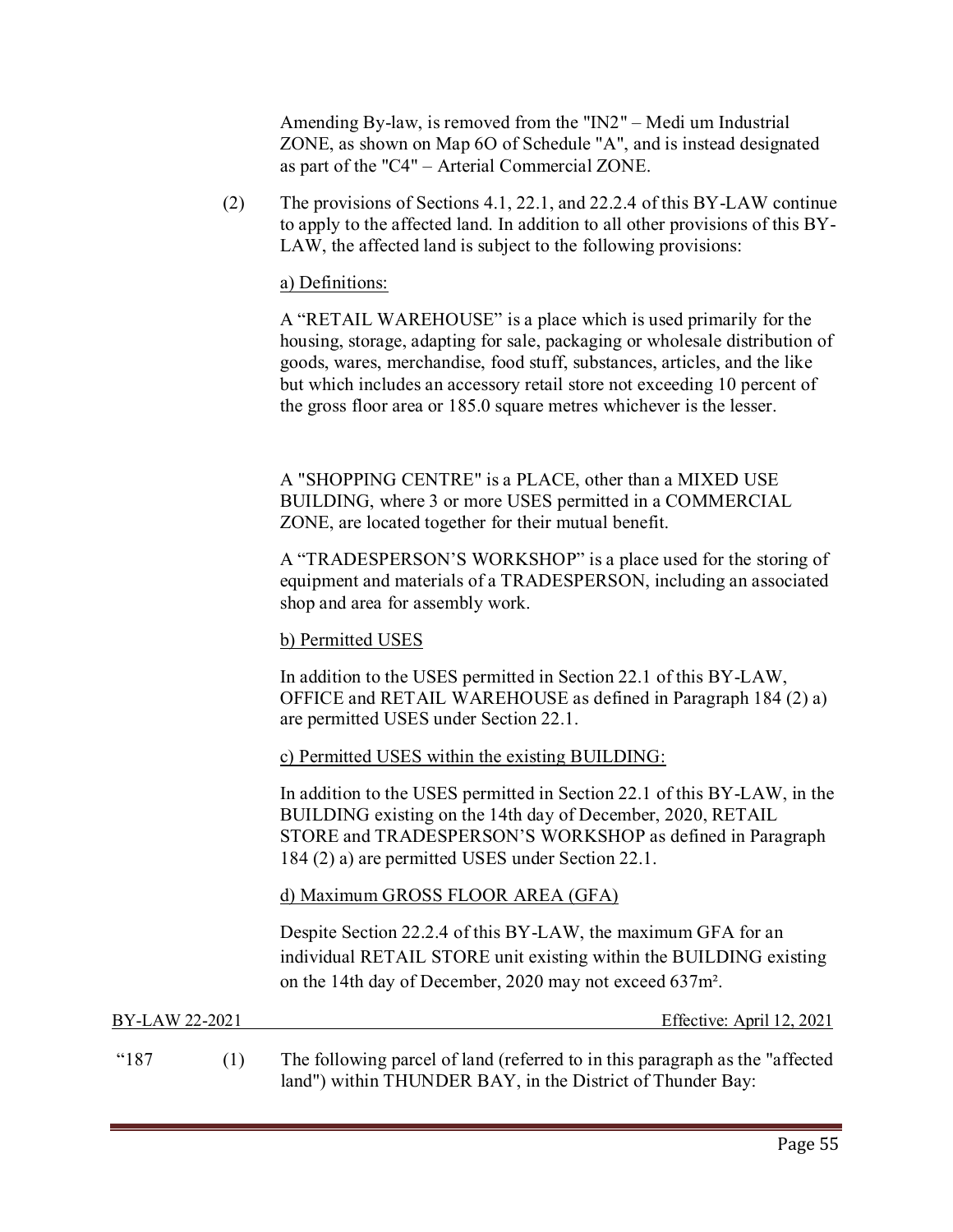Registered Plan W57, Block 9, Lots 1 to 5 NEEBING ADDITIONAL; THUNDER BAY ; and shown as "Property Location" on Exhibit One and forming part of this Amending By-law,

is subject to the following provisions:

The provisions of Sections 14.1 a), b), c), and Tables 5.14.4 and 5.15.9 of this BY-LAW continue to apply to the affected land. In addition to all other provisions of this BY-LAW, the affected land is subject to the following provisions:

a) Permitted USES

In the case of the BUILDING existing on the 19<sup>th</sup> day of April, 2021, RETAIL STORE, HOME IMPROVEMENT STORE and COMMERCIAL SCHOOL are permitted USES.

- b) REGULATIONS:
	- i. In the case of any combination that includes a RETAIL STORE, HOME IMPROVEMENT STORE and/or COMMERCIAL SCHOOL within the BUILDING existing on the  $19<sup>th</sup>$  day of April, 2021 the minimum number of PARKING SPACES is 9.
	- ii. In the case of any USE within the BUILDING existing on the 19th day of April 2021, the minimum required number of LOADING SPACES is 0.

| BY-LAW 66-2021 | Effective: September 20, 2021 |
|----------------|-------------------------------|
|                |                               |

"188 (1) The following parcel of land (referred to in this paragraph as the "affected land") within THUNDER BAY, in the District of Thunder Bay:

> Lots 684-686, Part of Lots 678-683, part of Lane, part of Selkirk St, registered plan WM31 described as Parts 2 and # on Plan 55R-14665, and shown as "Property Location" on Exhibit One and portions of the abutting STREET ALLOWANCES to and forming part of this Amending By-law.

is removed from the "MI" Major Institutional ZONE, as shown on Maps 8M and 9M of Schedule "A", and is instead designated as part of the "MU2" – Mixed Use ZONE 2.

 (2) The provisions of Section 5.12.2 and 14.1, and Tables 5.15.9 and 14.2.1 of this By-law continue to apply to the affected land. In addition to all other provisions of this By-law, the affected land is subject to the following provisions:

(a) Permitted USES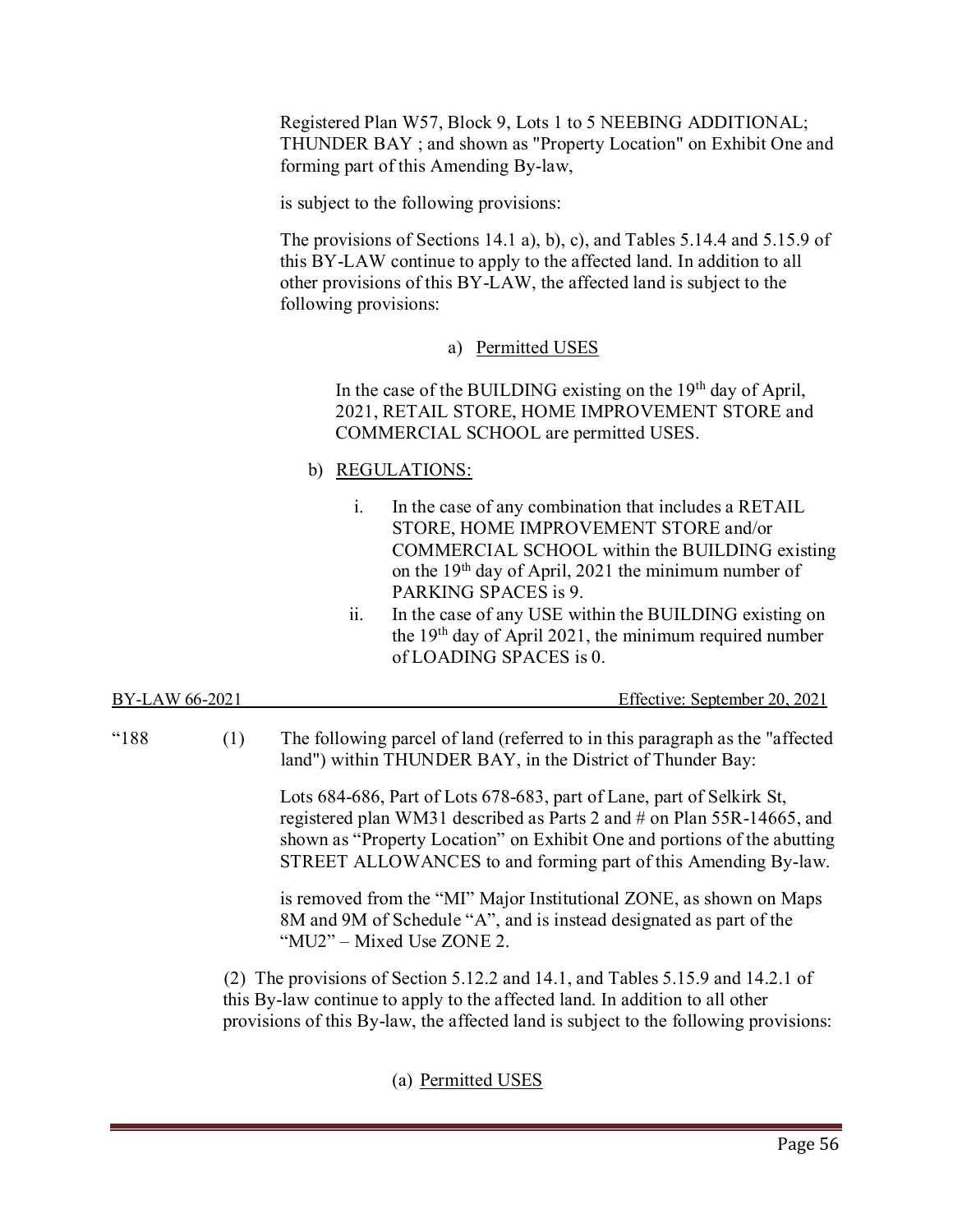In addition to the USES permitted in Section 14.1a) of this BY-LAW, the following are permitted USES under Section 14.1a):

- PERSONAL SERVICES ESTABLISHMENT,
- COMMUNITY CENTRE,
- MIXED USE BUILDING,
- CULTURAL FACILITY,
- MEDICAL OFFICE,
- RECREATION FACILITY,
- RESEARCH AND DEVELOPMENT CENTRE, and
- RESIDENTIAL CARE FACILITY 3

### (b) REGULATIONS:

i.) In the case of an APARTMENT DWELLING the following applies:

The Minimum REQUIRED LOT AREA is 660.0m<sup>2</sup> for up to 4 dwelling units and  $75.0<sup>m</sup>$  for each additional DWELLING UNIT. The minimum number of REQUIRED PARKING SPACES is 1 space per DWELLING UNIT

ii.) In the case of all permitted uses the following applies:

The minimum REQUIRED LANDSCAPED OPEN SPACE is 20% of the lot area and a 3.0 m wide strip along all street lines.

A maximum of 3 driveways on the lands with no street line containing more than 2.

BY-LAW 72-2021 Effective: October 18, 2021

"189  $\qquad$  (1) Section 2.1.1 (b) of this BY-LAW does not apply to By-law 074-2007 of Schedule "B" of the By-law Number 177-1983, as amended for the affected land.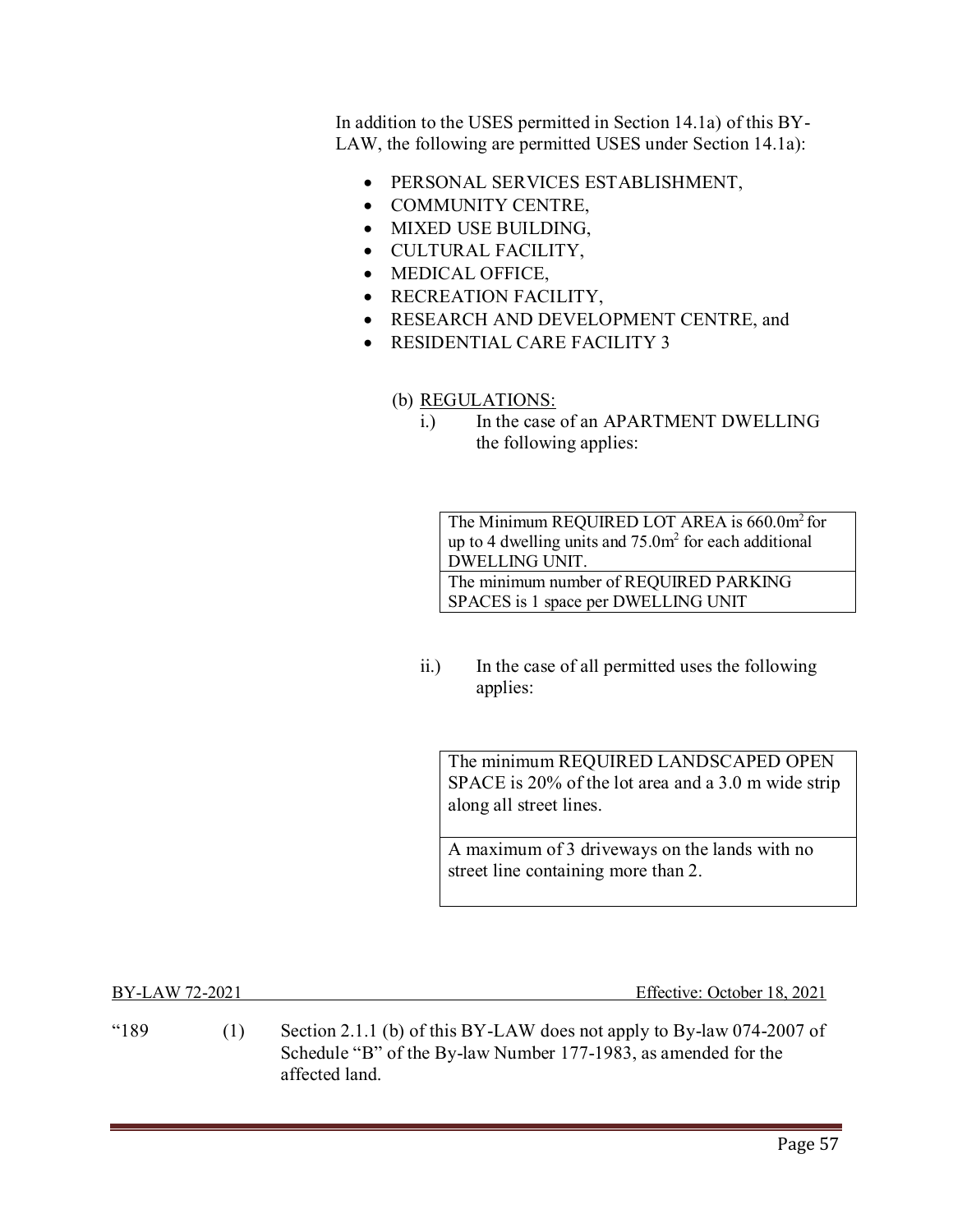(2) The following parcel of land (referred to in this paragraph as the "affected land") within THUNDER BAY, in the District of Thunder Bay:

PCL 24140 SEC TBF, Part NE Quarter Section 54 TWP MCIN Part 9 PAR103 Except Part 3 56R734 and portions of the abutting STREET ALLOWANCES, and shown as "Property Location" on Exhibit One to and forming part of this Amending By-law,

is subject to the following provisions:

 The provisions of 31.1 and Table 31.2.1 of this BY-LAW continue to apply to the affected land. In addition to all other provisions of this BY-LAW, the affected land is subject to the following provisions:

a) Permitted USES

In addition to the USES permitted in Section 31.1 of this BY-LAW, a MOTOR VEHICLES SALES OR RENTAL ESTABLISHMENT is included as a permitted USE under section 31.1a).

### b) REGULATIONS

The following applies:

i) OUTDOOR DISPLAY for a MOTOR VEHICLE SALES ESTABLISHMENT is not permitted in any REQUIRED FRONT YARD nor any LANDSCAPED OPEN SPACE.

| Effective: November 15, 2021<br>BY-LAW 74-2021 |  |
|------------------------------------------------|--|
|                                                |  |

"190 (1) The following parcels of land (referred to in this paragraph as the "affected lands") within THUNDER BAY, in the District of Thunder Bay:

> PCL 5673 SEC PAF; LT 105-106 PL M44 MCINTYRE; THUNDER BAY and PCL 5970 SEC PAF; LT 107-108 PL M44 MCINTYRE; THUNDER BAY and portions of the abutting STREET ALLOWANCES, and shown as "Property Location" on Exhibit One to and forming part of this Amending By-law, is removed from the "C2" – Urban Centre ZONE, as shown on Maps 4S of Schedule "A" and is instead designated as MU1- H" – Mixed Use ZONE One – Holding, subject to a holding designation.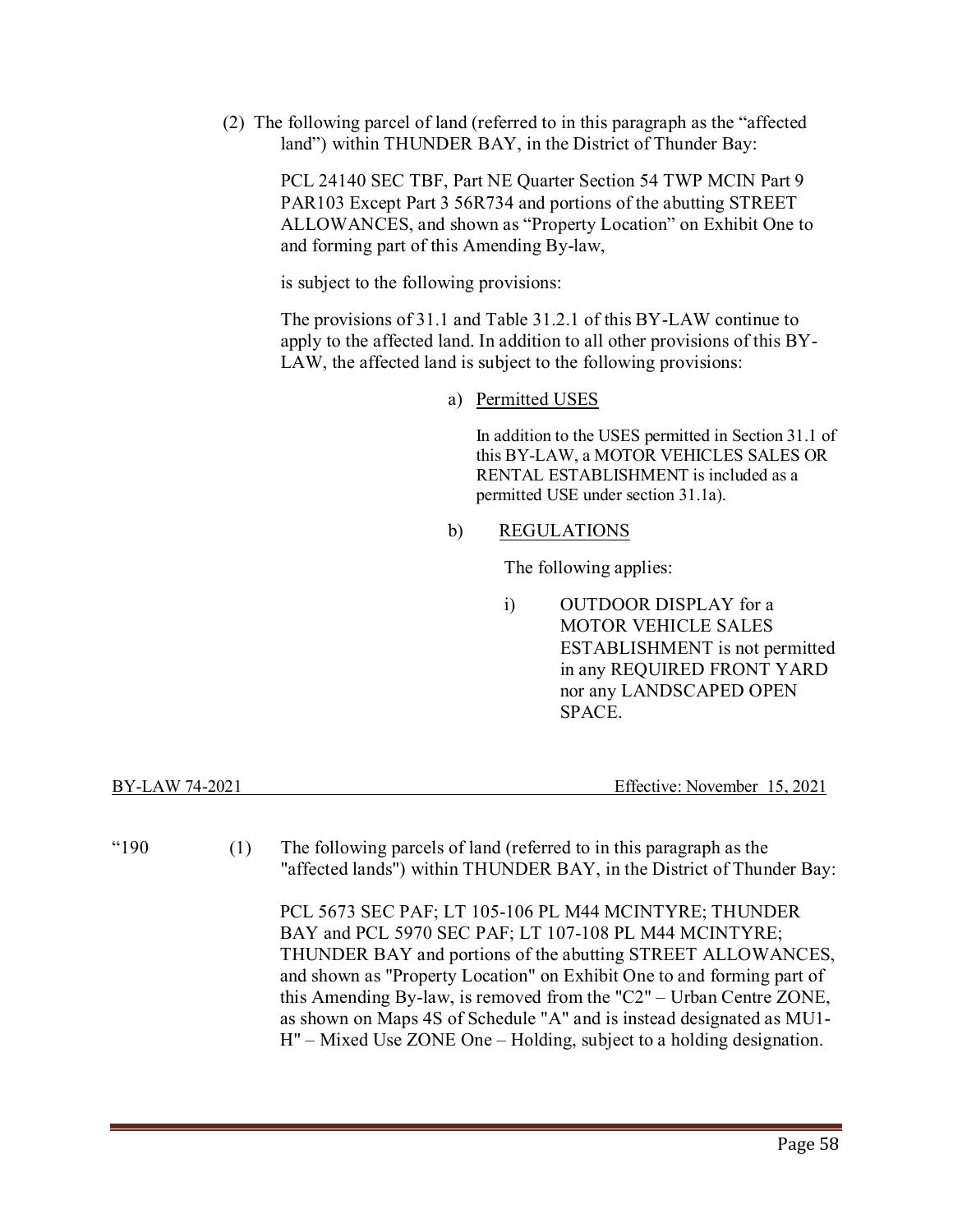- (2) Until the "H" holding symbol ZONE label is removed from the affected lands, in accordance with Section 36 of the Act, the following provisions shall apply:
	- a) Only a FOOD STORE is permitted.
- (3) The provisions of Sections 4.1, 13.1, and Table 13.2.1 of this BY-LAW continue to apply to the affected lands. In addition to all other provisions of this BY-LAW, the affected lands are subject to the following provisions:

### a) REGULATIONS:

In the case of an APARTMENT DWELLING the following applies:

- i) The Minimum REQUIRED LOT FRONTAGE is 20.0 m
- ii) The Minimum REQUIRED LOT AREA is 600 m²
- iii) The Minimum REQUIRED FRONT YARD is 4.5 m

### b) Location of ACCESSORY BUILDINGS:

BUILDINGS or STRUCTURES that are ACCESSORY to an APARTMENT DWELLING may be located in a REQUIRED INTERIOR SIDE YARD, provided that a minimum distance of 15.0 m is maintained between any ACCESSORY BUILDING or STRUCTURE and the FRONT LOT LINE, and, in addition, a minimum distance of 0.6 m is maintained between any ACCESSORY BUILDING or STRUCTURE and the INTERIOR SIDE LOT LINE.

| BY-LAW 05-2022 | Effective: January 17, 2022 |
|----------------|-----------------------------|
|                |                             |

| " $191(1)$ | The following parcel of land (referred to in this paragraph as the "affected land") within<br>THUNDER BAY, in the District of Thunder Bay:<br>Lot 25, Registered Plan 816 and shown as "Property Location" on the Exhibit to and<br>forming part of this Amending By-law, |
|------------|---------------------------------------------------------------------------------------------------------------------------------------------------------------------------------------------------------------------------------------------------------------------------|
|            | is subject to the following provisions:                                                                                                                                                                                                                                   |
|            | The provisions of Section 28 and Table 28.2.1 of this BY-LAW continue to apply to the<br>affected land. In addition to all other provisions of this BY-LAW, the affected land is<br>subject to the following provisions:                                                  |

a) Permitted USES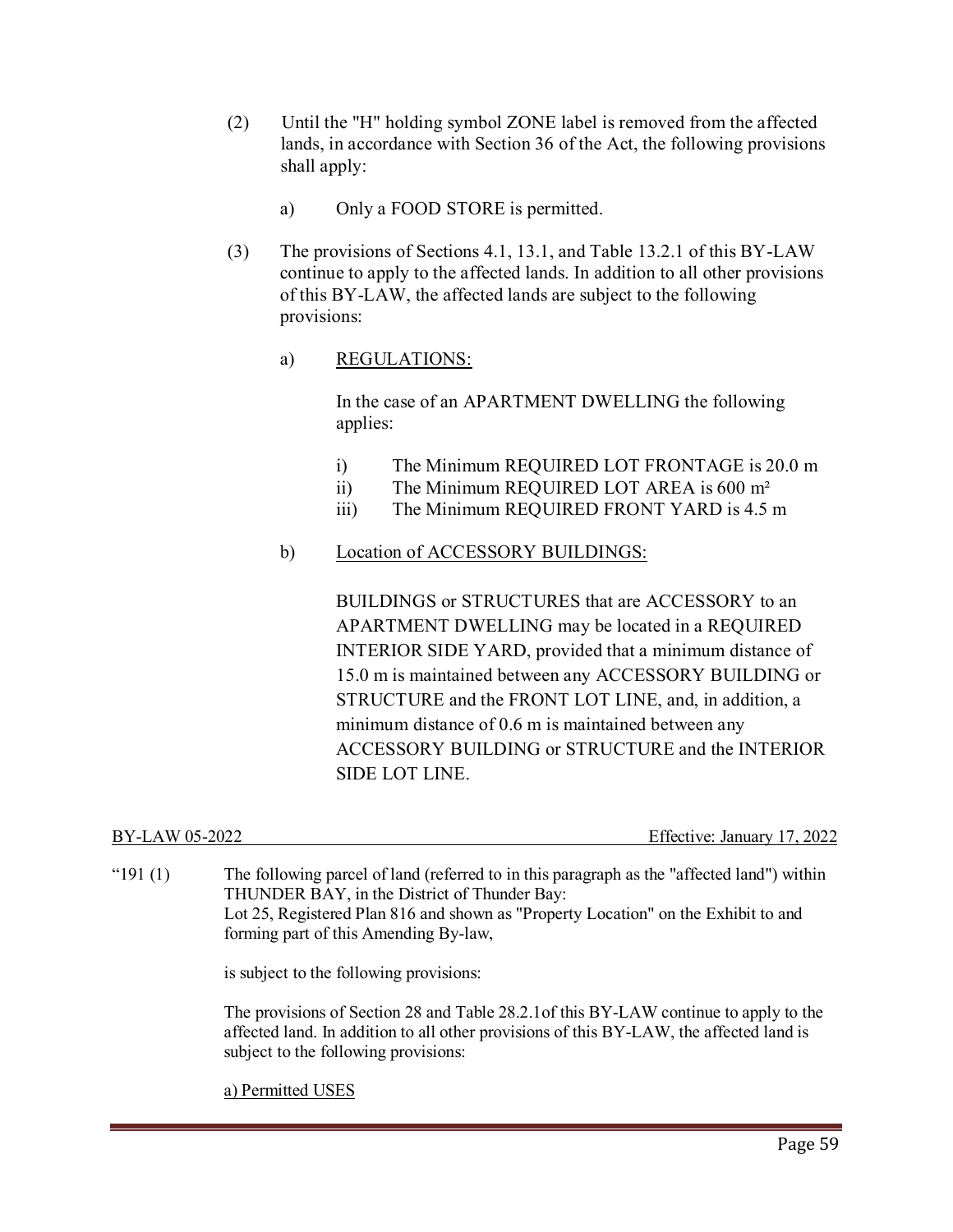In the case of the BUILDING existing on the 26th day of February, 2018, a RECREATION FACILITY is a permitted USE.

| BY-LAW 12-2022 |     | Effective: February 14, 2022                                                                                                                                                                                                                      |
|----------------|-----|---------------------------------------------------------------------------------------------------------------------------------------------------------------------------------------------------------------------------------------------------|
| "192           | (1) | The following parcel of land (referred to in this paragraph as the "affected land")<br>within THUNDER BAY, in the District of Thunder Bay:                                                                                                        |
|                |     | TOWN PLOT LOT 4 LESS 10 FT FOR LANE MARY ST S/S; THUNDER<br>BAY and shown as "Property Location" on Exhibit One and forming part of this<br>Amending By-law, is subject to the following provisions:                                              |
|                |     | The provisions of Sections 14.1, 14.2, Table 14.2.1, and Table 5.15.9 of this BY-<br>LAW continue to apply to the affected land. In addition to all other provisions of<br>this BY-LAW, the affected land is subject to the following provisions: |
|                |     | Definitions:<br>a)                                                                                                                                                                                                                                |
|                |     | "MINI-STORAGE" is a BUILDING or part thereof, which is used primarily for<br>the self-storage of household goods, wares, merchandise, articles and the like, but<br>does not include fuel storage.                                                |
|                |     | "SELF-SERVE AUTO REPAIR SHOP" is a MOTOR VEHICLE SERVICE<br>STATION which is available for use or rental by individuals.                                                                                                                          |
|                |     | Permitted USES<br>b)                                                                                                                                                                                                                              |
|                |     | In addition to the USES permitted in Section 14.1 a) of this BY-LAW, MINI-<br>STORAGE and SELF-SERVE AUTO REPAIR SHOP as defined in Paragraph<br>192 (1) a) are permitted USES under Section 14.1 a)                                              |
|                |     | $\mathbf{c})$<br><b>REGULATIONS</b>                                                                                                                                                                                                               |
|                |     | In the case of MINI-STORAGE and SELF-SERVE AUTO REPAIR SHOP, the<br>following applies:                                                                                                                                                            |
|                |     | The column labelled "USES permitted in Sections 14.1(b) and<br>$\ddot{i}$<br>$14.1(c)$ " in Table 14.2.1 shall apply.                                                                                                                             |
|                |     | Despite Paragraph 192 (1) c) i), the minimum EXTERIOR SIDE<br>$\overline{11}$<br>YARD for a BUILDING used as a SELF-SERVE AUTO<br>REPAIR SHOP is 20.0 metres.                                                                                     |
|                |     | iii)<br>Despite Paragraph 192 (1) c) i), the minimum LANDSCAPED<br>OPEN SPACE is a 3.0 metre wide strip along all LOT LINES                                                                                                                       |
|                |     | abutting a STREET.<br>Two (2) MAIN USES are permitted on a LOT.<br>iv)                                                                                                                                                                            |
|                |     | A PRIVACY SCREEN with a HEIGHT of 1.6m is required<br>$\mathbf{v})$<br>along all LOT LINES abutting a RESIDENTIAL ZONE                                                                                                                            |
|                |     | A PRIVACY SCREEN with a HEIGHT of 1.2m is required<br>vi)                                                                                                                                                                                         |
|                |     | along the EXTERIOR SIDE LOT LINE between the REAR<br>LOT LINE and the FRONT YARD south of the required<br>LANDSCAPED OPEN SPACE strip.                                                                                                            |
|                |     |                                                                                                                                                                                                                                                   |